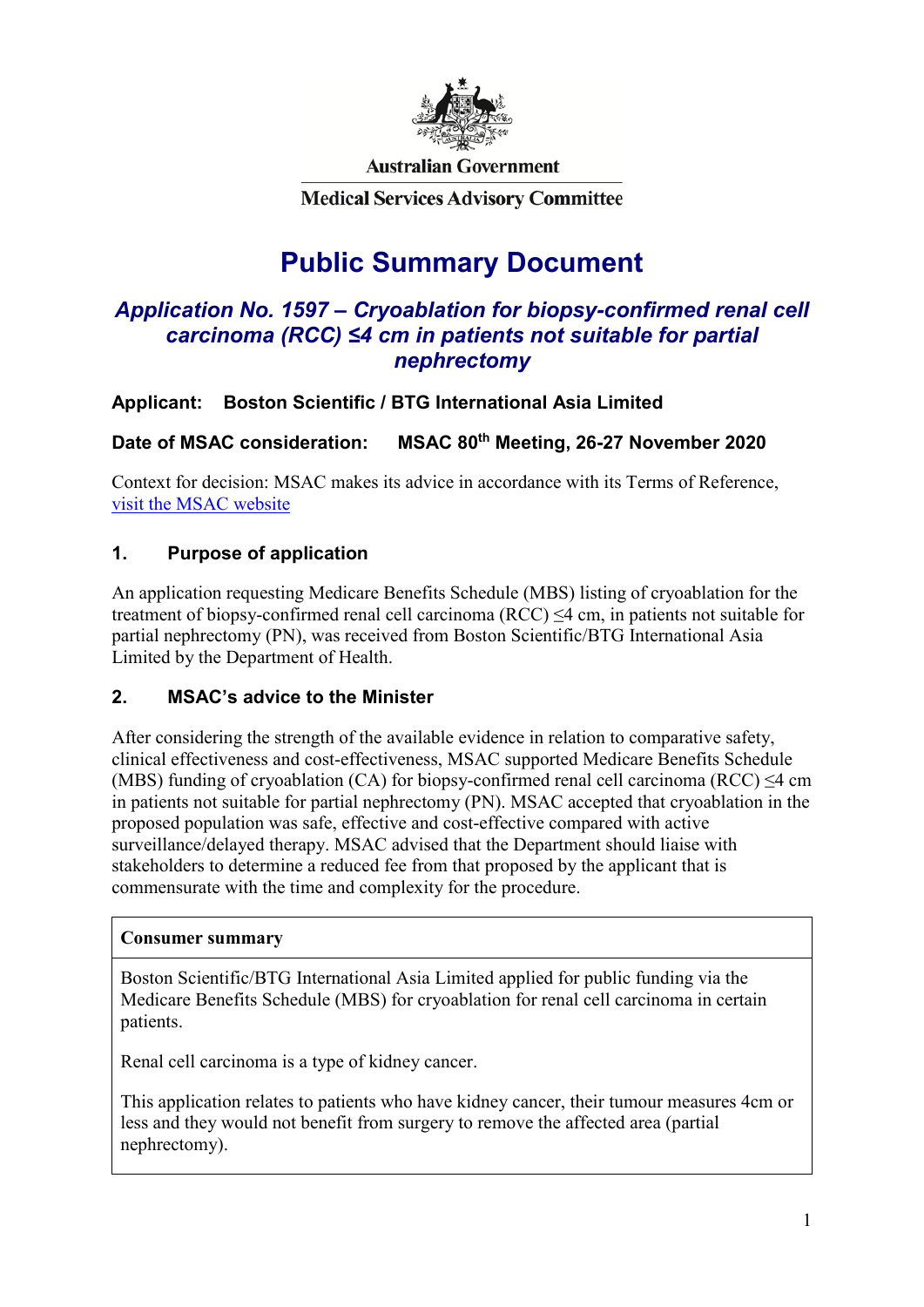#### **Consumer summary**

Cryoablation (also called cryotherapy or cryosurgery) uses extreme cold to destroy cancer cells.

In cryoablation, ultra-thin needles are placed in the tumour, and argon gas is passed into the needles, which quickly cool to a temperature well below −100°C. This forms an ice ball around the needle tip, which freezes the tumour. Helium gas is then passed through the needles to thaw the tissue. The freeze–thaw process is repeated at least twice to destroy the cancer cells and a small number of healthy cells around the edge of the tumour.

MSAC considered that cryoablation was safe, effective and good value for money compared with active surveillance ("watch and wait") or delayed therapy.

# **MSAC's advice to the Commonwealth Minister for Health**

MSAC supported MBS funding for cryoablation for people with renal cell carcinoma where the tumour is 4cm or less in size and they would not benefit from surgical removal.

# **3. Summary of consideration and rationale for MSAC's advice**

MSAC noted the purpose of the application was to request MBS listing for CA for the treatment of biopsy-confirmed RCC ≤4 cm (without spread to regional nodes or metastases) in patients not suitable for PN.

MSAC noted the two main comparators presented in the application were active surveillance/delayed therapy (AS/DT) and laparoscopic radical nephrectomy (RN). However, MSAC did not consider laparoscopic RN to be an appropriate comparator, as the application seeks funding for patients who are not suitable for this procedure. MSAC also noted that other thermal ablation (OTA) and PN were included as supplementary comparators in the applicant developed assessment report (ADAR) for clinical comparison only.

MSAC reviewed the evidence on the comparative safety and effectiveness of CA for the proposed indication. MSAC noted that due to a paucity of studies directly comparing CA with AS/DT (the main comparator), the ADAR used studies involving other thermal ablative procedures (OTA, including radiofrequency ablation [RFA] and microwave ablation [MWA]) as a proxy for CA and justified this approach by presenting a supplementary comparison of CA versus OTA.

MSAC reviewed the safety profile of CA versus OTA and accepted that CA had non-inferior safety compared to OTA. MSAC noted that cancer-specific mortality was the same for CA versus OTA, and that non-cancer mortality HR was lower for CA versus OTA. Overall, MSAC considered that CA had likely similar outcomes (i.e. non-inferior safety and effectiveness) compared to OTA.

MSAC accepted CA would have inferior safety compared to AS/DT as some patients on AS would have never received DT. MSAC noted that cancer-specific mortality and non-cancer mortality were significantly lower for CA compared to AS/DT. Overall, MSAC considered CA to have superior clinical effectiveness and inferior safety compared to AS/DT.

MSAC considered the cost-utility analysis for CA versus AS/DT, along with the supplementary analyses provided in the pre-MSAC response. MSAC noted that the time horizon in the model was 10 years, and the model included a percentage of repeat procedures.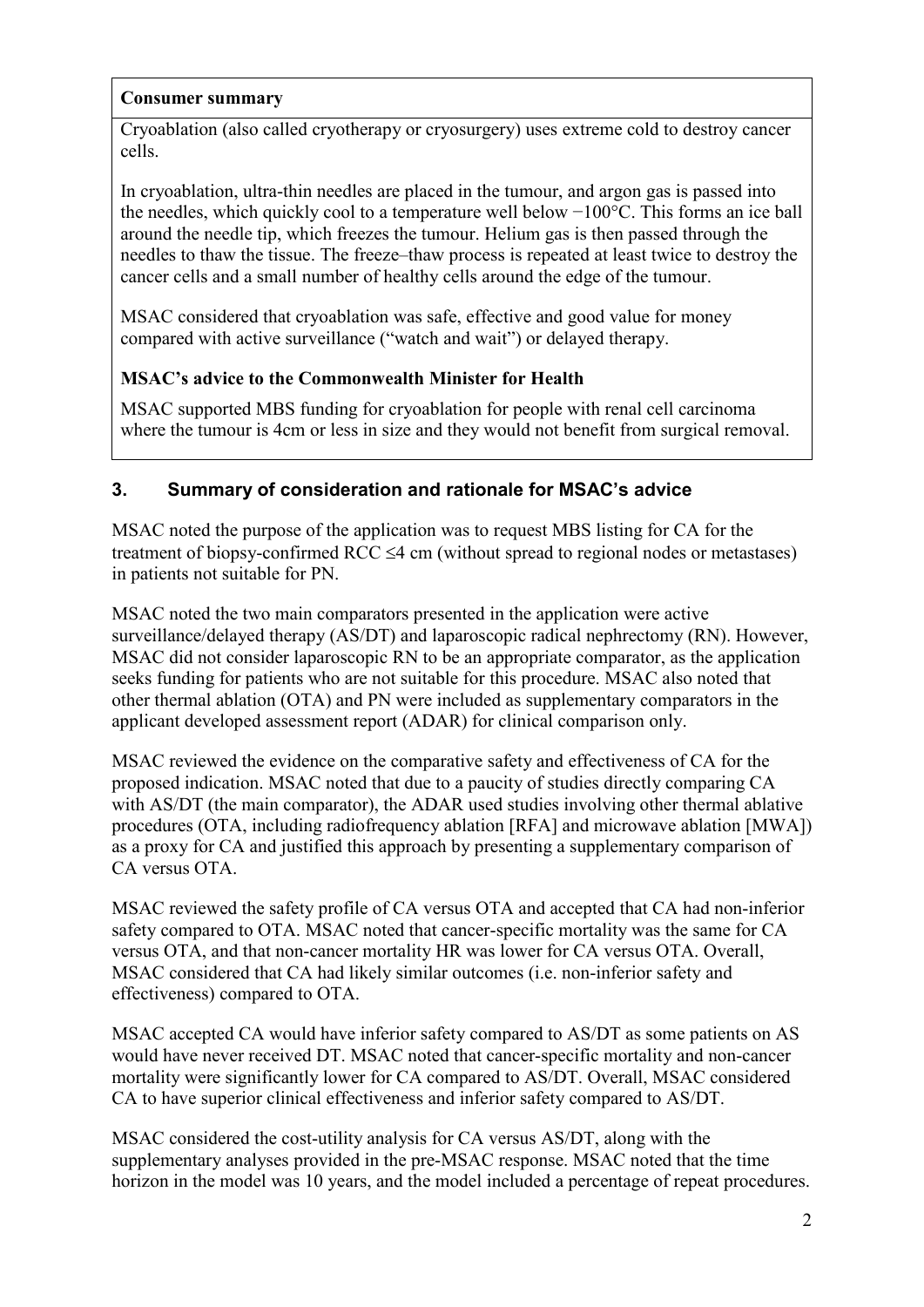The model did not account for recurrence, however MSAC noted that RCCs are typically slow-growing tumours. MSAC noted that the incremental cost-effectiveness ratios (ICERs) generated from the economic model showed that CA was dominant in all scenarios, except those including a long inpatient stay, which MSAC considered would be unlikely given that CA is typically a day procedure.

MSAC noted the economic evaluation and budget impact analysis did not take into consideration the cost of consumables (in particular, the cost of CA needles) and that there was uncertainty regarding whether the estimated hospital costs would cover the cost of the CA needles. MSAC noted there could be high out-of-pocket costs for patients if the cost of the CA needles is not covered by the hospital costs. Additional analysis by MSAC indicated that including the CA needle cost as a separate cost in addition to the hospital costs increased the base case ICER from dominant to around \$11,000 per quality-adjusted life year gained. This approach would also result in a cost to non-MBS budgets of \$3.3 million over 5 years, which MSAC considered had not been adequately accounted for by the applicant.

MSAC considered whether the item descriptor should allow any mode of delivering CA (i.e. laparoscopic, percutaneous and open). MSAC noted that the pre-MSAC response highlighted that percutaneous, laparoscopic and open procedures are all reimbursed under the MBS at the same fee for liver cancer. MSAC considered that the claim of no difference between laparoscopic, percutaneous and open CA was reasonable, but was based on limited evidence and has implications for the cost of the procedure. MSAC noted that for a percutaneous or open CA, the MBS item may be claimed by both the surgeon and the radiologist. MSAC suggested that the Department may wish to consider the potential for co-claiming of laparoscopic procedures and CA for RCC.

MSAC considered whether the proposed MBS item for CA should be broadened to include OTA, as a general item for ablative procedures of the kidney. MSAC noted that CA machines are not widely available, and allowing for use of OTA may improve patient access. MSAC recalled an application for MWA to treat patients with surgically unresectable liver tumours (MSAC Application 1402) which compared MWA against RFA in the liver. MSAC requested that the Department review the evidence presented in MSAC 1402 and inform the MSAC Executive on whether the level of evidence for broadening CA to OTA in the kidney is consistent with MSAC 1402 or whether additional evidence would be required to determine whether OTA could be included in the item descriptor for RCC along with CA.

MSAC considered that the sentence "not to be used as salvage therapy after partial nephrectomy or previous thermal or radiofrequency ablation" should not be included in the item descriptor, as the cost-effectiveness of CA in the proposed indication is predicated on this. MSAC also considered that the item descriptor should state 'renal cell carcinoma' rather than 'localised primary malignant tumour of the kidney' in line with the presented evidence.

MSAC noted the proposed fee for CA was based on a similar MBS item for ablation of an unresectable primary malignant tumour of the liver. However, MSAC noted lesions in the kidney are likely to be smaller and the procedure is less complex and likely to take less time than in the liver. Therefore, MSAC considered that it was inappropriate for the fee for CA in the kidney to be the same as the fee for ablation of a liver tumour. MSAC advised that the Department should liaise with stakeholders to determine a reduced fee that is commensurate with the time and complexity for the procedure.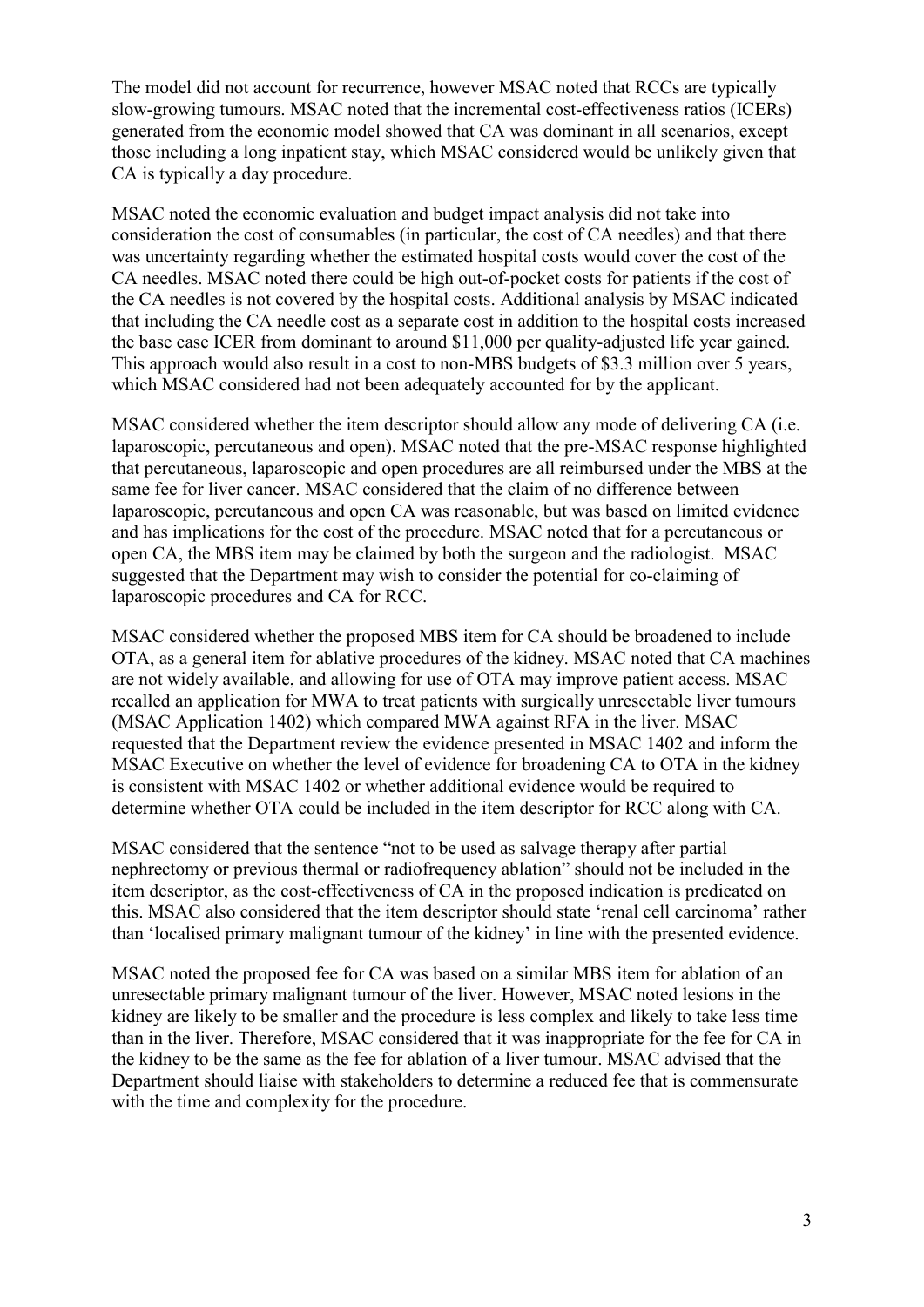#### The MSAC-supported MBS item descriptor is as follows:

| Category 3 - THERAPEUTIC PROCEDURES                                                                                                                                                                                                                                                                                                                                                                |                  |  |  |  |
|----------------------------------------------------------------------------------------------------------------------------------------------------------------------------------------------------------------------------------------------------------------------------------------------------------------------------------------------------------------------------------------------------|------------------|--|--|--|
| <b>T8. SURGICAL OPERATIONS</b>                                                                                                                                                                                                                                                                                                                                                                     | XX. CRYOABLATION |  |  |  |
| <b>CRYOABLATION</b>                                                                                                                                                                                                                                                                                                                                                                                |                  |  |  |  |
| Renal cell carcinoma, not more than 4 cm in diameter, destruction of, by percutaneous, laparoscopic or open<br>cryoablation (including any associated imaging services), where malignancy has previously been confirmed by<br>histopathological examination and a multi-disciplinary team has reviewed treatment options for the patient and assessed<br>that partial nephrectomy is not suitable. |                  |  |  |  |
| Not being associated with a service to which item 36522 or 36525 applies.                                                                                                                                                                                                                                                                                                                          |                  |  |  |  |
| <b>Multiple Operation Rule</b>                                                                                                                                                                                                                                                                                                                                                                     |                  |  |  |  |
| (Anaes.)                                                                                                                                                                                                                                                                                                                                                                                           |                  |  |  |  |
| (See para TN.8.XX1, TN.8.XX2 of explanatory notes to this category)                                                                                                                                                                                                                                                                                                                                |                  |  |  |  |
| Fee: \$To be advised                                                                                                                                                                                                                                                                                                                                                                               |                  |  |  |  |
| TN.8.XX1 For the purpose of the proposed item, a multi-disciplinary team typically includes a urologist, interventional<br>radiologist and oncologist. Patients eligible for Medicare-funded cryoablation needs to be considered by the multi-<br>disciplinary team as not suitable for partial nephrectomy and typically have one or more of the following characteristics:                       |                  |  |  |  |
| Elderly and/or frailty;                                                                                                                                                                                                                                                                                                                                                                            |                  |  |  |  |
| High surgical risk;                                                                                                                                                                                                                                                                                                                                                                                |                  |  |  |  |
| Poor renal function;                                                                                                                                                                                                                                                                                                                                                                               |                  |  |  |  |
| Solitary kidney;                                                                                                                                                                                                                                                                                                                                                                                   |                  |  |  |  |
| Bilateral kidney tumours.                                                                                                                                                                                                                                                                                                                                                                          |                  |  |  |  |
| TN.8.XX2 For the purpose of the proposed item, the procedure is to be performed by an interventional radiologist<br>specially trained for the procedure. Percutaneous cryoablation should be the preferred approach unless the<br>percutaneous approach is considered not suitable for the individual patient by the multi-disciplinary team.                                                      |                  |  |  |  |

#### **Other discussion**

MSAC noted the applicant's suggestion to include the CA needles on Part C of the Prostheses List (PL) at a benefit amount of \$**redacted**. MSAC noted that the role of MSAC is not to advise about the PL; this is the role of the Prostheses List Advisory Committee (PLAC).

#### **4. Background**

This is the first submission (Applicant Developed Assessment Report [ADAR]) for MSAC Application 1597 - cryoablation for the treatment of biopsy-confirmed RCC  $\leq$ 4 cm, in patients not suitable for PN.

#### **5. Prerequisites to implementation of any funding advice**

The proposed medical service relies on devices to achieve its intended effect: a CA system (multi-use) and CA needles (single-use consumables). Items on the Australian Register of Therapeutic Goods (ARTG) that are relevant to this application are shown in Table 1.

| ARTG no. | <b>Product description</b>             | <b>Product category</b> | <b>Sponsor</b>                 |
|----------|----------------------------------------|-------------------------|--------------------------------|
| 221468   | Visual-ICE Cryoablation System -       | <b>Medical Device</b>   | Big Green Surgical Company Pty |
|          | Electronic general cryosurgical system | Class IIb               | Ltd., Australia                |
| 224583   | Cryotherapy set                        | <b>Medical Device</b>   | Big Green Surgical Company Pty |
|          |                                        | Class IIb               | Ltd., Australia                |
| 308786   | ProSense Unit - Electronic general     | <b>Medical Device</b>   | Surgeons Choice Australia Pty  |
|          | cryosurgical system                    | Class IIb               | Ltd Australia                  |

**Table 1 Cryoablation products listed on the ARTG**

Source: Therapeutic Goods Administration, accessed 20 November 2020 [Link to TGA.gov.au](https://www.ebs.tga.gov.au/) Abbreviations: ARTG no.= Australian Register of Therapeutic Goods number.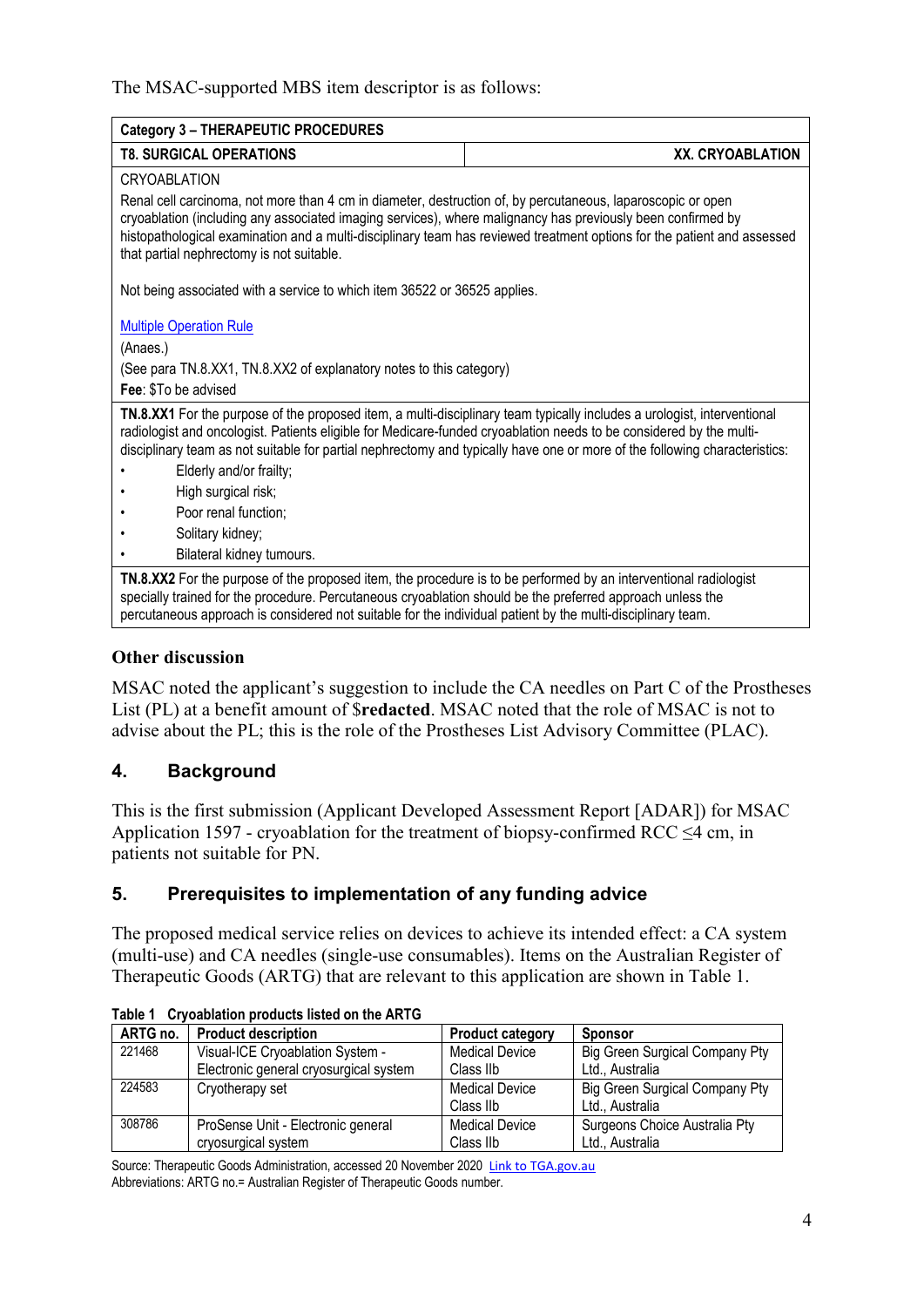# **6. Proposal for public funding**

<span id="page-4-0"></span>[Table 2](#page-4-0) presents the applicant proposed MBS item descriptor.

| <b>T8. SURGICAL OPERATIONS</b><br>XX. CRYOABLATION<br><b>CRYOABLATION</b><br>Localised primary malignant tumour of the kidney, not more than 4 cm in diameter, destruction of, by percutaneous,<br>laparoscopic or open cryoablation (including any associated imaging services), where malignancy ishas previously been<br>confirmed by histopathological examination and a multi-disciplinary team has reviewed treatment options for the patient<br>and assessed that partial nephrectomy is not suitable.<br>Not being associated with a service to which item 36522 or 36525 applies.<br><b>Multiple Operation Rule</b> |  |  |  |  |
|------------------------------------------------------------------------------------------------------------------------------------------------------------------------------------------------------------------------------------------------------------------------------------------------------------------------------------------------------------------------------------------------------------------------------------------------------------------------------------------------------------------------------------------------------------------------------------------------------------------------------|--|--|--|--|
|                                                                                                                                                                                                                                                                                                                                                                                                                                                                                                                                                                                                                              |  |  |  |  |
|                                                                                                                                                                                                                                                                                                                                                                                                                                                                                                                                                                                                                              |  |  |  |  |
|                                                                                                                                                                                                                                                                                                                                                                                                                                                                                                                                                                                                                              |  |  |  |  |
|                                                                                                                                                                                                                                                                                                                                                                                                                                                                                                                                                                                                                              |  |  |  |  |
|                                                                                                                                                                                                                                                                                                                                                                                                                                                                                                                                                                                                                              |  |  |  |  |
| (Anaes.)                                                                                                                                                                                                                                                                                                                                                                                                                                                                                                                                                                                                                     |  |  |  |  |
| (See para TN.8.XX1, TN.8.XX2 of explanatory notes to this category)                                                                                                                                                                                                                                                                                                                                                                                                                                                                                                                                                          |  |  |  |  |
| Fee: \$830.15                                                                                                                                                                                                                                                                                                                                                                                                                                                                                                                                                                                                                |  |  |  |  |
| TN.8.XX1 For the purpose of the proposed item, a multi-disciplinary team typically includes a urologist, interventional<br>radiologist and oncologist. Patients eligible for Medicare-funded cryoablation needs to be considered by the multi-<br>disciplinary team as not suitable for partial nephrectomy and typically have one or more of the following characteristics:                                                                                                                                                                                                                                                 |  |  |  |  |
| Elderly and/or frailty;                                                                                                                                                                                                                                                                                                                                                                                                                                                                                                                                                                                                      |  |  |  |  |
| High surgical risk;                                                                                                                                                                                                                                                                                                                                                                                                                                                                                                                                                                                                          |  |  |  |  |
| Poor renal function;                                                                                                                                                                                                                                                                                                                                                                                                                                                                                                                                                                                                         |  |  |  |  |
| Solitary kidney;                                                                                                                                                                                                                                                                                                                                                                                                                                                                                                                                                                                                             |  |  |  |  |
| Bilateral kidney tumours;                                                                                                                                                                                                                                                                                                                                                                                                                                                                                                                                                                                                    |  |  |  |  |
| Hereditary/multiple renal cell carcinomas.                                                                                                                                                                                                                                                                                                                                                                                                                                                                                                                                                                                   |  |  |  |  |
| TN.8.XX2 For the purpose of the proposed item, the procedure is to be performed by an interventional radiologist<br>specially trained for the procedure. Percutaneous cryoablation should be the preferred approach unless the<br>percutaneous approach is considered not suitable for the individual patient by the multi-disciplinary team.                                                                                                                                                                                                                                                                                |  |  |  |  |

**Table 2 MBS item descriptor proposed by the applicant**

Source: Table 7, p48 of the ADAR. Red text indicates changes advised by the Evaluation Sub-Committee (ESC).

The applicant proposed item descriptor and fee are consistent with the ratified  $PICO<sup>1</sup>$  $PICO<sup>1</sup>$  $PICO<sup>1</sup>$ confirmation. However, the Commentary noted that MSAC may wish to consider whether there is any need to further refine the proposed descriptor wording to align with the evidence presented (e.g. introducing age restrictions, limit to percutaneous CA, etc.) and, or, adding an extra item on salvage CA.

The pre-MSAC response acknowledged and supported ESC's advice:

- that "where malignancy is confirmed by histopathological examination" be changed to "where malignancy has previously been confirmed by histopathological examination";
- that 'hereditary/multiple RCC' should be removed from the technical note as this is inconsistent with the item descriptor for CA for 'localised primary malignant tumour'; and
- the proposal to include "tumour of significant complexity not amendable to PN" in the technical note was not supported by any evidence.

# **7. Summary of public consultation feedback/consumer Issues**

Consultation feedback was received from one specialist organisation, which was supportive of MBS listing of CA for the proposed MBS population. The response noted that the availability of an alternative ablative technique would increase patient and clinician choice

<span id="page-4-1"></span><sup>&</sup>lt;sup>1</sup> Population, Intervention, Comparator, Outcomes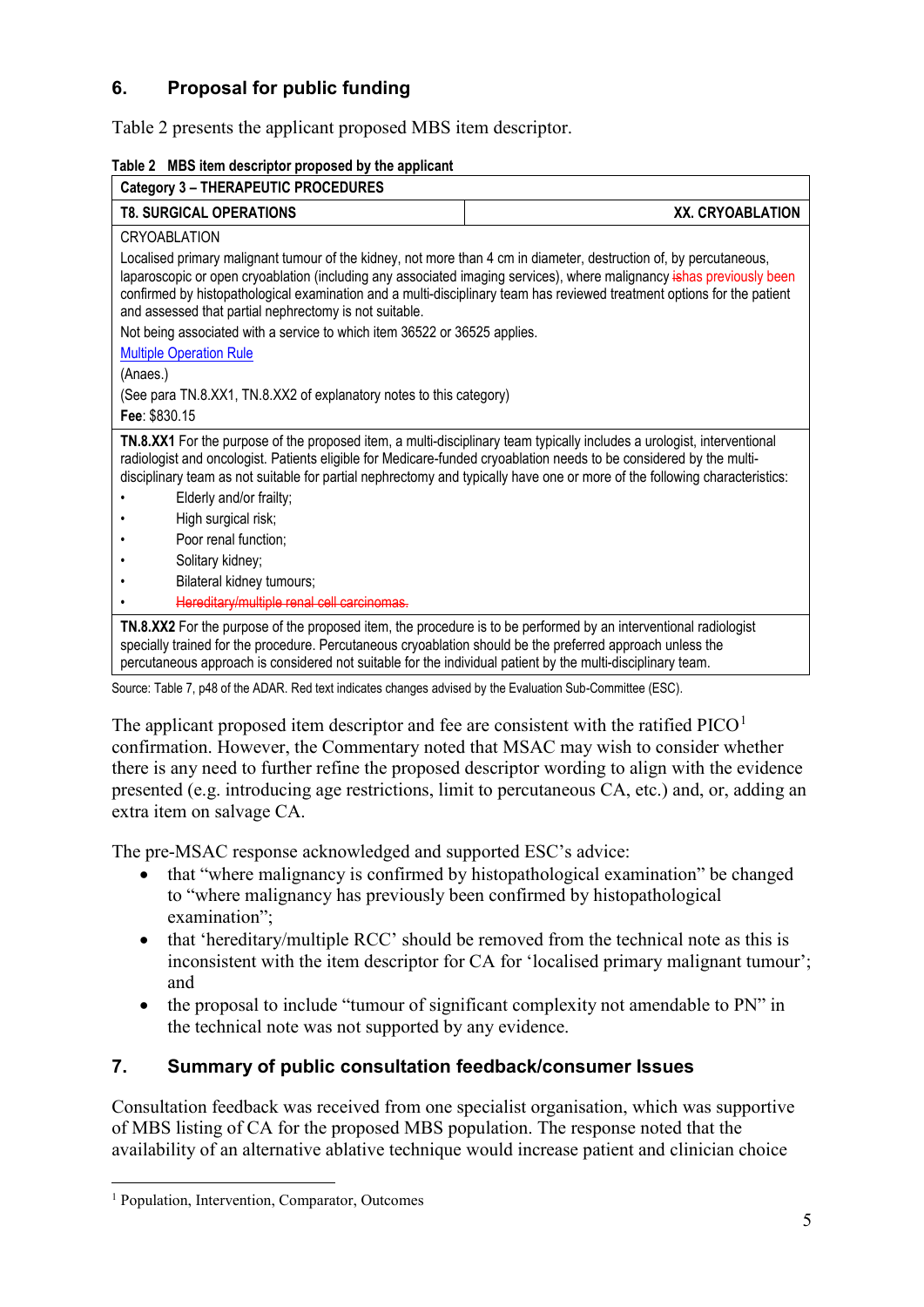for treatment of small renal masses, and that currently there is no evidence that one form of ablative therapy (CA, radiofrequency ablation [RFA] or microwave ablation [MWA]) is clinically or ontologically superior to the other forms of energy ablation.

# **8. Proposed intervention's place in clinical management**

# **Description of Proposed Intervention**

Cryoablation (CA), or cryotherapy or cryosurgery, is the use of extreme cold to destroy tissues. The procedure involves the identification and insertion, under image guidance, of ultra-thin probes (CA needles) into the targeted site, followed by rapid freezing and thawing. During the freezing phase, pressurised argon gas delivered into a small chamber inside the tip of the needle expands and cools rapidly to a temperature well below −100°C. An ice ball is produced around the needle and engulfs the tumour, causing its rapid freezing and expansion. During the thawing phase, helium gas delivered into the probe or electrical heating of the needle results in the thawing of the region. The freeze-thaw process is repeated for a minimum of two cycles to ensure adequate freezing and destruction of the tumour cells, and a small margin of surrounding tissues.

# **Description of Medical Condition(s)**

Kidney cancer is predicted to remain the seventh most commonly diagnosed cancer in Australia in 2020, based on estimates that 4,193 new cases will be diagnosed in 2020, accounting for [2](#page-5-0).9% of all new cases of cancer diagnosed.<sup>2</sup> Kidney cancer is estimated to be responsible for 917 deaths in 2020,<sup>[3](#page-5-1)</sup> accounting for 1.9% of all deaths from cancers in 2020. The mean age at diagnosis was  $64.1$  $64.1$  $64.1$  years (median  $65.5$  years) in  $2016<sup>4</sup>$  and the mean age at death was 74.8 years (median 76.[5](#page-5-3) years) in 2018.<sup>5</sup>

Renal cell carcinoma (RCC) is the most common type of kidney cancer, accounting for 90% of all kidney cancers. Clear cell RCC is the most common subtype of RCC (about 75%). Papillary and chromophobe RCC makes up about 10-15% and 5% of RCC cases respectively.<sup>[6](#page-5-4)</sup> Owing to the increasing use of diagnostic imaging (ultrasound [U/S], computed tomography [CT]) to investigate abdominal symptoms not related to the kidney, small renal masses (SRMs) are increasingly detected at early asymptomatic stage, which in turn is considered to contribute to the increasing incidence of RCC.

Cryoablation is proposed for use in patients:

- with localised primary malignant renal cell carcinoma (stage T1aN0M0), <4 cm in greatest dimension, with malignancy confirmed by pre-ablation biopsy; and
- indicated for intervention after diagnosis but not suitable for partial nephrectomy; patients with one or more of the following characteristics are the focus of interest for this application: elderly and/or frailty, high surgical risk, poor renal function, solitary kidney, bilateral kidney tumours, and hereditary/multiple renal cell carcinomas.

<span id="page-5-0"></span> <sup>2</sup> Kidney cancer in Australia statistics, Cancer Australia, Australian Government, page updated: 7 July 2020 [available[: https://kidney-cancer.canceraustralia.gov.au/statistics](https://kidney-cancer.canceraustralia.gov.au/statistics); accessed 17 July 2020].

<span id="page-5-1"></span> $\frac{3}{3}$  Data tables: Cancer data in Australia – Book 2 Mortality supplementary tables, AIHW, June 2020 [available: https://www.aihw.gov.au/reports/cancer/cancer-data-in-australia/data; accessed 17 July 2020].

<span id="page-5-2"></span> $\frac{4}{3}$  Data tables: Cancer data in Australia – Book 1: Incidence supplementary tables, AIHW, June 2020 [available: <https://www.aihw.gov.au/reports/cancer/cancer-data-in-australia/data>; accessed 17 July 2020].

<span id="page-5-3"></span><sup>5</sup> Data tables: Cancer data in Australia – Book 2 Mortality supplementary tables, AIHW, June 2020 [available: <https://www.aihw.gov.au/reports/cancer/cancer-data-in-australia/data>; accessed 17 July 2020].

<span id="page-5-4"></span><sup>&</sup>lt;sup>6</sup> Kidney cancer, Cancer Council Victoria [available[: https://www.cancervic.org.au/cancer-information/types-of](https://www.cancervic.org.au/cancer-information/types-of-cancer/kidney_cancer/kidney-cancer-overview.html)[cancer/kidney\\_cancer/kidney-cancer-overview.html](https://www.cancervic.org.au/cancer-information/types-of-cancer/kidney_cancer/kidney-cancer-overview.html); accessed 17 July 2020].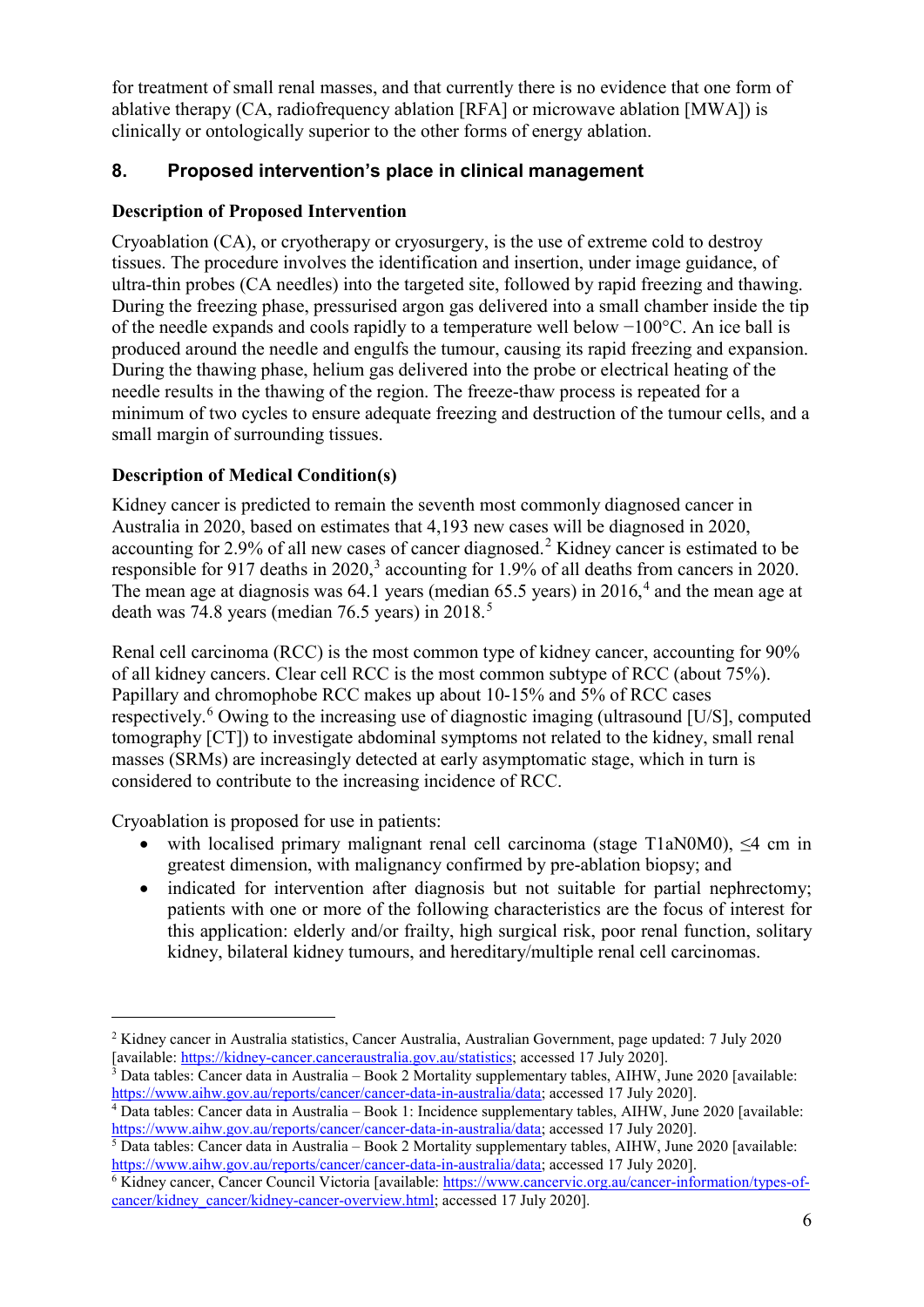The current and proposed clinical management algorithms for the treatment of patients with biopsy-proven T1a RCC, compiled based on international clinical practice guidelines<sup>[7](#page-6-1)</sup>, are presented in [Figure 1](#page-6-0) and [Figure 2.](#page-7-0)



#### <span id="page-6-0"></span>**Figure 1 Current clinical management algorithm for biopsy-proven T1a RCC in the absence of public funding for the proposed medical service**

Source: Figure 2, p53 of the ADAR (reproduced from Figure 1, p18 of the Ratified PICO for 1597, April 2020).

Abbreviations: AS/DT=active surveillance/delayed therapy; CA=cryoablation; MWA=microwave ablation; PN=partial nephrectomy; RFA=radiofrequency ablation; RN=radical nephrectomy; TA=thermal ablation

Note: dotted line refers to treatment options not currently funded on the Medicare Benefits Schedule (MBS).

Clinical management algorithm was constructed during PICO development based on international guidelines and public funding status on the MBS at the time.

<span id="page-6-1"></span> 7 Summarised in Appendix 2 of [MSAC 1597 ratified PICO confirmation;](http://www.msac.gov.au/internet/msac/publishing.nsf/Content/1597-public) American Society of Clinical Oncology (ASCO) Clinical Practice Guideline for SRMs (Finelli 2017), American Urological Association (AUA) Guideline for renal mass and localized renal cancer (Campbell 2017), Canadian Urological Association (CUA) Guideline for SRM (Jewett 2015), Europe Association of Urology (EAU) Guidelines on RCC 2019 update (Ljungberg 2019), European Society for Medical Oncology (ESMO) Clinical Practice Guidelines for RCC (Escudier 2019), NCCN Clinical Practice Guidelines in Oncology for Kidney Cancer (Jonasch 2019).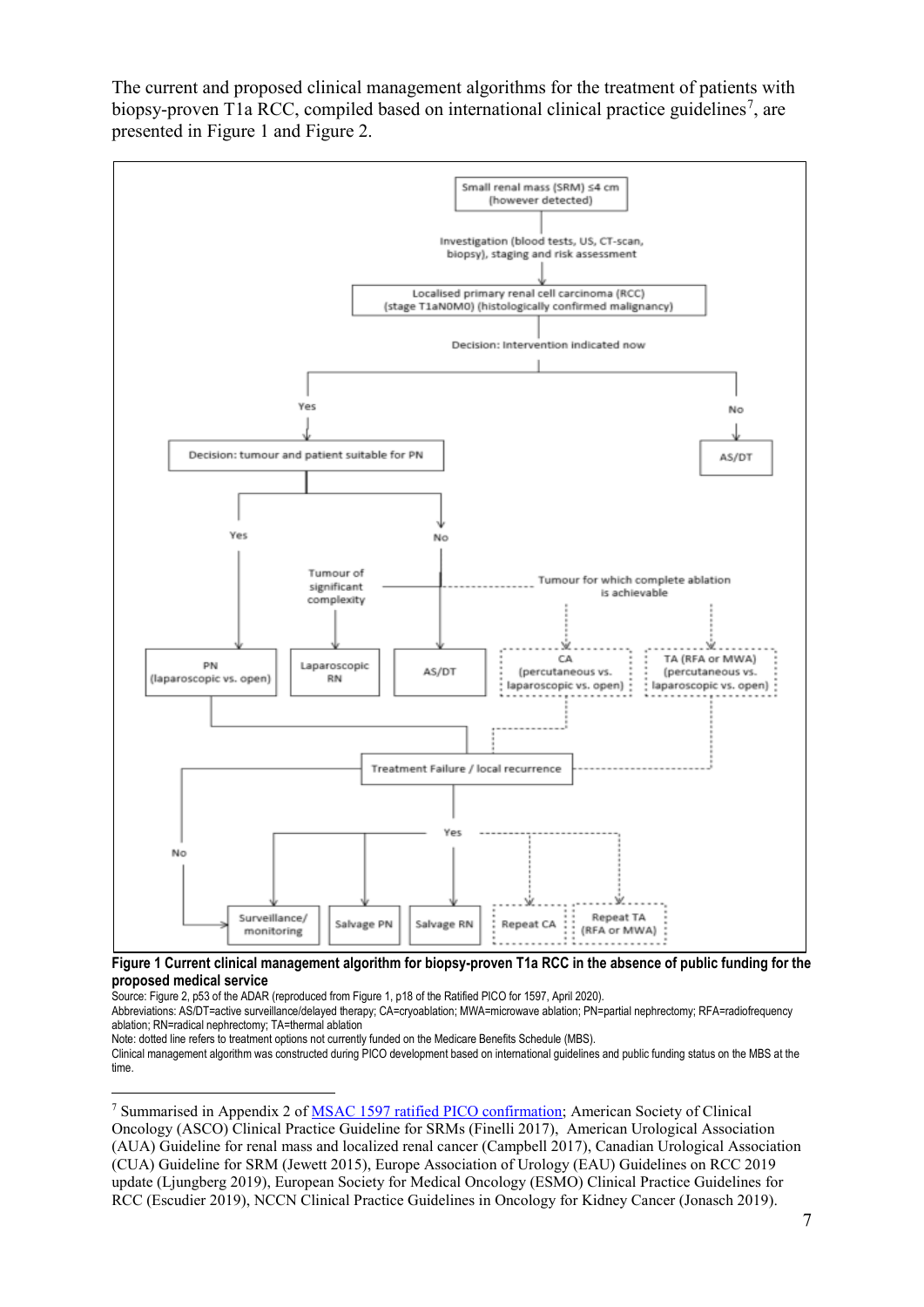

<span id="page-7-0"></span>**Figure 2 Proposed clinical management algorithm for biopsy-proven T1a RCC after the proposed listing (including potential leakage)**

Source: Figure 3, p54 of the ADAR (reproduced from Figure 3, p20 of the Ratified PICO for 1597, April 2020).

Abbreviations: AS/DT=active surveillance/delayed therapy; CA=cryoablation; MWA=microwave ablation; PN=partial nephrectomy; RFA=radiofrequency ablation; RN=radical nephrectomy; TA=thermal ablation

Note: dotted line refers to treatment options not currently funded on the MBS; line in **red** refers to the proposed medical service on the MBS; dotted line in red refers to potential leakage of use.

\* Potential leakage may be caused by patient preferences (e.g. patients preferring interventional treatment over conservative treatment). ^ Potential leakage may be caused by patient preferences (e.g. patients preferring cryotherapy over more invasive treatments even

though also eligible for PN). Clinician preferences may also play a role in patients' choice of treatment, especially if an investment in cryotherapy equipment is required by the clinician/service provider.

Clinical management algorithm was constructed during PICO development based on international guidelines and public funding status on the MBS at the time.

# **9. Comparator**

The ADAR presented two main comparators:

Active surveillance/delayed therapy (AS/DT)

Active surveillance involves the regular imaging monitoring of patients, with delayed treatment potentially indicated when the tumour reaches a particular growth rate or size, or when the patients decides they want to undergo intervention. Therefore, the ADAR asserted that for many patients, AS/DT is not a lack of active treatment, but simply a delay in treatment.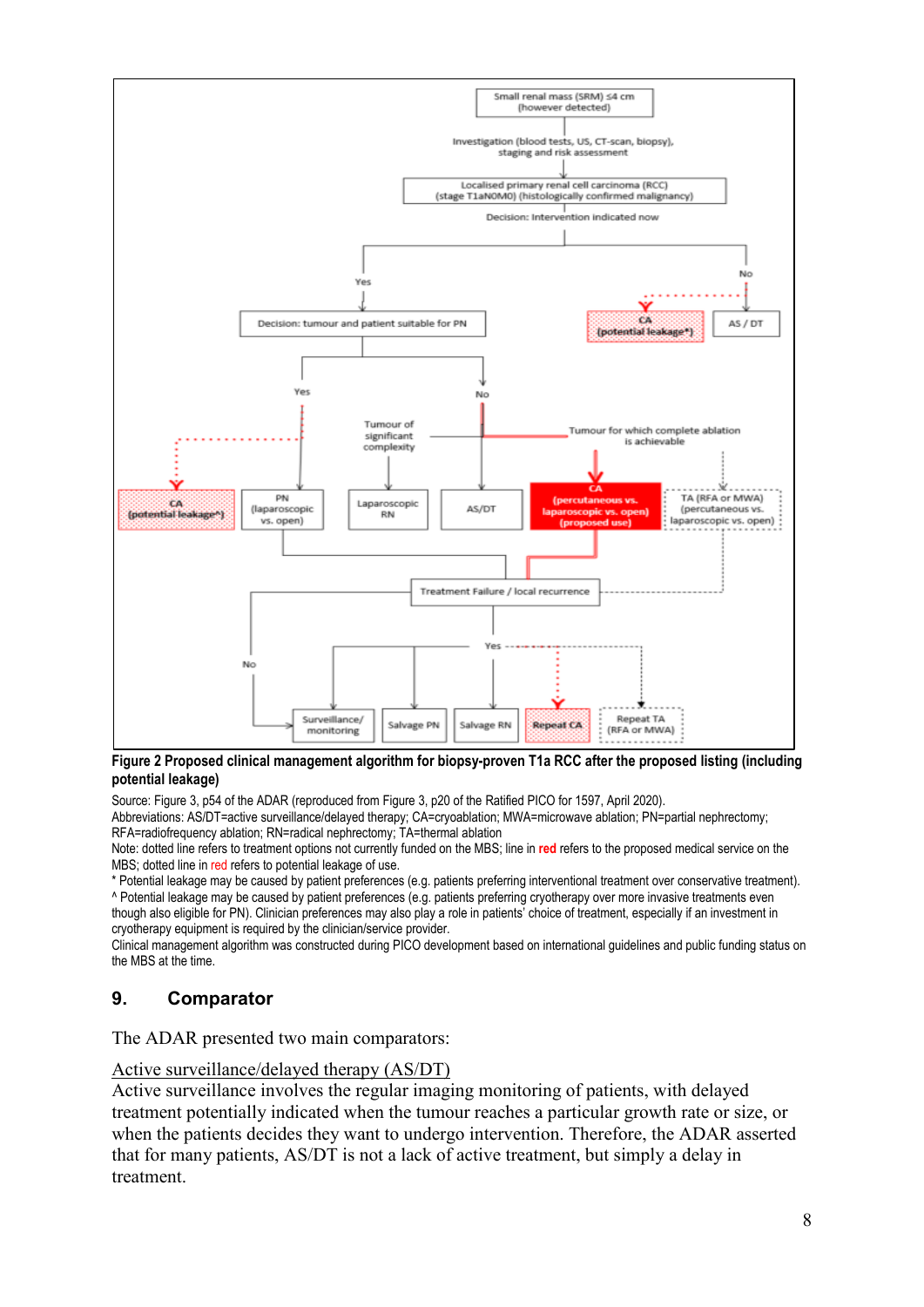Laparoscopic radical nephrectomy (RN)

Laparoscopic RN, which involves removal of the whole kidney, is a treatment option for patients with tumours not amenable to PN. The relevant MBS items for reimbursement of RN are: 36516, 36519, 36526, 36528, 36529 and 36575.

Two additional (supplementary) comparators were also presented in the ADAR: Other thermal ablation (OTA; including RFA and MWA) and PN.

The ADAR included OTA as a supplementary comparator on the basis that RFA and MWA are recommended alongside CA in international clinical guidelines and can therefore potentially be used instead of CA. A comparison of CA, RFW and MWA is presented in [Table 3.](#page-8-0) PN was included as a supplementary comparator based on the potential of leakage of use in patients suitable for PN but who prefer percutaneous CA instead.

The ADAR presented both clinical and economic comparison of CA vs the main comparators (AS/DT and RN) and a clinical comparison only of CA versus the supplementary comparators (OTA and PN) (i.e. an economic comparison of CA vs OTA or PN was not provided).

<span id="page-8-0"></span>The Commentary noted that the comparators are consistent with the ratified PICO confirmation.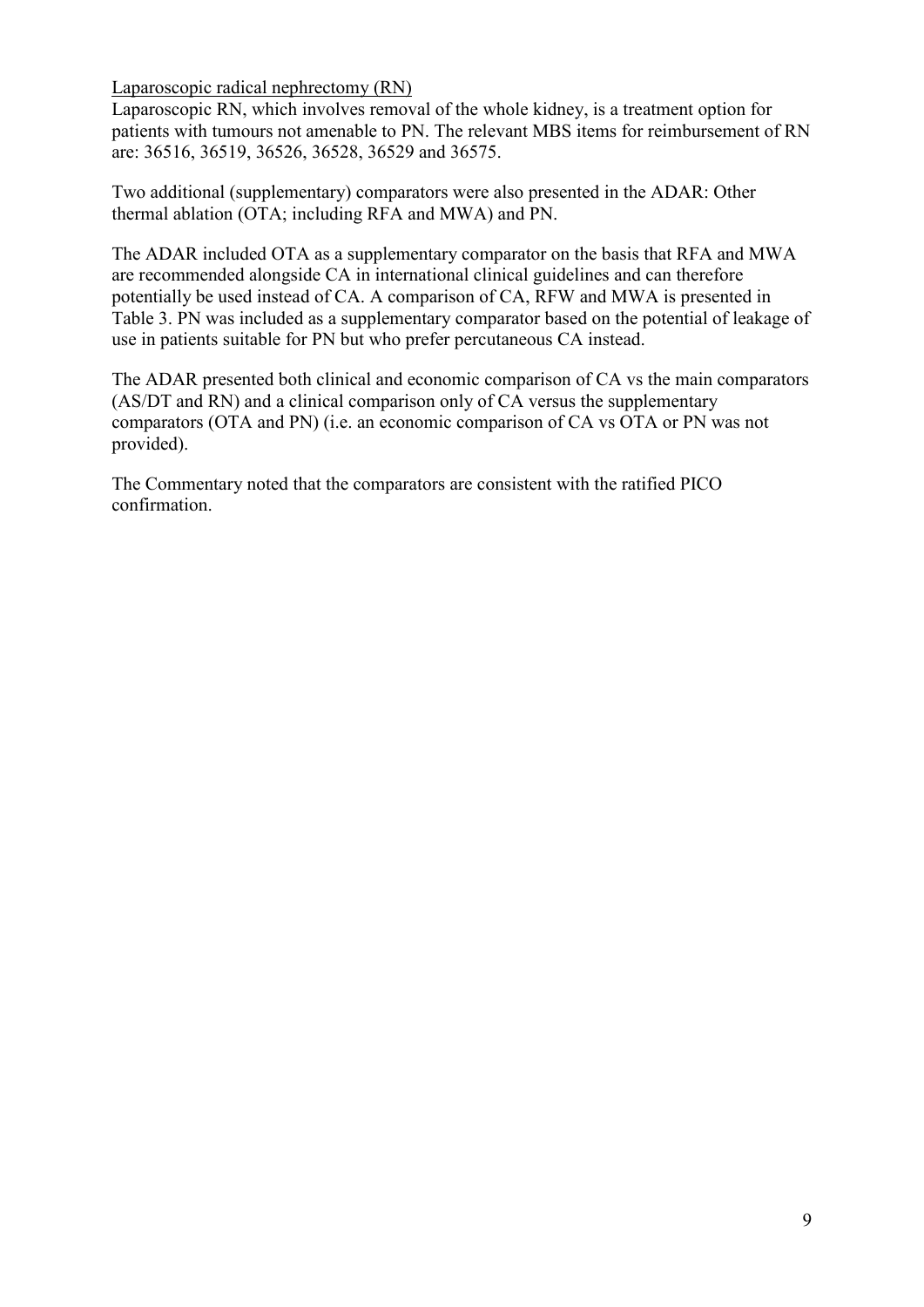**Table 3 Comparison of CA, RFA and MWA** 

|                           | CA                                                                                                                                                                                                                                                                                                                                                                                                                                                      | <b>OTA</b>                                                                                                                                                                                          |                                                                                                                                                                                                                                       |  |
|---------------------------|---------------------------------------------------------------------------------------------------------------------------------------------------------------------------------------------------------------------------------------------------------------------------------------------------------------------------------------------------------------------------------------------------------------------------------------------------------|-----------------------------------------------------------------------------------------------------------------------------------------------------------------------------------------------------|---------------------------------------------------------------------------------------------------------------------------------------------------------------------------------------------------------------------------------------|--|
|                           |                                                                                                                                                                                                                                                                                                                                                                                                                                                         | <b>RFA</b>                                                                                                                                                                                          | <b>MWA</b>                                                                                                                                                                                                                            |  |
| Mechanism of<br>action    | Uses alternating freeze/thaw<br>cycles to generate an ice ball with<br>temperatures as low as -140°C.<br>Cell death occurs within the<br>visible ice ball in the range of -20<br>to -40°C. Tissue destruction can<br>occur directly at the lowest<br>temperatures, and via<br>extracellular ice crystal formation<br>and leading to cell dehydration<br>and death at higher temperatures                                                                | High temperature (>55°C)<br>achieved by alternating<br>current which results in<br>vibration of and friction<br>between water molecules.<br>resulting in thermal injury and<br>coagulative necrosis | High temperature achieved by the<br>oscillating microwave field<br>increasing kinetic energy in water<br>molecules, resulting in thermal<br>injury and coagulative necrosis                                                           |  |
| Ablation speed            | 28-40 min                                                                                                                                                                                                                                                                                                                                                                                                                                               | 12-30 min                                                                                                                                                                                           | 5-8 min                                                                                                                                                                                                                               |  |
| Tumour size               | Up to 8cm                                                                                                                                                                                                                                                                                                                                                                                                                                               | $<$ 3 cm                                                                                                                                                                                            | Up to 8cm                                                                                                                                                                                                                             |  |
| Relative<br>advantages    | No grounding pads required<br>$\bullet$<br>so reduced risk of skin burns<br>Larger active treatment area<br>$\bullet$<br>than RFA<br>Ability of visually monitor the<br>$\bullet$<br>ice ball during treatment<br>using imaging<br>Less risk to ureter and<br>$\bullet$<br>collecting systems than<br>methods that use heating<br>Better for central tumours<br>$\bullet$<br>than methods that use<br>heating<br>Less painful than RFA/MWA<br>$\bullet$ | $\bullet$<br>Faster ablation speed<br>than CA                                                                                                                                                       | $\bullet$<br>No grounding pads required<br>so reduced risk of skin burns<br>Larger active treatment area<br>$\bullet$<br>than RFA<br>Faster ablation speed than<br>$\bullet$<br>RFA and CA                                            |  |
| Relative<br>disadvantages | Slower ablation speed than<br>$\bullet$<br>RFA/MWA<br>Higher rate of bleeding than<br>$\bullet$<br>RFA/MWA                                                                                                                                                                                                                                                                                                                                              | Skin pad burns due to<br>$\bullet$<br>use of grounding pads<br>Slower ablation speed<br>$\bullet$<br>than MWA (12-30 mins)<br>Heating may damage the<br>$\bullet$<br>renal collecting system        | Increased treatment zone<br>$\bullet$<br>weighted towards axis of<br>long needle so increases risk<br>of burns to body wall,<br>peritoneum and nearby<br>structures<br>Heating may damage the<br>$\bullet$<br>renal collecting system |  |

Source: Table 4, p43 of the ADAR

Abbreviations: CA=cryoablation; DT=delayed therapy; MWA=microwave ablation; N/A=not applicable; OTA=other thermal ablation; RFA=radiofrequency ablation; TA=thermal ablation

#### **10. Comparative safety**

A total of 39 cohort studies, the majority of which were retrospective registry-based studies in the US, were presented in the ADAR. There were no direct randomised trials that compared CA versus any of the comparators. Studies that reported the use of thermal ablation (TA) were used as a proxy for CA [CA(TA)]. Of the 39 included studies, six cohort studies informed the comparison of CA versus AS/DT (main comparator 1) and seven cohort studies informed the comparison of CA versus laparoscopic RN (main comparator 2). As such, most of the evidence pertained to the comparison of CA versus the supplementary comparators, OTA  $(k=21)$  or PN  $(k=12)$ . None of the studies were Australian.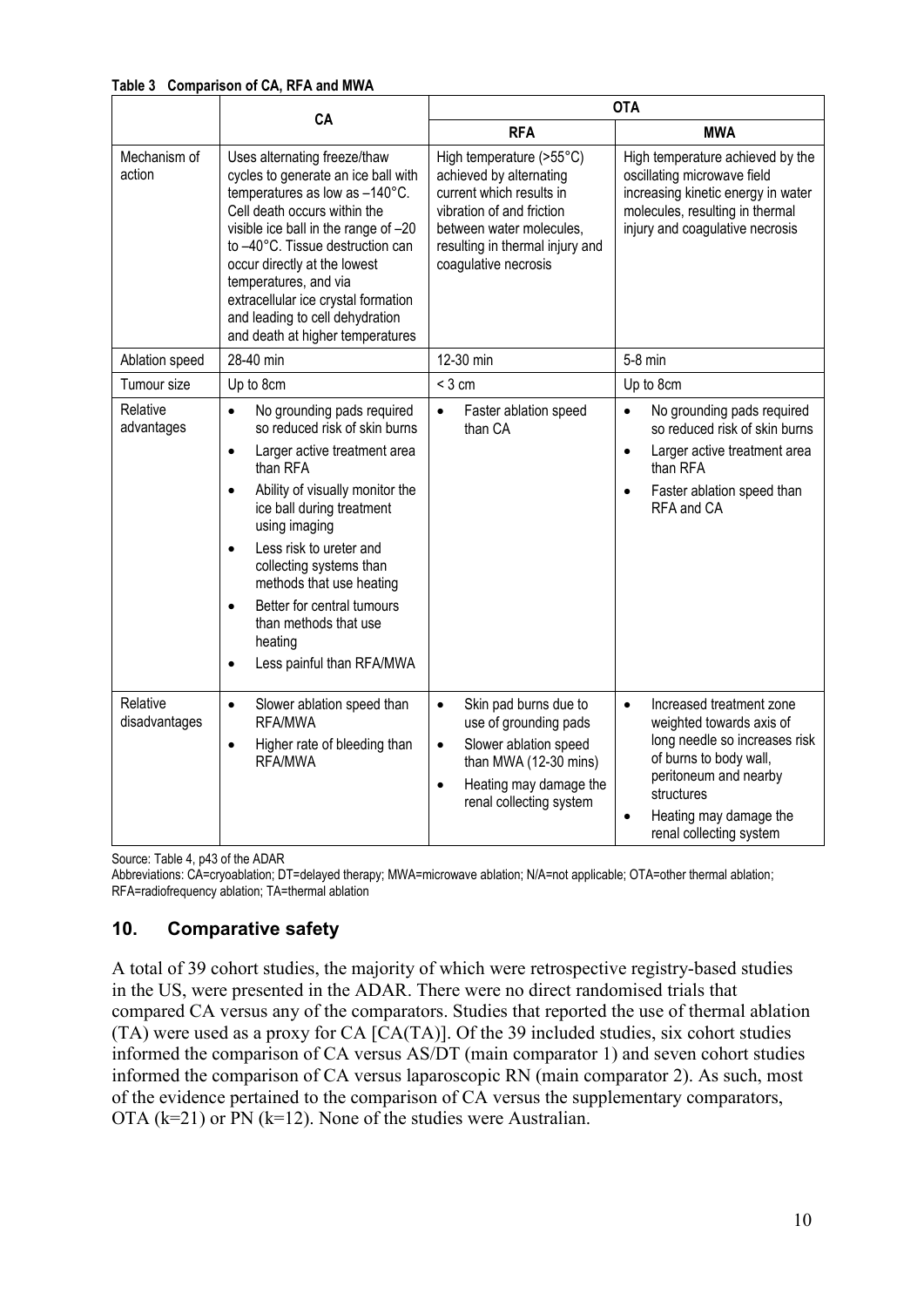#### CA vs. AS/DT (main comparator 1)

The ADAR presented six cohort studies based on three US databases. Two studies were based on data from one US-based prospective DISSRM<sup>[8](#page-10-0)</sup> registry (Alam 201[9](#page-10-1)<sup>9</sup> and Danzig  $2019<sup>10</sup>$  $2019<sup>10</sup>$  $2019<sup>10</sup>$ ), and the remaining four studies were based on two US-based retrospective databases: SEER<sup>[11](#page-10-3)</sup> (Uhlig 2018<sup>[12](#page-10-4)</sup> and Abdel-Rahman 2017<sup>[13](#page-10-5)</sup>) and SEER-Medicare (Xing 2018<sup>[14](#page-10-6)</sup> and Larcher 2016a<sup>[15](#page-10-7)</sup>). All six studies assessed TA except one study, Uhlig 2018, which assessed cryosurgery, as well as TA, and in patients with histologically confirmed T1a clear cell RCC.

There were no direct randomised data to inform the comparative safety of CA (or TA) versus AS/DT in the proposed MBS population. The ADAR argued that a majority (84% in Alam 2019) of the patients on AS would eventually receive a delayed therapy. Therefore, any adverse events (AEs) associated with the delayed therapy should also be included as the AE profile of the management strategy AS/DT. Because a proportion of patients on AS would never receive any DT, the ADAR claimed inferiority in the safety of CA when compared with AS/DT.

The Commentary noted that the ADAR did not provide any safety data regarding the CA procedure itself. Typical adverse events known to be associated with CA include perioperative bleeding and incomplete treatment necessitating re-treatment. The Commentary considered that inclusion of AEs associated with the therapy delayed to the AE profile of the management strategy AS/DT, but exclusion of AEs associated with re-ablation or salvage therapy after CA, was not appropriate. Despite the lack of evidence presented, the Commentary considered that the claim of inferiority in safety for CA versus AS/DT seemed reasonable from a theoretical perspective: One hundred percent % of the patients receiving CA are at risk of AEs, whereas only patients managed with initial AS and receiving delayed therapy are at risk of intervention-associated AEs.

#### CA vs. laparoscopic RN (main comparator 2)

The ADAR presented seven cohort studies based on three US databases. Two studies were based on data from the prospective DISSRM registry (Alam 2019 and Danzig 2019), and the remaining five studies were based on two retrospective databases: SEER-Medicare (Talenfeld  $2018^{16}$  $2018^{16}$  $2018^{16}$ , Xing 2018 and Kowalczyk 2013<sup>[17](#page-10-9)</sup>) and SEER (Moskowitz 2016<sup>[18](#page-10-10)</sup> and Chouieri  $2011^{19}$ ). Six of the seven studies assessed TA, rather than CA alone. The seventh study, Danzig 2015, assessed CA (n=14, 64% laparoscopic, 36% percutaneous), RN (n=15), AS  $(n=68)$  and PN  $(n=65)$  but was a study on SRMs. As such there was no data available specifically comparing the safety of percutaneous CA with laparoscopic RN in patients with biopsy-confirmed T1a RCC, rather the ADAR presented data on TA as a proxy for CA.

The primary evidence base presented to inform the comparative safety of CA(TA) vs. laparoscopic RN was Talenfeld 2018, supported by Xing 2018 and Kowalczyk 2013. In patients diagnosed with T1a RCC, acute renal failure and non-urological complications up to 30 days following treatment were significantly higher for RN compared with percutaneous

<sup>&</sup>lt;u>.</u> <sup>8</sup> Delayed Intervention and Surveillance for Small Renal Masses (DISSRM)

<span id="page-10-1"></span><span id="page-10-0"></span><sup>9</sup> Alam, R. et al. (2019). BJU International 123(1): 42-50.

<span id="page-10-2"></span><sup>10</sup> Danzig, M. R. et al. (2015). Journal of Urology 194(4): 903-909.

<span id="page-10-3"></span><sup>&</sup>lt;sup>11</sup> Surveillance, Epidemiology and End Results (SEER)

<span id="page-10-4"></span><sup>&</sup>lt;sup>12</sup> Uhlig, A. et al. (2018). CardioVascular and Interventional Radiology 41(2): 277-283.

<sup>13</sup> Abdel-Rahman, O. (2017). Expert Review of Anticancer Therapy 17(8): 769-773.

<span id="page-10-6"></span><span id="page-10-5"></span><sup>14</sup> Xing, M. et al. (2018). Radiology 288(1): 81-90.

<span id="page-10-7"></span><sup>15</sup> Larcher, A. et al. (2016). BJU Int 118(4): 541-546.

<span id="page-10-8"></span><sup>&</sup>lt;sup>16</sup> Talenfeld, A. D. et al . (2018). Annals of Internal Medicine 169(2): 69-78.

<span id="page-10-9"></span><sup>&</sup>lt;sup>17</sup> Kowalczyk, K. J. et al. (2013). BJU International  $112(4)$ : E273-E280.

<span id="page-10-10"></span><sup>18</sup> Moskowitz, D. et al. (2016). Journal of Urology 196(4): 1000-1007.

<span id="page-10-11"></span><sup>19</sup> Choueiri, T. K. et al. (2011). Urology 78(1): 93-98.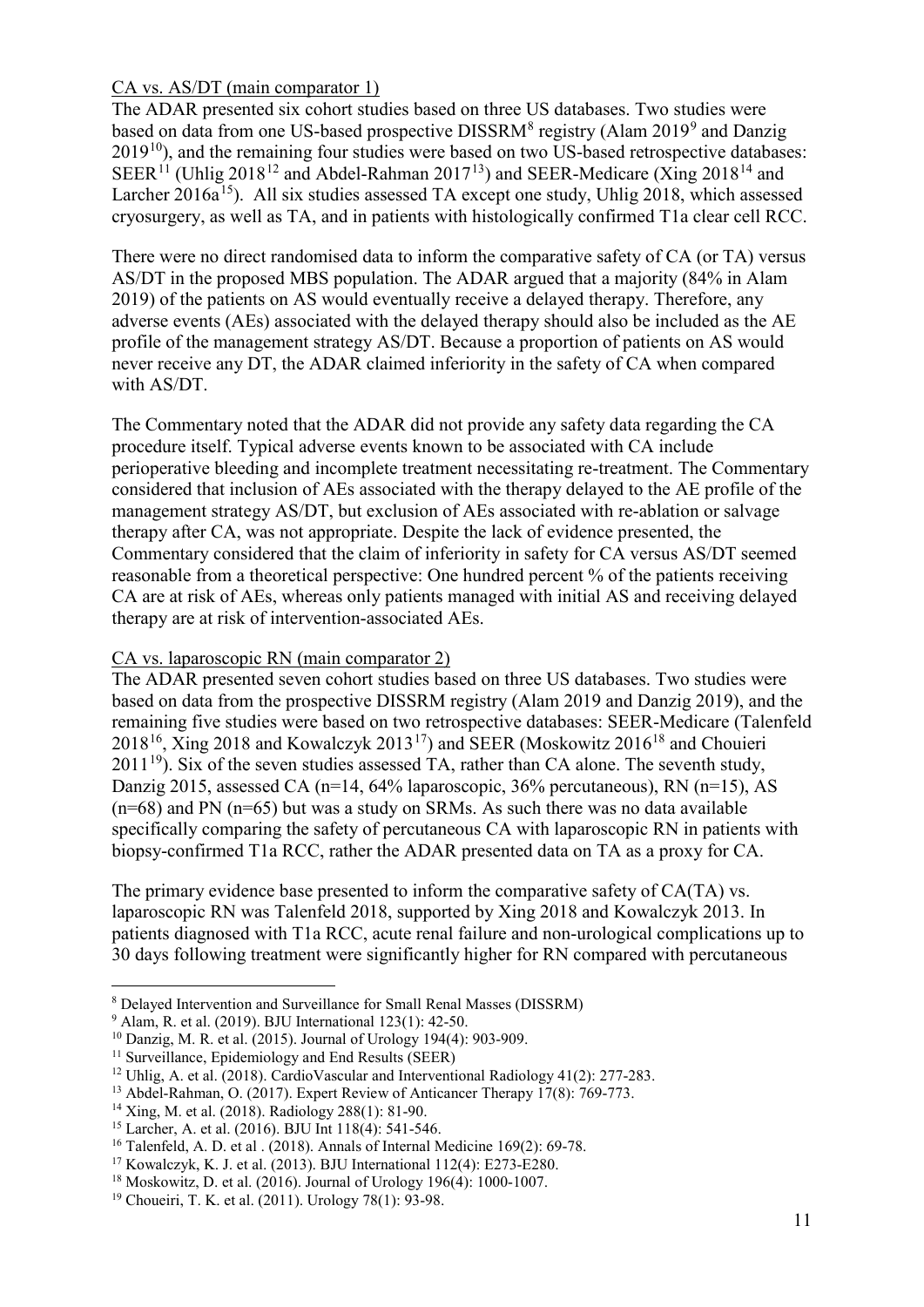CA(TA); rates for percutaneous CA(TA) compared with RN were 6% versus 12% for acute renal failure, respectively, and 12% versus 27%, respectively for non-urological complications. No complications were seen at a higher rate for CA(TA) compared with RN. Based on the evidence presented, the ADAR claimed superiority in the comparative safety of CA vs. laparoscopic RN.

The Commentary noted that patients in the included studies were not randomised to receive either TA or RN. Provider preference and expertise, availability of equipment, as well as patient and tumour characteristics, all might have contributed to the decision on selection of treatment (TA or RN). Potential impact of selection bias on outcomes could not be ruled out. The ADAR used TA as a proxy for CA, claiming (a) TA is non-inferior to RN, (b) CA is non-inferior to TA, and therefore (c) CA is non-inferior to RN. However, the ADAR did not provide any formal indirect comparison analysis using OTA as a common comparator to establish claim (c). Further, all three studies included only patients aged  $\geq 65$  years. As such the Commentary suggested that the applicability of results to the proposed MBS population was not clear.

#### CA vs. OTA (supplementary comparator 1)

The ADAR presented 21 cohort studies based on data from two US-based databases  $(NCDB<sup>20</sup>$  $(NCDB<sup>20</sup>$  $(NCDB<sup>20</sup>$  and SEER), eight US centres, one European centre (Italy) and one Asian centre (Turkey). There were no direct randomised studies to inform the comparison of CA versus OTA (RFA, MWA) or any Australian study. Six studies specifically provided data on patients with T1a RCC and one study was in patients with T1 RCC (up to 7 cm tumour diameter); the remaining studies included patients with SRM, although some provided subgroup analyses for patients with RCC. Most studies compared CA with RFA; two studies compared CA with MWA and three studies compared CA with RFA and MWA.

Of the 21 studies comparing CA with OTA, nine cohort studies from six treatment centres presented data on complication rates. Two of the studies, De Cobelli  $2020^{21}$  $2020^{21}$  $2020^{21}$  and Zhou  $2018^{22}$  $2018^{22}$  $2018^{22}$ , were excluded from further review with the ADAR citing errors/internal inconsistencies in the studies. The ADAR claimed it was difficult to compare safety across treatment groups due to the differences in patient and disease characteristics seen in each group; i.e. in many of the included studies, percutaneous CA tends to be used in larger and more centrally-located tumours than percutaneous RFA. Bleeding complications tended to be slightly higher following CA and urothelial stricture tended to be slightly higher following RFA. However, the ADAR claimed that these results overall suggest little difference in complications between percutaneous CA and percutaneous RFA and MWA.

The Commentary noted that the seven studies included in the ADAR were unadjusted studies, as such the potential bias of the results of the studies was likely. In addition, all of the presented studies used the percutaneous mode of delivery for CA. Comparative safety of CA via laparocopic or open surgical approach versus OTA (any mode of delivery) is therefore not clear. The pre-ESC response acknowledged that there is a lack of evidence to inform the comparative safety and effectiveness of CA/TA using different modalities, versus the other comparators using different modalities. The applicant claimed the majority of recent evidence relates to the percutaneous mode, which is the preferred methodology due to its being less invasive and highly effective. The applicant claimed this preference is supported by the fact that 90.2% of the 202 RFA/MWA procedures reimbursed for treatment of primary liver cancer in the 2019 to 2020 financial year used the percutaneous mode of delivery.

<sup>&</sup>lt;u>.</u> <sup>20</sup> National Cancer Database (NCDB)

<span id="page-11-1"></span><span id="page-11-0"></span><sup>&</sup>lt;sup>21</sup> De Cobelli, F. et al. (2020). Cardio Vascular and Interventional Radiology 43(1): 76-83.

<span id="page-11-2"></span><sup>22</sup> Zhou, W. and R. S. Arellano (2018). Journal of Vascular and Interventional Radiology 29(7): 943-951.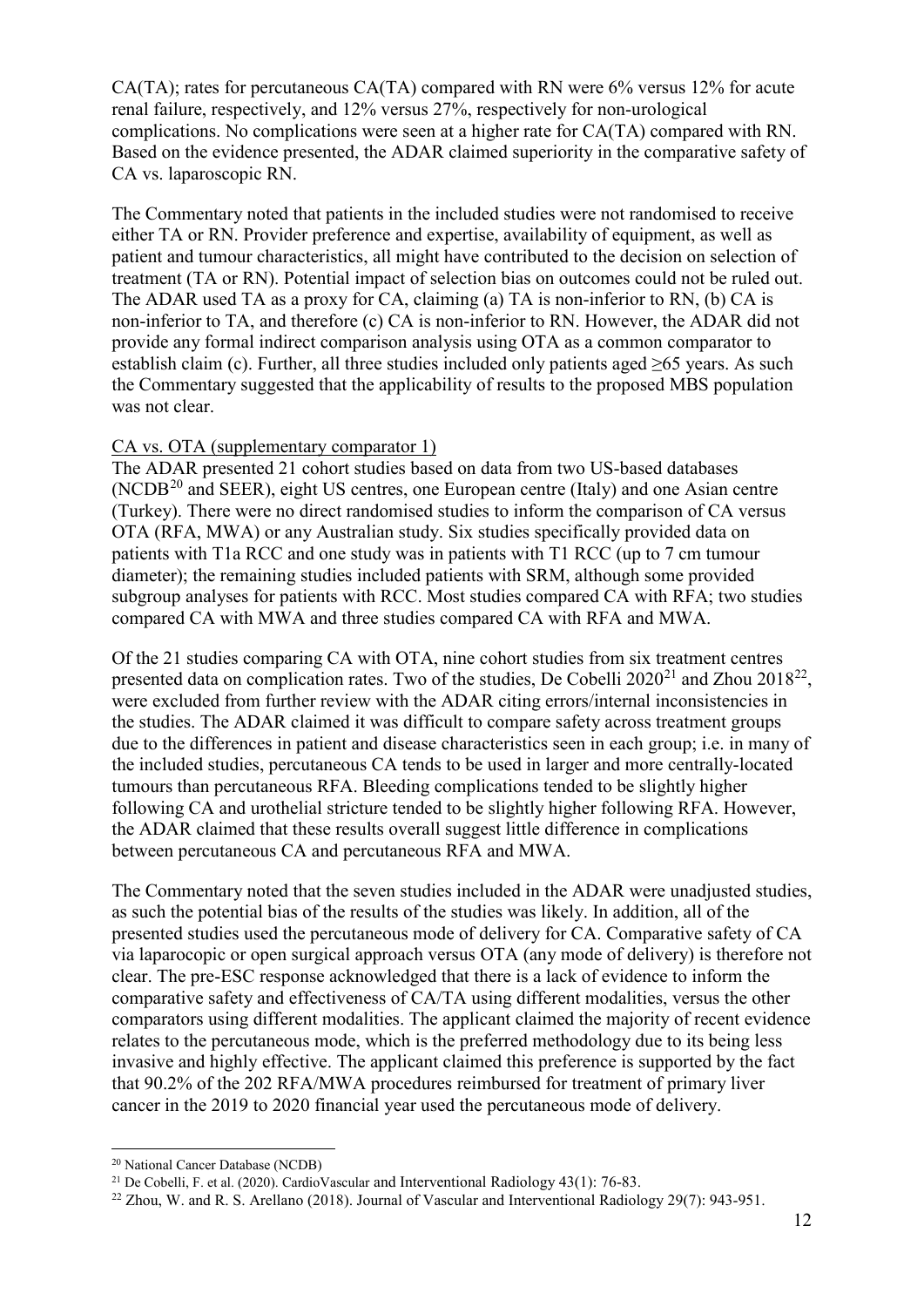The Commentary also noted that in three studies (two of which the ADAR excluded) complication rates appeared to be numerically higher with percutaneous CA:

- De Cobrelli 2020, post-procedure complications (percutaneous CA vs. percutaneous MWA) 9.8% vs. 3.6%;
- Zhou 2018, complication rates (percutaneous CA vs. percutaneous MWA), 15% vs. 11%; and
- Camacho 2015<sup>23</sup>, total complications (percutaneous CA vs. percutaneous RFA) 12.5% vs. 6.7%.

Overall, the Commentary considered that there is little confidence that the claim of "similar" safety of CA versus OTA (RFA, MWA) is valid.

#### CA vs. PN (supplementary comparator 2)

The ADAR presented twelve cohort studies based on data from three US-based databases (DISSRM, NCDB and SEER), three US centres (Mayo Clinic, Cleveland Clinic and Washington School of Medicine), one European centre (Milan, Italy) and one Asian centre (Ankara, Turkey). Four studies specifically provided data on patients with T1a RCC; the remaining studies included patients with SRM. Most studies compared CA with PN; only one study comparing TA with PN was included because it provided data for an outcome for which there were no CA versus PN studies available. There was a mix of studies assessing percutaneous CA, laparoscopic CA or both, or where the mode of delivery was not specified.

Of the 12 studies comparing CA with PN, six cohort studies (that included patients with SRMs rather than biopsy-confirmed T1a RCC) presented data on complication rates. The ADAR reported that in a population of patients with T1 SRM aged > 75 years, minor postoperative complications occurred more frequency following PN than CA (25% versus 8%; P=0.009). There was no significant difference in major complications; however, the analysis was based on small patient numbers. Other studies showed no difference in complications between CA and PN, with the exception of one study in which complications occurred more frequently for CA compared with PN (28% versus 20%); in this study the analysis was adjusted for American Society of Anesthesiologists (ASA) score only and did not take into account tumour characteristics. Based on these findings, a clinical claim of superior safety was made in the ADAR, although it was noted that this is based on low quality evidence.

The Commentary considered that the evidence presented in the ADAR did not support a claim of superior safety of CA versus PN in the proposed MBS population.

# **11. Comparative effectiveness**

#### CA vs. AS/DT (main comparator 1)

Based on the evidence presented, the ADAR suggested that CA(TA) is significantly more effective than AS/DT in patients with biopsy-confirmed T1a RCC or SRM. Other-cause mortality (HR 0.47; 95% CI 0.33, 0.67) and cancer-specific mortality (HR 0.69; 95% CI 0.39, 0.88) were significantly lower for CA(TA) compared with AS/DT (moderate quality evidence). In addition, CA(TA) did not appear to impact on renal function, resulting in only a 2.6 mL/min/1.73 m<sup>2</sup> reduction in eGFR compared with patients receiving AS/DT (95% CI -6.1, 1.0), and no difference in CKD upstaging-free survival ( $P=0.98$ ). There was no significant difference in quality of life as measured by the SF-12 total, physical component

<span id="page-12-0"></span><sup>&</sup>lt;sup>23</sup> Camacho, J. C. et al. (2015). Journal of Vascular and Interventional Radiology 26(5):  $686-693$ .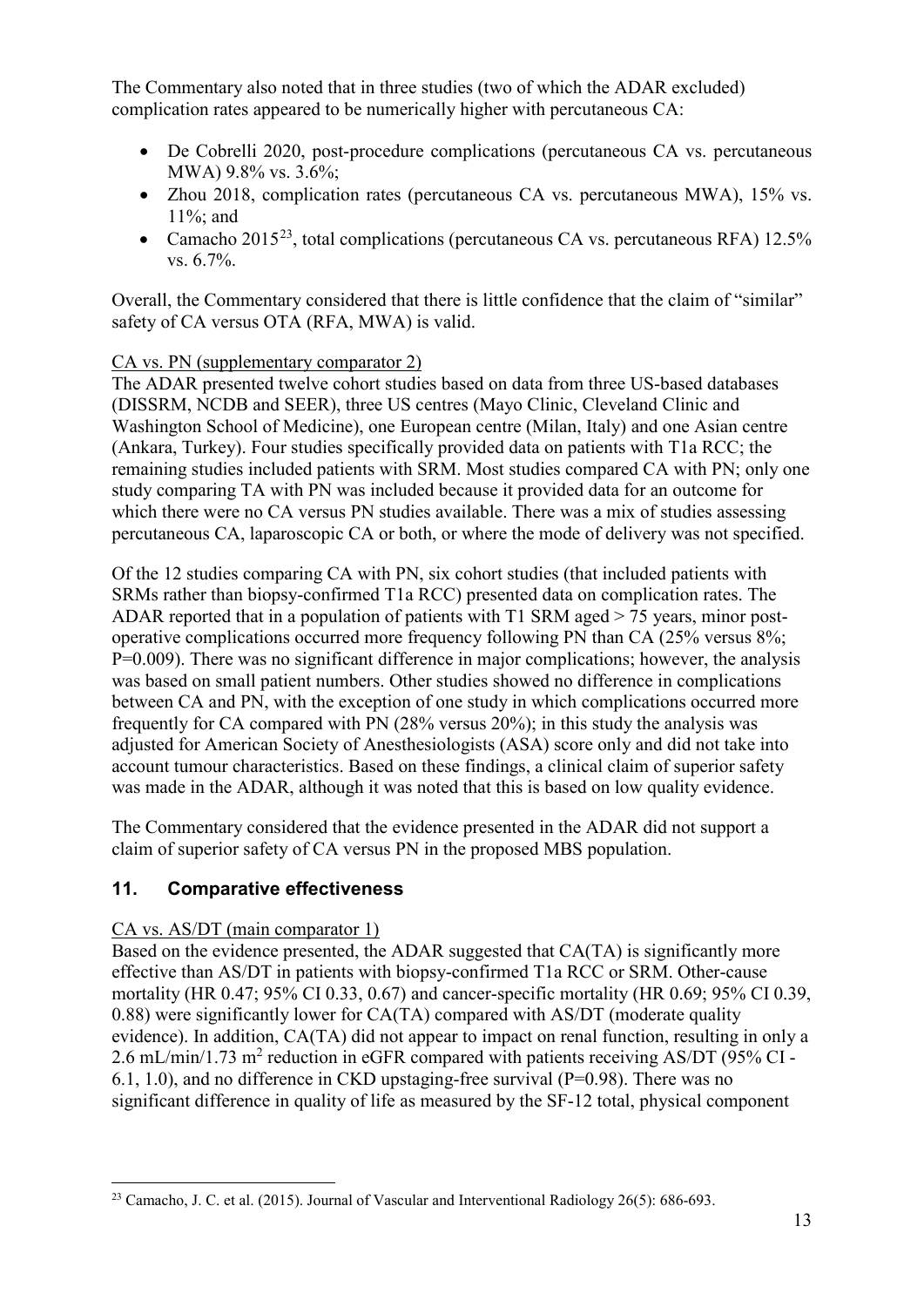and mental component scores, with all differences < 2 points. Based on these findings, a clinical claim of superior effectiveness of CA over AS/DT was made in the ADAR.

<span id="page-13-0"></span>The balance of clinical benefits and harms of CA(TA) compared with AS/DT is presented in [Table](#page-13-0) 4.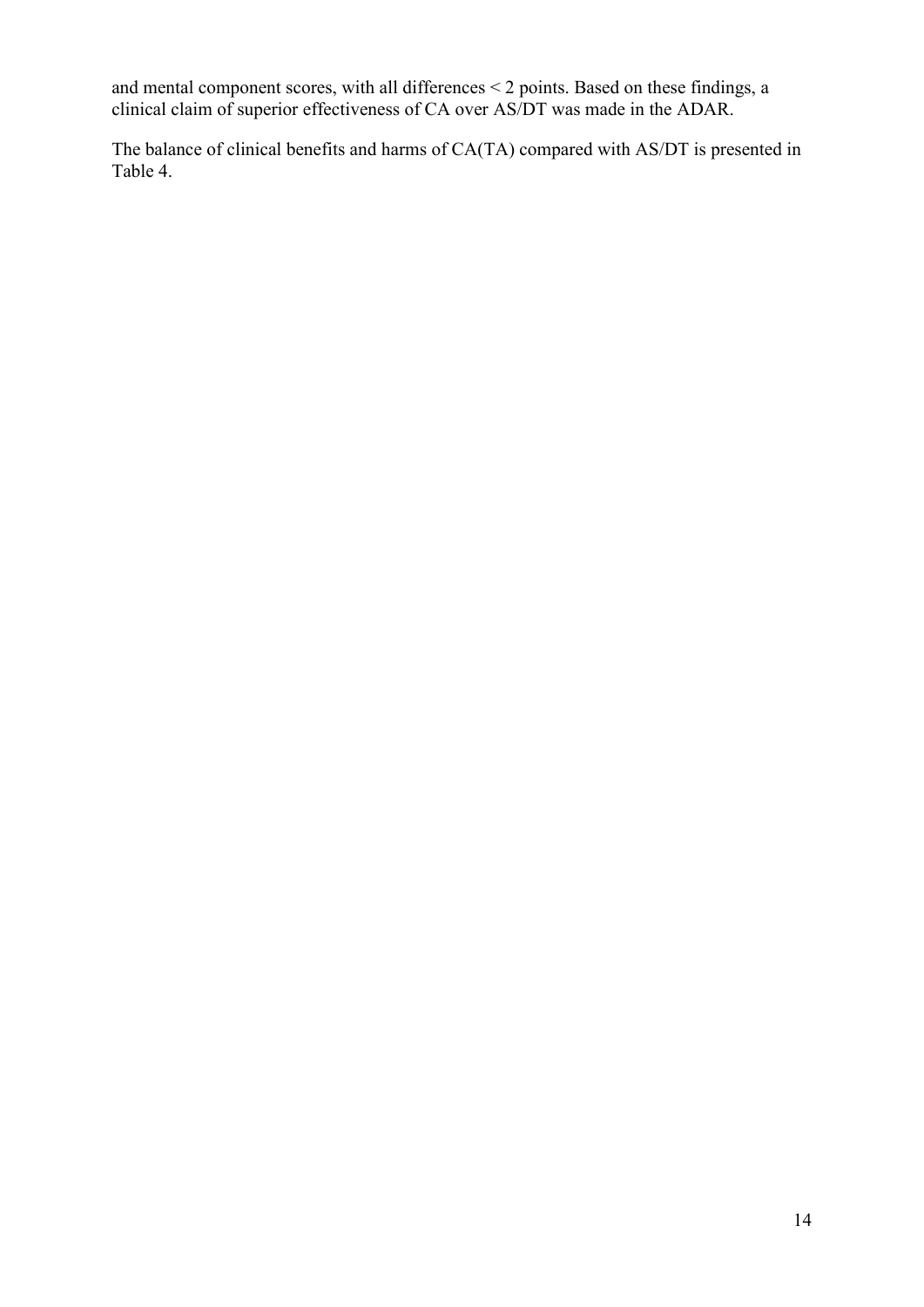| <b>Outcomes</b><br>(units)<br>Follow-up                                          | <b>Participants</b><br><b>Study type</b><br>(Study ID/location or<br>database) | <b>Quality of</b><br>evidence<br>(GRADE) <sup>a</sup> | <b>Relative effect</b><br>(95% CI)<br>and/or P value | <b>Risk with AS/DT</b>                                        | <b>Risk with CA</b>                                             |
|----------------------------------------------------------------------------------|--------------------------------------------------------------------------------|-------------------------------------------------------|------------------------------------------------------|---------------------------------------------------------------|-----------------------------------------------------------------|
| Other-cause<br>mortality<br>(rate; median FU<br>34 months)                       | TA=647; AS/DT=647<br>1 retrospective cohort<br>(Xing 2018/SEER-<br>Medicare)   | Moderate<br>$(\bullet\bullet\bullet\circ)$            | HR 0.47<br>(0.33, 0.67)                              | 5-year OCM<br>102 per 1000 patients                           | 5-year OCM<br>48 per 1000 patients                              |
| Cancer-specific<br>mortality<br>(rate; median FU<br>34 months)                   | TA=647; AS/DT=647<br>1 retrospective cohort<br>(Xing 2018/SEER-<br>Medicare)   | Moderate<br>$(\bullet\bullet\bullet\circ)$            | HR 0.69<br>(0.39, 0.88)                              | 5-year CSM<br>45 per 1000 patients                            | 5-year CSM<br>31 per 1000 patients                              |
| Change in eGFR<br>(mL/min/1.73m <sup>2</sup> ;<br>up to 12 months<br>FU)         | TA=27; AS/DT=176;<br>(PN=140)<br>1 prospective cohort<br>(Alam 2019/DISSRM)    | Low<br>$(\bullet \bullet \circ \circ)$                | MD-2.55<br>$(-6.07, 0.97)$                           | 12-month change in<br>eGFR<br>$-5$ mL/min/1.73 m <sup>2</sup> | 12-month change in<br>eGFR<br>$-7.6$ mL/min/1.73 m <sup>2</sup> |
| CKD-upstaging<br>(rate; median 18<br>months FU)                                  | CA=14: AS/DT=68<br>1 prospective cohort<br>(Danzig 2015/DISSRM)                | Low<br>$( \bullet \bullet \circ \circ )$              | $P = 0.98$                                           | 2-year CKD upstaging<br>70 per 1000 patients                  | 2-year CKD upstaging<br>70 per 1000 patients                    |
| Quality of life -<br>change in SF-12<br><b>Total score</b><br>(up to 7 years FU) | TA=37; AS/DT=233;<br>(PN=218)<br>1 retrospective cohort<br>(Alam 2019/DISSRM)  | Low<br>$(\bullet \bullet \circ \circ)$                | MD 0.98<br>$(-5.48, 7.44)$                           | 7-year change in SF-<br>12 Total score<br>$-5$ points         | 7-year change in SF-12<br><b>Total score</b><br>$-4$ points     |
| Quality of life -<br>change in SF-12<br><b>PCS</b><br>(up to 7 years FU)         | TA=37; AS/DT=233;<br>(PN=218)<br>1 retrospective cohort<br>(Alam 2019/DISSRM)  | Low<br>$(\bullet \bullet \circ \circ)$                | MD 1.78<br>$(-2.68, 6.24)$                           | 7-year change in SF-<br>12 PCS<br>$-4$ points                 | 7-year change in SF-12<br><b>PCS</b><br>2 points                |
| Quality of life -<br>change in SF-12<br><b>MCS</b><br>(up to 7 years FU)         | TA=37; AS/DT=233;<br>(PN=218)<br>1 retrospective cohort<br>(Alam 2019/DISSRM)  | Low<br>$(\bullet \bullet \circ \circ)$                | MD-0.87<br>$(-4.59, 2.85)$                           | 7-year change in SF-<br>12 PCS<br>2.5 points                  | 7-year change in SF-12<br><b>PCS</b><br>1.5 points              |

**Table 4 Balance of clinical benefits and harms of CA, relative to AS/DT, and as measured by the critical patientrelevant outcomes in the key studies** 

Source: Table ES2, p 17 of the ADAR

Abbreviations: AS/DT=active surveillance/deferred therapy; CA=cryoablation; CI=confidence interval; CKD=chronic kidney disease; eGFR=estimated glomerular filtration rate; FU=follow-up; MCS=mental component score; MD=mean difference; min=minute; PCS=physical component score; PN=partial nephrectomy; SF-12=Short Form-12; TA=thermal ablation

Note: outcomes shown in grey shading are statistically significantly in favour of CA(TA) over AS/DT.

a GRADE Working Group grades of evidence (Guyatt et al., 2013): ●●●● **High quality:** We are very confident that the true effect lies close to that of the estimate of effect; ●●●○ **Moderate quality:** We are moderately confident in the effect estimate: The true effect is likely to be close to the estimate of the effect, but there is a possibility that it is substantially different; ●○○**Low quality:** Our confidence in the effect estimate is limited: The true effect may be substantially different from the estimate of the effect; ●○○○ **Very low quality:** We have very little confidence in the effect estimate: The true effect is likely to be substantially different from the estimate of effect. Justification for quality of evidence gradings are provided in the source table.

The Commentary noted that the applicability of results from Xing 2018 to the proposed MBS population was uncertain, given the study assessed TA, rather than CA alone, and only in patients aged ≥66 years. It was not clear why Uhlig 2018, a study that assessed cryosurgery, albeit via liquid nitrogen, in patients with histologically confirmed T1a RCC and aged  $\geq$ 18 years was excluded. The ADAR did not provide any justification on the selection of results from Xing 2018 alone.

The Commentary considered that the claim of overall superiority of TA (any modality, any mode of delivery) over AS/DT appeared reasonable, although the magnitude of difference in treatment benefit is uncertain (Xing 2018 excluded patients aged <66 years, potential selection bias due to non-randomised study design).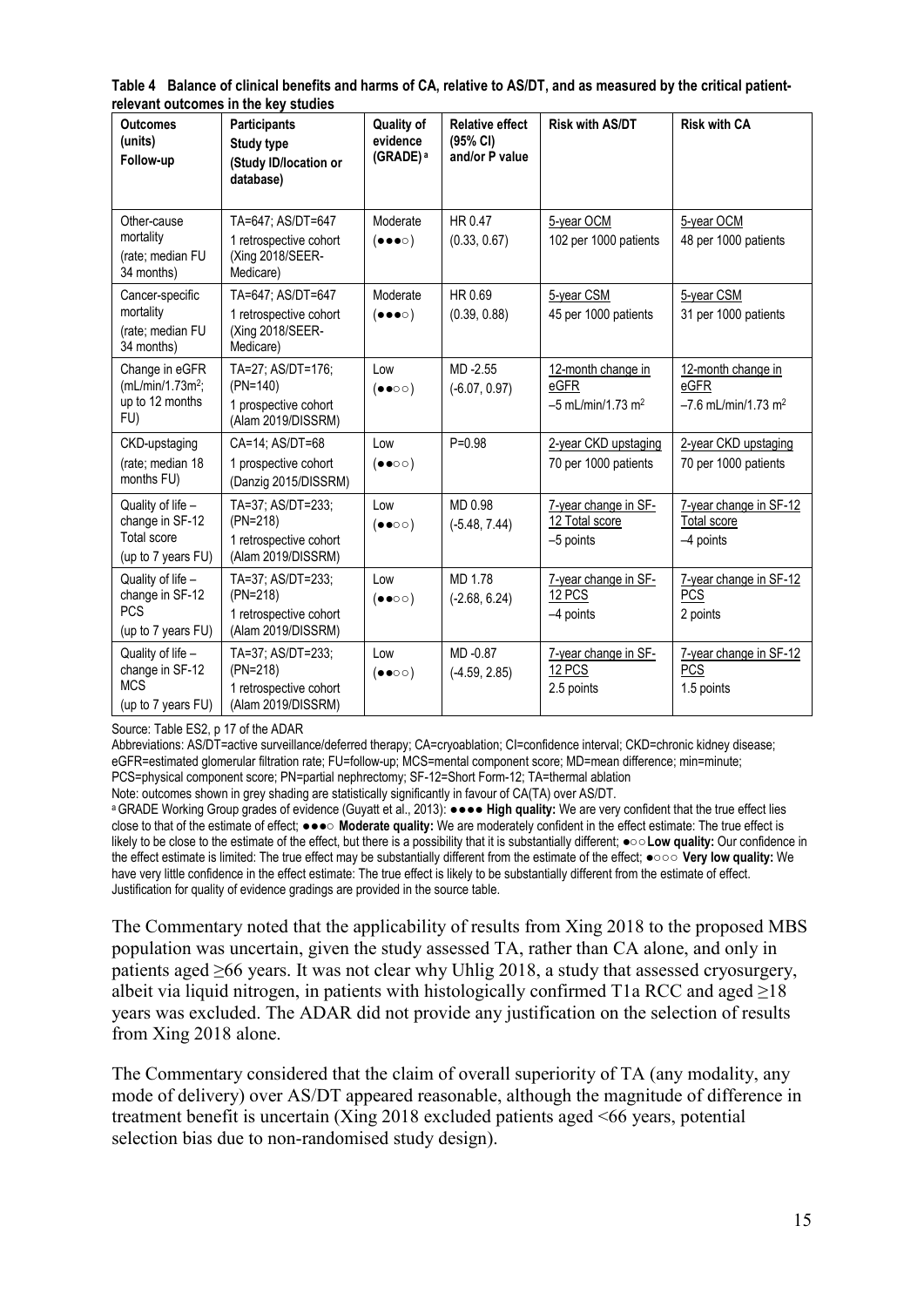The pre-ESC response acknowledged that Uhlig (2018) could have been used, instead of Xing (2018), as the primary evidence base for the comparison of CA vs. AS/DT on the basis that Uhlig (2018) is more applicable to the Australian setting. However, the pre-ESC response clarified that Xing (2018) was selected over Uhlig (2018) on the basis that Xing (2018): more comprehensively factored in potential confounders; provided results for both the AS/DT and RN comparisons (ensuring consistency across the comparisons); and was considered the most conservative of the two studies. The pre-ESC response also claimed that using Uhlig (2018) instead of Xing (2018) would not change the clinical claim that cryoablation is superior to AS/DT in terms of effectiveness.

#### CA vs. laparoscopic RN (main comparator 2)

Based on the evidence presented, the ADAR suggested that CA(TA) has similar effectiveness to laparoscopic RN in terms of oncological outcomes in patients with biopsy-confirmed T1a RCC or SRM. Other-cause mortality (HR 0.92; 95% CI 0.65, 1.32) and cancer-specific mortality (HR 0.89; 95% CI 0.59, 1.70) were similar for CA(TA) compared with RN (moderate quality evidence). CA(TA) did not appear to impact on renal function, whereas RN did, with RN resulting in a 4.27 mL/min/1.73 m<sup>2</sup> reduction in eGFR compared with patients receiving CA(TA) (95% CI 0.26, 8.28). In addition, the rate of renal insufficiency was 19.0 per 100-person years for CA(TA) compared with 38.3 per 100-person years for RN. There was no significant difference in quality of life as measured by the SF-12 total, physical component and mental component scores, with all differences < 2 points. Based on these findings, a clinical claim of non-inferior effectiveness of CA over RN was made in the ADAR.

The balance of clinical benefits and harms of CA(TA) compared with RN is presented in [Table 5.](#page-15-0)

The Commentary considered the overall claim of non-inferiority of CA(TA) (any mode of delivery) vs. RN (any mode of delivery) to be reasonable.

| <b>Outcomes</b><br>(units)<br>Follow-up                            | <b>Participants</b><br><b>Study type</b><br>(Study ID/location<br>or database) | Quality<br>οf<br>evidence<br>(GRADE)       | Relative/absolute<br>effect (95% CI)<br>and/or P value | <b>Risk with RN</b>                                               | <b>Risk with CA</b>                                            |
|--------------------------------------------------------------------|--------------------------------------------------------------------------------|--------------------------------------------|--------------------------------------------------------|-------------------------------------------------------------------|----------------------------------------------------------------|
| Other-cause<br>mortality<br>(rate; median<br>FU 42 months)         | TA=733; RN=733<br>1 retrospective<br>cohort (Xing<br>2018/SEER-<br>Medicare)   | Moderate<br>$(\bullet\bullet\bullet\circ)$ | HR 0.92<br>(0.65, 1.32)                                | 5-year OCM<br>47 per 1000<br>patients                             | 5-year OCM<br>43 per 1000<br>patients                          |
| Cancer-specific<br>mortality<br>(rate; median<br>FU 42 months)     | TA=733; RN=733<br>1 retrospective<br>cohort (Xing<br>2018/SEER-<br>Medicare)   | Moderate<br>$(\bullet\bullet\bullet\circ)$ | HR 0.89<br>(0.59, 1.70)                                | 5-year CSM<br>35 per 1000<br>patients                             | 5-year CSM<br>31 per 1000<br>patients                          |
| Change in<br>eGFR<br>$(mL/min/1.73m2)$ ;<br>up to 12 months<br>FU) | TA=27; RN=38;<br>(PN=140)<br>1 prospective cohort<br>(Alam<br>2019/DISSRM)     | Moderate<br>$(\bullet\bullet\bullet\circ)$ | MD 4.27<br>(0.26, 8.28)                                | 12-month change<br>in eGFR<br>$-22$ mL/min/1.73<br>m <sup>2</sup> | 12-month change in<br>eGFR<br>$-17$ mL/min/1.73 m <sup>2</sup> |
| Renal<br>insufficiency                                             | TA=211; RN=535<br>1 prospective cohort<br>(Kowalczyk                           | Moderate<br>$(\bullet\bullet\bullet\circ)$ | No formal test<br>between TA and<br><b>RN</b>          | Rate per 100-py<br>38.3                                           | Rate per 100-py<br>19.0                                        |

<span id="page-15-0"></span>**Table 5 Balance of clinical benefits and harms of CA, relative to RN, and as measured by the critical patientrelevant outcomes in the key studies**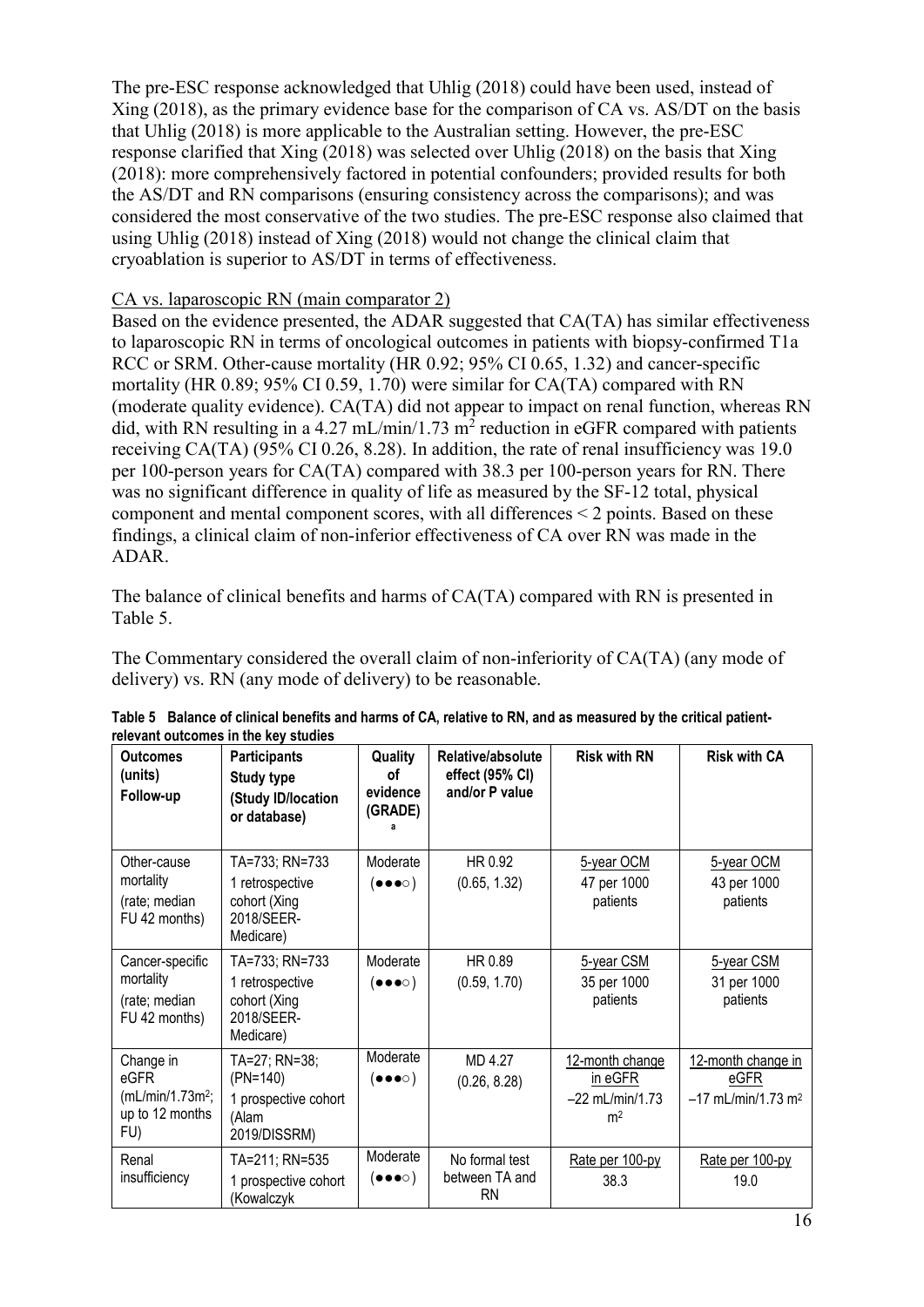| <b>Outcomes</b><br>(units)<br>Follow-up                                       | <b>Participants</b><br><b>Study type</b><br>(Study ID/location<br>or database)      | Quality<br>οf<br>evidence<br>(GRADE)<br>a  | Relative/absolute<br>effect (95% CI)<br>and/or P value    | <b>Risk with RN</b>                                      | <b>Risk with CA</b>                                  |
|-------------------------------------------------------------------------------|-------------------------------------------------------------------------------------|--------------------------------------------|-----------------------------------------------------------|----------------------------------------------------------|------------------------------------------------------|
| (rate per 100-<br>py; median 18<br>months FU)                                 | 2013/SEER-<br>Medicare)                                                             |                                            |                                                           |                                                          |                                                      |
| Quality of life -<br>change in SF-<br>12 Total score<br>(up to 7 years<br>FU) | TA=37; RN=38;<br>(PN=218)<br>1 retrospective<br>cohort (Alam<br>2019/DISSRM)        | Low<br>$(\bullet \bullet \circ \circ)$     | MD 1.55<br>$(-5.76, 8.86)$                                | 7-year change in<br>SF-12 Total score<br>5 points        | 7-year change in<br>SF-12 Total score<br>6.5 points  |
| Quality of life -<br>change in SF-<br>12 PCS<br>(up to 7 years<br>FU)         | TA=37; RN=38;<br>(PN=218)<br>1 retrospective<br>cohort (Alam<br>2019/DISSRM)        | Low<br>$(\bullet \bullet \circ \circ)$     | MD 1.15<br>$(-3.90, 6.20)$                                | 7-year change in<br>SF-12 PCS<br>0 points                | 7-year change in<br>SF-12 PCS<br>1 points            |
| Quality of life -<br>change in SF-<br>12 MCS<br>(up to 7 years<br>FU)         | TA=37; RN=38;<br>(PN=218)<br>1 retrospective<br>cohort (Alam<br>2019/DISSRM)        | Low<br>$(\bullet \bullet \circ \circ)$     | MD 0.43<br>$(-3.77, 4.63)$                                | 7-year change in<br>SF-12 PCS<br>5.5 points              | 7-year change in<br>SF-12 PCS<br>6 points            |
| Acute renal<br>failure (rate; 30<br>d FU)                                     | PTA=456; RN=1748<br>1 retrospective<br>cohort (Talenfeld<br>2018/SEER-<br>Medicare) | Moderate<br>$(\bullet\bullet\bullet\circ)$ | $6\%$ (4, 8)<br><b>VS</b><br>12% (10, 14)<br>$RR = 0.5b$  | 30-day acute renal<br>failure<br>120 per 1000            | 30-day acute renal<br>failure<br>60 per 1000         |
| Non-urological<br>complications<br>(rate; 30 d FU)                            | PTA=456; RN=1748<br>1 retrospective<br>cohort (Talenfeld<br>2018/SEER-<br>Medicare) | Moderate<br>$(\bullet\bullet\bullet\circ)$ | 12% (10, 15)<br><b>VS</b><br>27% (24, 29)<br>$RR = 0.44b$ | 30-day non-<br>urologic<br>complications<br>270 per 1000 | 30-day non-urologic<br>complications<br>120 per 1000 |

Source: Table ES3, p19 of the ADAR

Abbreviations: CA=cryoablation; CI=confidence interval; CKD=chronic kidney disease; eGFR=estimated glomerular filtration rate; FU=follow-up; MCS=mental component score; MD=mean difference; min=minute; OR=odds ratio; PCA=percutaneous cryoablation; PCS=physical component score; PN=partial nephrectomy; RN=radical nephrectomy; SF-12=Short Form-12; TA=thermal ablation Note: outcomes shown in grey shading are statistically significantly in favour of CA over RN.

a GRADE Working Group grades of evidence (Guyatt et al., 2013): ●●●● High quality: We are very confident that the true effect lies close to that of the estimate of effect;  $\bullet\bullet\bullet\circ$  Moderate quality: We are moderately confident in the effect estimate: The true effect is likely to be close to the estimate of the effect, but there is a possibility that it is substantially different; ●●○○Low quality: Our confidence in the effect estimate is limited: The true effect may be substantially different from the estimate of the effect; ●○○○ Very low quality: We have very little confidence in the effect estimate: The true effect is likely to be substantially different from the estimate of effect. Justification for quality of evidence gradings are provided in the source table.

b Post hoc calculation based on adjusted rates

#### CA vs. OTA (supplementary comparator 1)

Based on the evidence presented, the ADAR stated there were no statistically significant differences between CA and OTA for cancer-specific mortality (HR 1.03; 95% CI 0.45, 2.33) and that the majority of studies reported no difference between CA and OTA for overall mortality/survival. However, the ADAR noted that in the large study providing the primary evidence for overall mortality, there was a small, statistically significant difference in favour of CA over OTA (HR 0.87; 95% CI). The ADAR also reported that there was no statistically significant difference in local recurrence-free survival between CA and RFA (HR 1.37; 95% CI 0.26, 7.32); however, the quality of this evidence was impacted by the small number of events (low quality evidence). Based on these findings, the clinical claim in the ADAR is of non-inferior effectiveness and similar safety of CA compared with OTA (RFA/MWA).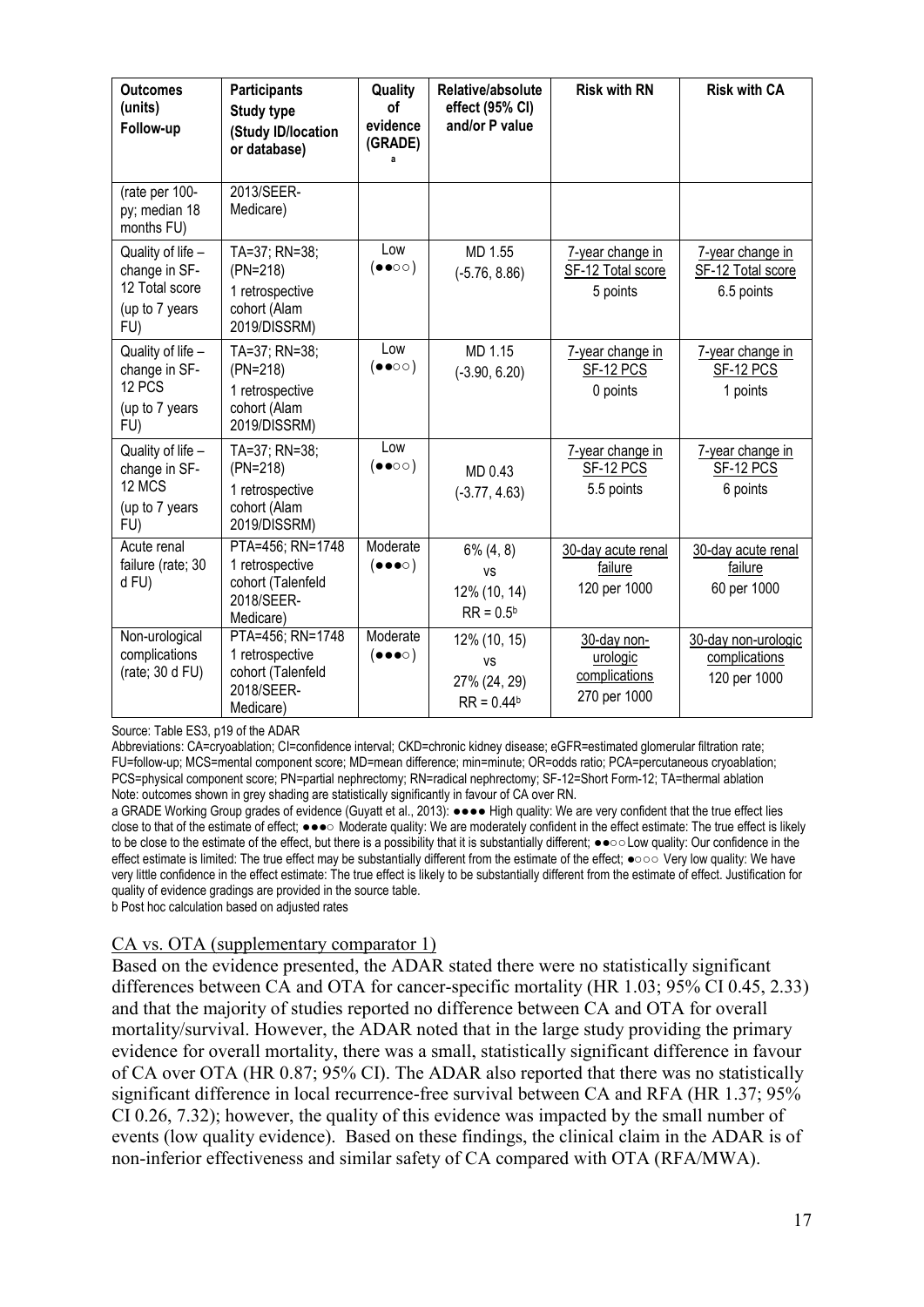The balance of clinical benefits and harms of CA compared with OTA is presented in [Table](#page-17-0) 6.

The ADAR has used this claim to justify the inclusion of data from studies assessing TA as a group (including CA and RFA/MWA) as a proxy for CA. The applicant noted that MSAC may wish to consider whether consideration of MBS-listing should be extended to RFA and MWA, rather than limited to just CA.

| <b>Outcomes</b><br>(units)<br>Follow-up                        | <b>Participants</b><br><b>Study type</b><br>(Study ID/location<br>or database)                   | Quality<br>οf<br>evidence<br>(GRADE)       | Relative/absolute<br>effect (95% CI)<br>and/or P value | <b>Risk with OTA</b>                                                                                                                                                                                                             | <b>Risk with CA</b>                                      |
|----------------------------------------------------------------|--------------------------------------------------------------------------------------------------|--------------------------------------------|--------------------------------------------------------|----------------------------------------------------------------------------------------------------------------------------------------------------------------------------------------------------------------------------------|----------------------------------------------------------|
| Overall<br>mortality<br>(rate; median<br>FU 30 months)         | CA=3936;<br>OTA=2322;<br>1 retrospective cohort<br>(Wu 2019/NCDB)                                | Moderate<br>$(\bullet\bullet\bullet\circ)$ | HR 0.87<br>(0.78, 0.98)                                | 10-year overall<br>mortality<br>450 per 1000<br>patients                                                                                                                                                                         | 10-year overall<br>mortality<br>392 per 1000<br>patients |
| Cancer-specific<br>mortality<br>(rate; median<br>FU 42 months) | CA=315; OTA=155<br>1 retrospective cohort<br>(Uhlig 2018/SEER)                                   | Moderate<br>$(\bullet\bullet\bullet\circ)$ | HR 1.03<br>(0.45, 2.33)                                | 5-year CSM<br>70 per 1000<br>patients                                                                                                                                                                                            | 5-year CSM<br>72 per 1000<br>patients                    |
| Local<br>recurrence<br>(rate; median<br>FU 5 years)            | CA=108; RFA=73;<br>(PN=835)<br>1 retrospective cohort<br>(Andrews<br>2018/SEER)                  | Low<br>$(\bullet\bullet\circ\circ)$        | HR 1.37<br>(0.26, 7.32)                                | 5-year local<br>recurrence<br>55 per 1000<br>patients                                                                                                                                                                            | 5-year local<br>recurrence<br>75 per 1000<br>patients    |
| CKD upstaging<br>(rate; 2 years<br>FU)                         | CA=26; RFA=244;<br>MWA=27 (tumours)<br>1 retrospective cohort<br>(Zhou 2019/Tufts<br>University) | Very low<br>$($ • $\circ \circ \circ)$     | No CKD<br>upstaging in any<br>group                    |                                                                                                                                                                                                                                  |                                                          |
| Complications<br>(rate; various<br>FU)                         | 7 retrospective<br>cohorts from the US<br>Europe and Asia                                        | Very low<br>$(\bullet \circ \circ \circ)$  |                                                        | No clear difference in proportion of patients/ablations with<br>complications between CA, RFA and MWA. Some differences in<br>types of complications related to different tumour types and<br>mechanisms of action of treatments |                                                          |

<span id="page-17-0"></span>**Table 6 Balance of clinical benefits and harms of CA, relative to OTA, and as measured by the critical patientrelevant outcomes in the key studies** 

Source: Table ES4, p21 of the ADAR

Abbreviations: CA=cryoablation; CI=confidence interval; CKD=chronic kidney disease; eGFR=estimated glomerular filtration rate; FU=follow-up; MCS=mental component score; MD=mean difference; min=minute; PCA=percutaneous cryoablation; PCS=physical component score; PN=partial nephrectomy; RN=radical nephrectomy; SF-12=Short Form-12; TA=thermal ablation Note: outcomes shown in grey shading are statistically significantly in favour of CA over OTA.

a GRADE Working Group grades of evidence (Guyatt et al., 2013): ●●●● High quality: We are very confident that the true effect lies close to that of the estimate of effect;  $\bullet\bullet\bullet\circ$  Moderate quality: We are moderately confident in the effect estimate: The true effect is likely to be close to the estimate of the effect, but there is a possibility that it is substantially different;  $\bullet \bullet \circ$  Low quality: Our confidence in the effect estimate is limited: The true effect may be substantially different from the estimate of the effect; ●○○○ Very low quality: We have very little confidence in the effect estimate: The true effect is likely to be substantially different from the estimate of effect. Justification for quality of evidence gradings are provided in the source table.

#### CA vs. PN (supplementary comparator 2)

Based on the evidence presented, the ADAR suggested that CA has inferior effectiveness to PN in patients with *T1a RCC*. Both overall mortality and cancer-specific mortality were significantly higher for CA compared with PN (HR 1.46; 95% CI 1.32, 1.63 and HR 2.44; 95% CI 1.40, 4.26, respectively). While there was no significant difference in local recurrence between CA and PN (HR 1.90; 95% CI 0.71, 4.26), the evidence for this outcome was considered to be low quality due to imprecision. There was no difference between CA and PN in terms of renal function (moderate quality evidence) and quality of life (low quality evidence). Based on these findings, a claim of inferior effectiveness of CA compared with PN was made in the ADAR.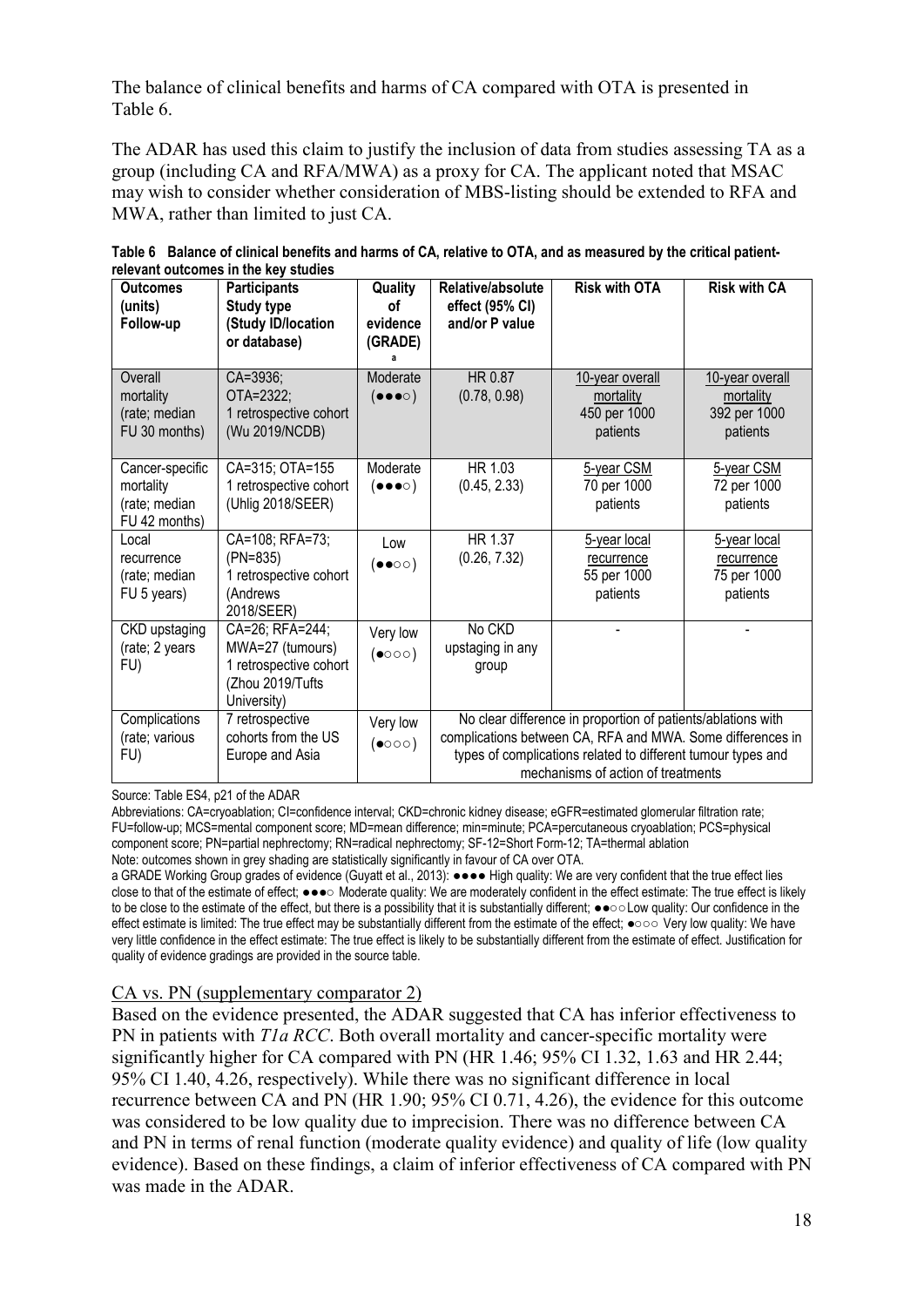The balance of clinical benefits and harms of CA compared with PN is presented in [Table 7.](#page-18-0)

The Commentary considered the claim of inferior effectiveness of CA compared with PN to be appropriate.

| <b>Outcomes</b><br>(units)<br>Follow-up                                           | <b>Participants</b><br><b>Study type</b><br>(Study ID/location or<br>database) | <b>Quality of</b><br>evidence<br>(GRADE) <sup>a</sup> | Relative/absolute<br>effect (95% CI)<br>and/or P value | <b>Risk with PN</b>                                                   | <b>Risk with CA</b>                                                  |
|-----------------------------------------------------------------------------------|--------------------------------------------------------------------------------|-------------------------------------------------------|--------------------------------------------------------|-----------------------------------------------------------------------|----------------------------------------------------------------------|
| Overall mortality<br>(rate; up to $> 10$<br>years FU)                             | CA=6,629; PN=6,629<br>1 retrospective cohort<br>(Kitley 2019; NCDB)            | Moderate<br>$( \bullet \bullet \bullet \circ )$       | HR 1.46<br>(1.32, 1.63)                                | 8-year OM<br>251 per 1000 patients                                    | 8-year OM<br>366 per 1000 patients                                   |
| Cancer-specific<br>mortality<br>(rate; up to $> 10$<br>years FU)                  | CA=1044; PN=1044<br>1 retrospective cohort<br>(Liao 2019; SEER)                | Moderate<br>$(\bullet\bullet\bullet\circ)$            | HR 2.44<br>(1.40, 4.26)                                | 5-year CSM<br>13 per 1000 patients                                    | 5-year CSM<br>32 per 1000 patients                                   |
| Local recurrence<br>(rate; median FU<br>5 years)                                  | CA=108; PN=835<br>1 retrospective cohort<br>study<br>(Andrews 2018/SEER)       | Low<br>$(\bullet \bullet \circ \circ)$                | HR 1.90<br>(0.71, 5.12)                                | 5-year local<br>recurrence<br>26 per 1000 patients                    | 5-year local recurrence<br>49 per 1000 patients                      |
| eGFR<br>(mL/min/1.73m <sup>2</sup> ;<br>12 months FU)                             | CA=65; PN=65<br>1 retrospective cohort<br>(Bertolo<br>2019/Cleveland Clinic)   | Moderate<br>$(\bullet\bullet\bullet\circ)$            | MD 1.2<br>$(-6.5, 8.9)$                                | 12-month eGFR<br>56 mL/min/1.73 m <sup>2</sup>                        | 12-month eGFR<br>57 mL/min/1.73 m <sup>2</sup>                       |
| CKD upstaging<br>(rate; up to 3<br>months FU)                                     | CA=294; PN=310<br>retrospective cohort<br>(Mason 2017/Mayo<br>Clinic)          | Moderate<br>$(\bullet\bullet\bullet\circ)$            | MD 4.9%<br>$P = 0.12$                                  | 3-month CKD<br>upstaging<br>168 per 1000 patients                     | 3-month CKD<br>upstaging<br>217 per 1000 patients                    |
| Quality of life -<br>change in SF-12<br>Total score<br>(up to 7 years<br>FU)      | TA=37; PN=218<br>1 retrospective cohort<br>(Alam 2019/DISSRM)                  | Low<br>$(\bullet \bullet \circ \circ)$                | MD-2.25<br>$(-8.09, 3.58)$                             | 7-year change in SF-<br>12 Total score<br>3 points                    | 7-year change in SF-<br>12 Total score<br>1 point                    |
| Quality of life -<br>change in SF-12<br><b>PCS</b><br>(up to 7 years<br>FU)       | TA=37; PN=218<br>1 retrospective cohort<br>(Alam 2019/DISSRM)                  | Low<br>$(\bullet \bullet \circ \circ)$                | MD-1.46<br>$(-5.51, 2.58)$                             | 7-year change in SF-<br>12 PCS<br>0 points                            | 7-year change in SF-<br>12 PCS<br>-1.5 points                        |
| Quality of life -<br>change in SF-12<br><b>MCS</b><br>(up to 7 years<br>FU)       | TA=37; PN=218<br>1 retrospective cohort<br>(Alam 2019/DISSRM)                  | Low<br>$(\bullet \bullet \circ \circ)$                | MD-0.90<br>$(-4.27, 2.49)$                             | 7-year change in SF-<br>12 PCS<br>-1.5 points                         | 7-year change in SF-<br><b>12 PCS</b><br>-2.5 points                 |
| Intraoperative<br>complications<br>(rate; up to 12<br>months FU)                  | CA=65; PN=65<br>1 retrospective cohort<br>(Bertolo<br>2019/Cleveland Clinic)   | Low<br>$( \bullet \bullet \circ \circ )$              | MD-1.5%<br>$P = 0.5$                                   | Intraoperative<br>complications<br>31 per 1000 patients               | Intraoperative<br>complications<br>16 per 1000 patients              |
| Postoperative<br>complications<br>(rate; up to 12<br>months FU)                   | CA=65; PN=65<br>1 retrospective cohort<br>(Bertolo<br>2019/Cleveland Clinic)   | Low<br>$(\bullet \bullet \circ \circ)$                | MD-22%<br>$P = 0.007$                                  | Postoperative<br>complications<br>308 per 1000 patients               | Postoperative<br>complications<br>92 per 1000 patients               |
| Postoperative<br>complications -<br>Clavien I-II<br>(rate; up to 12<br>months FU) | CA=65; PN=65<br>1 retrospective cohort<br>(Bertolo<br>2019/Cleveland Clinic)   | Low<br>$(\bullet\bullet\circ\circ)$                   | MD-16.9%<br>$P = 0.009$                                | Grade I-II<br>postoperative<br>complications<br>246 per 1000 patients | Grade I-II<br>postoperative<br>complications<br>77 per 1000 patients |

<span id="page-18-0"></span>**Table 7 Balance of clinical benefits and harms of CA, relative to PN, and as measured by the critical patientrelevant outcomes in the key studies**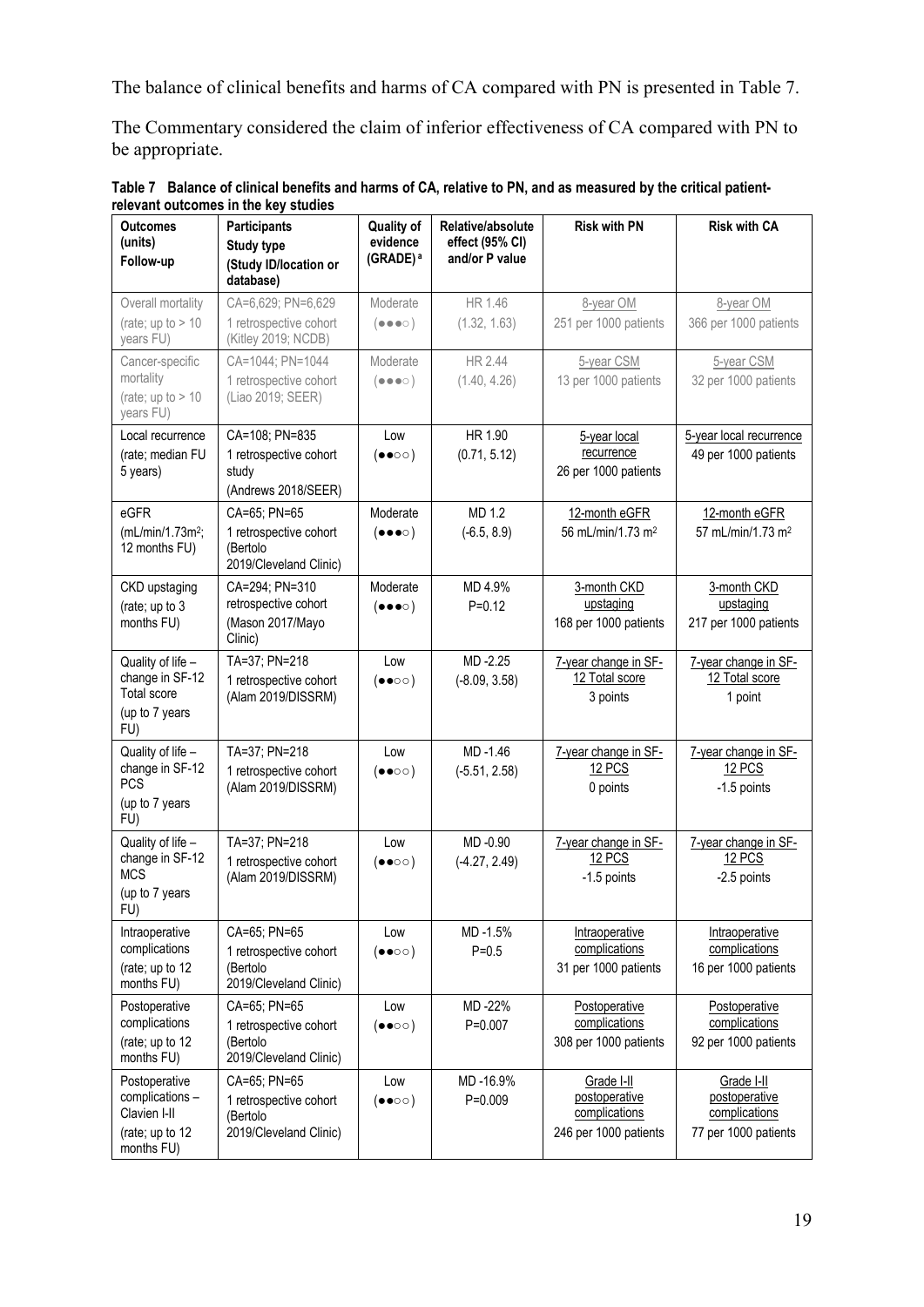| <b>Outcomes</b><br>(units)<br>Follow-up                                             | <b>Participants</b><br>Study type<br>(Study ID/location or<br>database)    | <b>Quality of</b><br>evidence<br>(GRADE) <sup>a</sup> | Relative/absolute<br>effect (95% CI)<br>and/or P value | <b>Risk with PN</b>                                    | <b>Risk with CA</b>                                    |
|-------------------------------------------------------------------------------------|----------------------------------------------------------------------------|-------------------------------------------------------|--------------------------------------------------------|--------------------------------------------------------|--------------------------------------------------------|
| Postoperative<br>complications -<br>Clavien III-IV<br>(rate; up to 12<br>months FU) | CA=65: PN=65<br>retrospective cohort<br>'Bertolo<br>2019/Cleveland Clinic) | Low<br>(●●○○)                                         | MD-4.7%<br>$P = 0.2$                                   | Postoperative<br>complications<br>62 per 1000 patients | Postoperative<br>complications<br>15 per 1000 patients |

Source: Table ES5, p22 of the ADAR

Abbreviations: CA=cryoablation; CI=confidence interval; CKD=chronic kidney disease; eGFR=estimated glomerular filtration rate; FU=follow-up; MCS=mental component score; MD=mean difference; min=minute; PCA=percutaneous cryoablation; PCS=physical component score; PN=partial nephrectomy; RN=radical nephrectomy; SF-12=Short Form-12; TA=thermal ablation Note: outcomes shown in shading are statistically significantly in favour of CA over PN. Outcomes shown in grey text are statistically significantly in favour of RN over CA.

a GRADE Working Group grades of evidence (Guyatt et al., 2013): ●●●● **High quality:** We are very confident that the true effect lies close to that of the estimate of effect:  $\bullet\bullet\bullet$  **Moderate quality:** We are moderately confident in the effect estimate: The true effect is likely to be close to the estimate of the effect, but there is a possibility that it is substantially different;  $\bullet \circ \circ$  Low quality: Our confidence in the effect estimate is limited: The true effect may be substantially different from the estimate of the effect;  $\bullet \circ \circ$  Very low quality: We have very little confidence in the effect estimate: The true effect is likely to be substantially different from the estimate of effect. Justification for quality of evidence gradings are provided in the source table.

### **Clinical claim**

#### CA vs. AS/DT (main comparator 1)

The ADAR claimed that relative to AS/DT, CA has inferior safety and superior effectiveness, with an overall claim of superiority.

The Commentary considered that:

- the claim of inferior safety was not based on evidence (no evidence presented);
- the claim of superior effectiveness of TA (any modality, any mode of delivery) over AS/DT appears reasonable (Xing 2018), although the magnitude of difference in treatment benefit is uncertain (Xing 2018 excluded patients aged <66 years, potential selection bias due to non-randomised study design).

#### CA vs. laparoscopic RN (main comparator 2)

The ADAR claimed that relative to laparoscopic RN, CA has superior safety and non-inferior effectiveness, with an overall claim of non-inferiority.

The Commentary considered that:

- the claim of superior safety appears reasonable though potential selection bias due to inherent limitation on study design cannot be ruled out;
- The validity of the claim of non-inferiority in effectiveness depends on validity of the claim that CA is equivalent to TA.

#### CA vs. OTA (supplementary comparator 1)

The ADAR claimed that relative to other TA (RFA, MWA), CA has similar safety and noninferior effectiveness, with an overall claim of non-inferiority.

The Commentary considered that this claim seemed acceptable, noting (a) the lack of direct randomised data comparing CA vs. RFA/MWA and (b) very limited evidence on CA (laparoscopic CA, open CA) vs. RFA (any mode of delivery).

#### CA vs. PN (supplementary comparator 2)

The ADAR claimed that relative to PN, CA has superior safety and inferior effectiveness, with an overall claim of inferiority.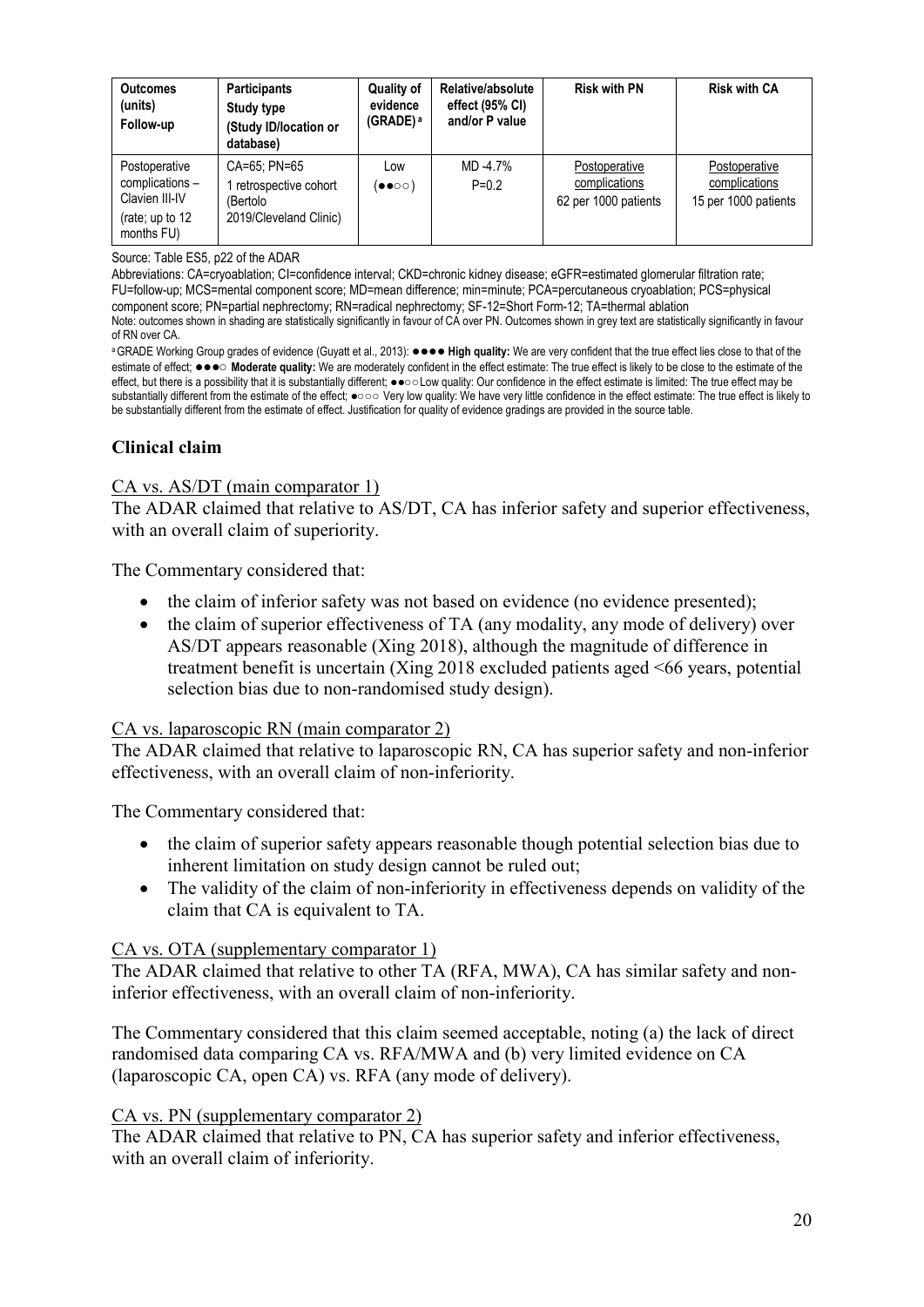The Commentary considered that the overall claim of non-inferiority of CA with PN was supported by the evidence base.

# **12. Economic evaluation**

Based on clinical claims that CA has 1) inferior safety and superior effectiveness compare to AS/DT, and 2) superior safety and non-inferior effectiveness compared to laparoscopic RN, the ADAR presented two economic evaluations:

- 1. A cost-utility analysis comparing CA with AS/DT (main comparator 1)
- 2. A cost analysis comparing CA with laparoscopic RN (main comparator 2).

# **CA vs. AS/DT (main comparator 1)**

The economic evaluation for CA vs. AS/DT is summarised in [Table](#page-20-0) 8.

| Perspective                      | Australian healthcare                                                                                                                                 |
|----------------------------------|-------------------------------------------------------------------------------------------------------------------------------------------------------|
| Comparator                       | AS                                                                                                                                                    |
| Type of economic evaluation      | Cost-utility                                                                                                                                          |
| Sources of evidence              | Systematic review and ABS for safety and effectiveness<br>MBS, PBS, NHCDC public cost weights, Reeve (2018) for costs<br>Maxwell (2016) for utilities |
| <b>Time horizon</b>              | 10 years in the model base case                                                                                                                       |
| <b>Outcomes</b>                  | Costs, Life Years, and QALYs                                                                                                                          |
| Methods used to generate results | Cohort expected value analysis                                                                                                                        |
| <b>Health states</b>             | Alive, dead                                                                                                                                           |
| <b>Cycle length</b>              | 6 months                                                                                                                                              |
| Discount rate                    | 5% p.a. on costs and outcomes                                                                                                                         |
| Software packages used           | Microsoft Excel                                                                                                                                       |

<span id="page-20-0"></span>**Table 8 Summary of the economic evaluation** 

Source: Table 8, p22 of the Commentary

Abbreviations: ABS = Australian Bureau of Statistics, AS = active surveillance, MBS = Medicare benefits schedule, NHCDC = National hospital cost data collection, PBS = pharmaceutical benefits scheme, QALY = quality adjusted life year

The Commentary noted the following limitations with the economic model:

- CA was nominated as the delayed therapy for the comparator arm, but this was incorrect since the decision problem is whether CA is cost-effective compared with current management (AS/DT) and CA is not currently listed on the MBS.
- The types of costs included in the model were considered to be appropriate, but a detailed breakdown of CA equipment costs for laparoscopic, percutaneous, and open CA should have been provided.

<span id="page-20-1"></span>The overall estimated costs and QALYs for the intervention and comparator in the model, using the base case assumptions and including the Commentary respecified base case (*italics)*  to include the costs associated with RN as the delayed therapy intervention, are shown in [Table 9.](#page-20-1)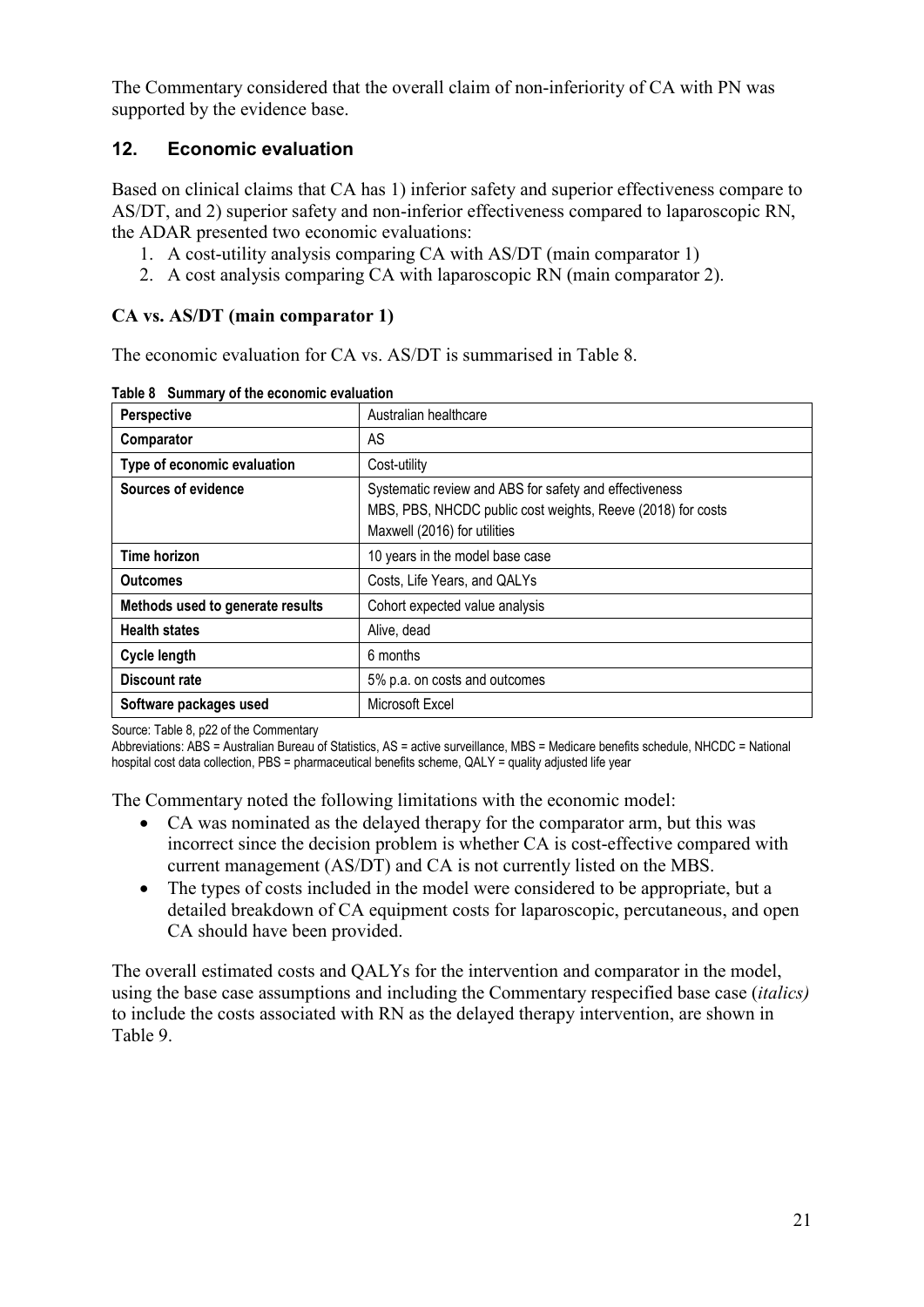**Table 9 Base case results of the economic evaluation**

|              | Cost                 | Incremental cost   | <b>Effectiveness</b><br>(QALYs) | Incremental<br>effectiveness | <b>ICER</b>                                     |
|--------------|----------------------|--------------------|---------------------------------|------------------------------|-------------------------------------------------|
| Cryoablation | \$16,857<br>\$16,193 |                    | 5.785                           |                              |                                                 |
| AS/DT        | \$16,942<br>\$21,807 | -\$85<br>$-$4.901$ | 5.682<br>5.676                  | 0.104<br>0.110               | $-$ \$825 (dominant)<br>$-$ \$44,662 (dominant) |

Source: Table 9, p23 of the Commentary. *Base case respecified so RN is the delayed therapy intervention. Updated MBS and PBS costs are included.*

Abbreviations: AS/DT = active surveillance/delayed therapy, CA = cryoablation, ICER = Incremental Cost Effectiveness Ratio, QALY = quality adjusted life year

The Commentary also noted that the results of the economic evaluation are likely to be biased since the modelled incremental effectiveness is based on a trial not applicable to the intended population. The Commentary considered that cancer-specific survival from Uhlig (2018), which compares CA and other TA with DT, may be more appropriate.

[Table](#page-21-0) 10 presents the sensitivity analyses conducted by the ADAR and Commentary.

The Commentary noted that the Australian Defined diagnosis-related groups (AR-DRGs) selected for treatment of T1a RCC (≤4cm) are inappropriate and favour CA.

AR-DRG L62C (used for CA), and L62A and L62B (used for RN) are partitioned as medical DRGs which means they do not involve an operating room procedure<sup>[24](#page-21-1)</sup>. A more appropriate DRG might be L03C (Kidney, Ureter and Major Bladder Procedures for Neoplasm, Minor Complexity) which is partitioned as a surgical DRG. The impact of applying alternate DRGs was explored in an additional sensitivity analysis [\(Table](#page-21-0) 10) and has a substantial effect on the ICER. The Commentary considered that the ICER presented in the ADAR does not accurately represent the cost effectiveness of CA.

| on to concurring analysis of the soot atimy analysis<br><b>Analyses</b> | Incremental<br>cost | Incremental<br>QALY | <b>ICER</b>  | % change<br>to ICER |
|-------------------------------------------------------------------------|---------------------|---------------------|--------------|---------------------|
| Base case (respecified)                                                 | $-$4,893.63$        | 0.110               | $-$44,662$   | 0%                  |
| Demographics                                                            |                     |                     |              |                     |
| Increase age to 80                                                      | $-$ \$5,063.23      | 0.100               | $-$50,845$   | 14%                 |
| Decrease age to 70                                                      | $-$4,793.09$        | 0.115               | $-$41,560$   | -7%                 |
| Discounting                                                             |                     |                     |              |                     |
| No discounting on outcomes                                              | $-$ \$4,893.63      | 0.144               | $-$ \$33,976 | $-24%$              |
| No discounting on costs                                                 | $-$ \$5,678.27      | 0.110               | $-$ \$51,823 | 16%                 |
| Undiscounted (0%)                                                       | $-$ \$5,678.27      | 0.144               | $- $39,424$  | $-12%$              |
| Reduce discount to 3.5%                                                 | $-$ \$5,119.94      | 0.119               | $-$43,159$   | $-3%$               |
| Time horizon                                                            |                     |                     |              |                     |
| 7 years                                                                 | $-$4,989.31$        | 0.063               | $-$79,381$   | 78%                 |
| 5 years                                                                 | $-$ \$5,048.80      | 0.034               | $-$147,023$  | 229%                |
| Efficacy                                                                |                     |                     |              |                     |
| Use lower 95% CI for HR of AS/DT vs CA                                  | $-$ \$4,260.72      | 0.036               | $-$119,552$  | 168%                |
| Use upper 95% CI for HR of AS/DT vs CA                                  | $-$ \$7,148.37      | 0.373               | $-$19,167$   | $-57%$              |

<span id="page-21-0"></span>**Table 10 Sensitivity analysis of the cost utility analysis - respecified base case**

<span id="page-21-1"></span><sup>24</sup> <sup>24</sup> AIHW, Australian refined diagnosis-related groups (AR-DRG) data cubes user guide, <https://www.aihw.gov.au/reports/hospitals/ar-drg-data-cubes/contents/user-guide> 23-May-2019, accessed 23-Jul-2020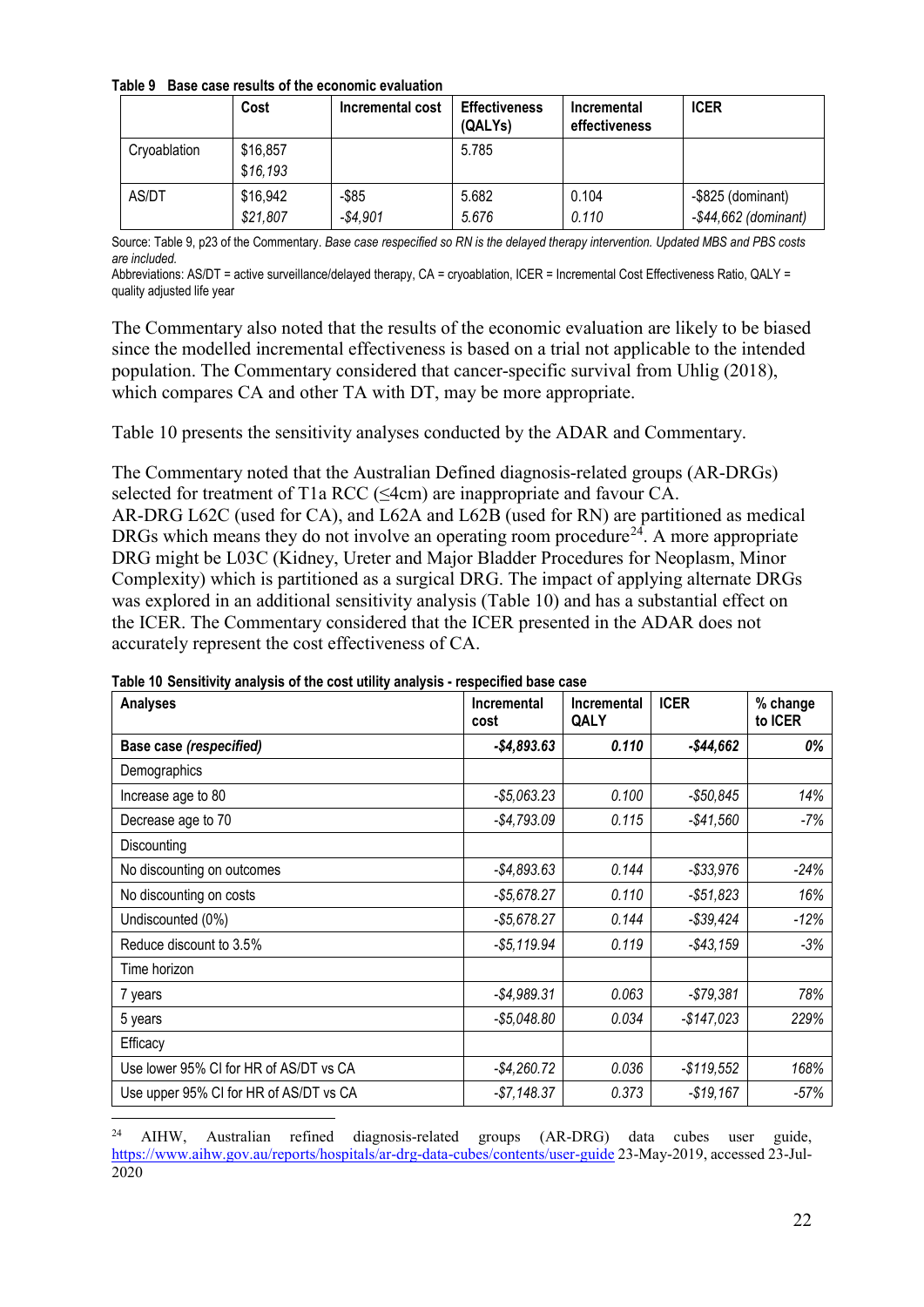| <b>Analyses</b>                                                                      | Incremental<br>cost | <b>Incremental</b><br>QALY | <b>ICER</b>  | % change<br>to ICER |
|--------------------------------------------------------------------------------------|---------------------|----------------------------|--------------|---------------------|
| <b>Base case (respecified)</b>                                                       | $-$4,893.63$        | 0.110                      | $-$44,662$   | 0%                  |
| Use digitised CSS curves for CA and AS/DT                                            | $-$ \$4,987.82      | 0.164                      | $-$30,381$   | $-32%$              |
| Use digitised OS curves for CA and AS/DT                                             | $-$ \$6,145.63      | 0.562                      | $-$10,935$   | $-76%$              |
| Change % receiving delayed therapy to 100%                                           | $-$ \$6,336.57      | 0.110                      | $-$ \$57,831 | 29%                 |
| Change % receiving delayed therapy to 50%                                            | $-$1,827.38$        | 0.110                      | $-$16,678$   | $-63%$              |
| Change % receiving delayed therapy to 0%                                             | \$2,681.81          | 0.110                      | \$24,475     | $-155%$             |
| Change time of delayed therapy to 1.6 years                                          | $-$ \$5,122.75      | 0.100                      | $- $51,328$  | 15%                 |
| Change time of delayed therapy to 5 years                                            | $-$ \$4,443.32      | 0.109                      | $-$40,891$   | $-8%$               |
| Change time of delayed therapy to 7 years                                            | $-$4,000.52$        | 0.108                      | $-$ \$37,097 | $-17%$              |
| Change rate of repeat CA to 9%                                                       | $-$4,755.51$        | 0.109                      | $-$43,455$   | $-3%$               |
| Costs                                                                                |                     |                            |              |                     |
| Remove cost of death                                                                 | $-$ \$3,983.10      | 0.110                      | $- $36,352$  | $-19%$              |
| Halve cost of death                                                                  | $-$4,438.37$        | 0.110                      | $-$40,507$   | $-9%$               |
| Change hospital costs to surgical DRGs                                               | \$3,643.26          | 0.103                      | \$35,444     | $-179%$             |
| Change hospital costs to private costs                                               | $-$5,093.09$        | 0.117                      | $-$43,526$   | $-3%$               |
| Reduce average cost of non-urological AEs from \$1000 to<br>\$0                      | $-$4,812.72$        | 0.110                      | $-$43,923$   | $-2%$               |
| Reduce average cost of non-urological AEs from \$1000 to<br>\$500                    | $-$4,853.17$        | 0.110                      | $-$44,292$   | $-1%$               |
| Increase average cost of non-urological AEs from \$1000 to<br>\$1500                 | $-$4,934.09$        | 0.110                      | $-$45,031$   | 1%                  |
| Quality of Life                                                                      |                     |                            |              |                     |
| Background utility = 1                                                               | $-$4,893.63$        | 0.127                      | $- $38,457$  | $-14%$              |
| Background utility = 0.7                                                             | $-$4,893.63$        | 0.089                      | $-$54,939$   | 23%                 |
| Multivariate analyses                                                                |                     |                            |              |                     |
| Change % receiving delayed therapy to 81%, change<br>hospital costs to surgical DRGs | \$4,169             | 0.103                      | \$40,558     | $-191%$             |

Source: Table 85, p166 of the Commentary*. Base case respecified so RN is the delayed therapy intervention. Updated MBS and PBS costs are included.* 

Abbreviations: AS/DT = active surveillance/delayed therapy, CA = cryoablation, CSS = cancer specific survival, DRG = diagnosis related group, AEs = adverse events, HR = hazard ratio, ICER = incremental cost effectiveness ratio, OS = overall survival, QALY = quality adjusted life year

The respecified base case is sensitive to the model time horizon, efficacy inputs from Xing (2018), the cost of hospitalisation, and the proportion of patients receiving DT ([Table 11\)](#page-23-0).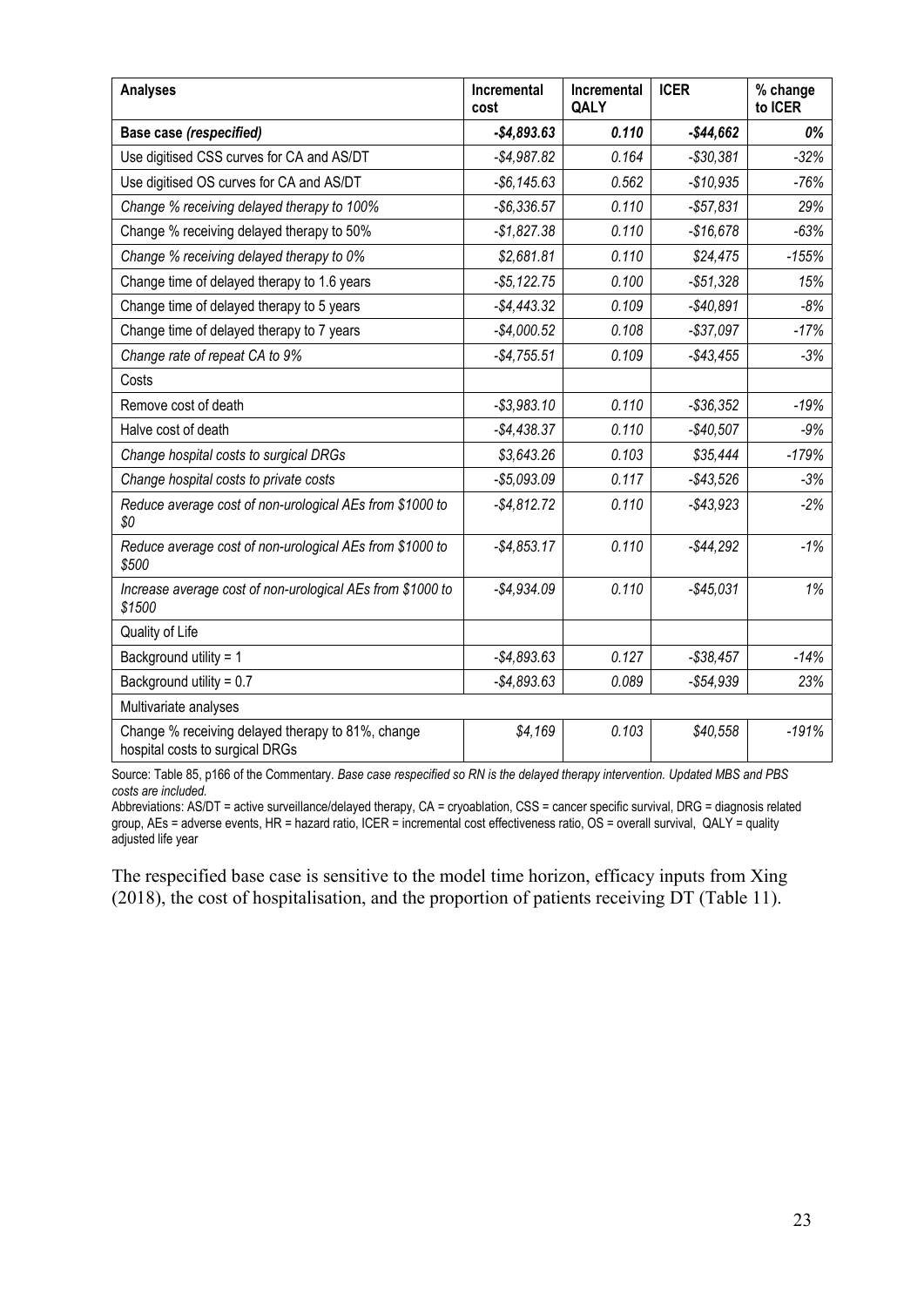<span id="page-23-0"></span>**Table 11 Key drivers of the economic model –** *respecified base case*

| <b>Description</b>                           | <b>Method/Value</b>                                                                                                                                                                                                                               | Impact<br>Base case: - \$44,662/ QALY gained<br>(dominant)                           |
|----------------------------------------------|---------------------------------------------------------------------------------------------------------------------------------------------------------------------------------------------------------------------------------------------------|--------------------------------------------------------------------------------------|
| Time horizon                                 | Reducing the time horizon increases the dominance of CA<br>versus AS/DT. The time horizon is reasonable and may<br>be too short. Since the clinical data was not extrapolated<br>the impact of extending the time horizon cannot be<br>evaluated. | Uncertain                                                                            |
| Efficacy inputs from<br>Xing (2018)          | Base case applies a point estimate hazard ratio based on<br>Xing (2018). Sensitivity analyses using the upper and<br>lower 95% confidence intervals (CI) show that the ICER is<br>sensitive to this parameter                                     | Uncertain<br>Upper 95% CI = -\$19,167/QALY<br>Lower 95% CI = -\$119,552/QALY         |
| Hospitalisation costs                        | Hospitalisation costs are based on AR-DRGs L62C for<br>CA and a weighted average of L62A and L62B for RN.<br>These are medical DRGs and should be substituted by<br>surgical DRGs (e.g. L03C)                                                     | High, favours CA<br>Incorporating L03C increased the<br>ICER to +\$35,444/QALY       |
| Proportion receiving<br>delayed therapy (DT) | Base case assumes 84% of patients in the comparator<br>arm receive DT. Sensitivity analyses using alternate<br>proportions show the ICER is sensitive to this parameter                                                                           | Uncertain<br>0% receiving $DT = +$24,475/QALY$<br>100% receiving DT = -\$57,831/QALY |

Source: Table 86, p169 of the Commentary

Abbreviations: AR-DRG = Australian refined diagnostic related group, CA = cryoablation, QALY = quality adjusted life year, RN = radical nephrectomy

#### **Redacted.**

The pre-ESC response acknowledged that Uhlig (2018) may be more applicable to the Australian setting than Xing (2018). However, the applicant claimed that the alternative AR-DRG suggested in the Commentary (L03C) is inappropriate on the basis that it is not a good fit for the reduced invasiveness and simplicity of CA (noting that most procedures would be performed percutaneously). Further, the average length of stay for L03C (3.3 days) substantially exceeds the average length of stay for CA that was identified in the ADAR (1 day). Therefore, the applicant proposed modifying the cost of AR-DRG L03C to reflect a length of stay of 1 day, i.e. all costs except for operating room costs are divided by 3 (i.e. 3.3) days length of stay in L03C versus 1 for CA). Using this approach, the applicant proposed a hospital cost of \$10,207 (indexed to \$10,832) for the CA arm that contains \$7,523 (indexed to \$7,983) in operating room costs, which the applicant claimed is more than sufficient to cover consumable costs.

<span id="page-23-1"></span>Based on the above, the applicant presented updated results to show the impact of using Uhlig 2018 on the cost-utility analysis (with and without the other changes to the model inputs suggested in the Commentary), which were verified by the assessment group and shown in [Table 12.](#page-23-1) The applicant claimed CA remained cost effective even when the modified AR-DRG hospital costs and effectiveness data from Uhlig (2018) are used.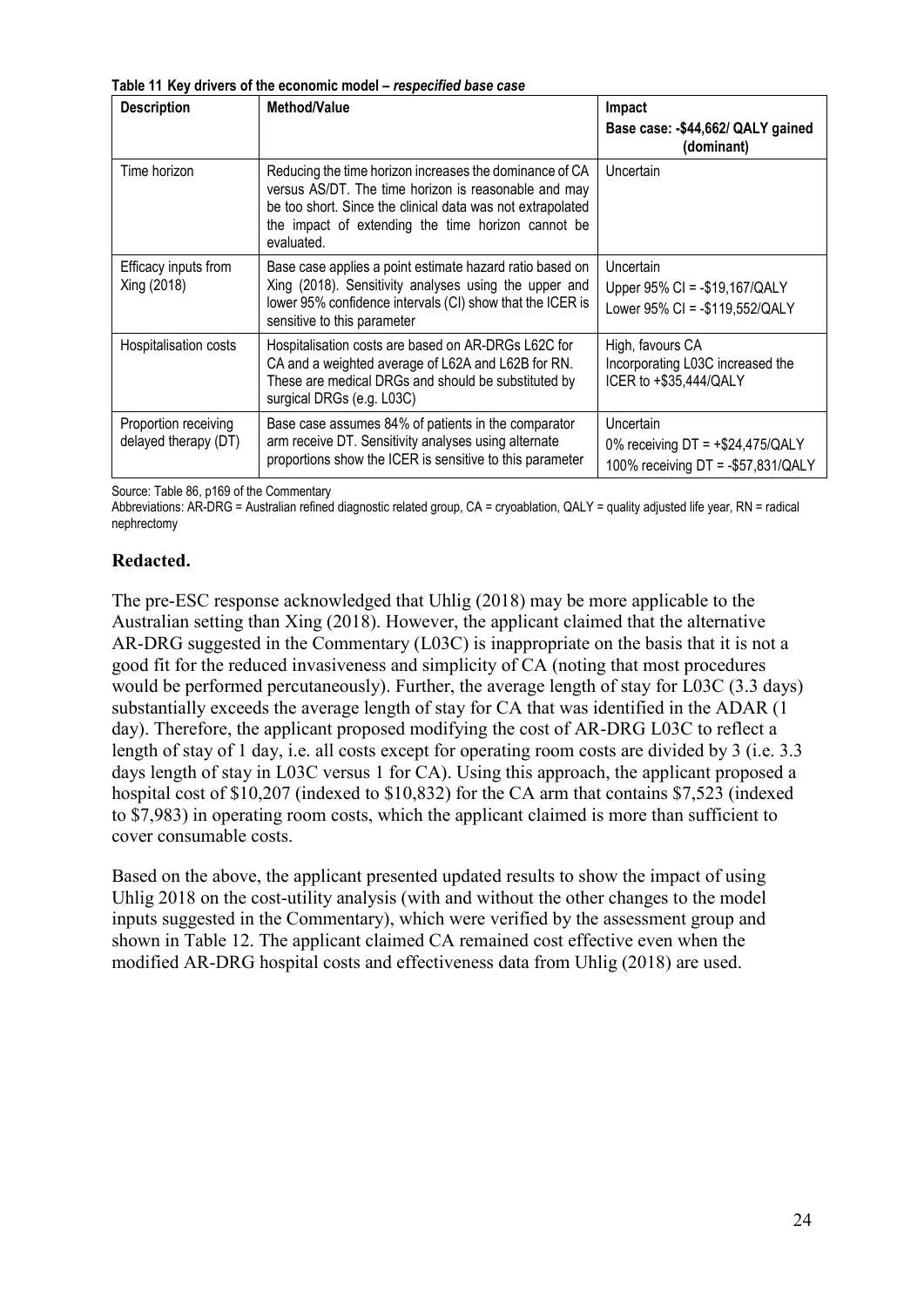| <b>Analysis</b>               | <b>Effectiveness</b><br>data | <b>Costings</b>                                                                     | ICER (\$/LYG)             | <b>ICER (\$/QALY)</b>      |
|-------------------------------|------------------------------|-------------------------------------------------------------------------------------|---------------------------|----------------------------|
| 1. ADAR base<br>case          | Xing 2018 (HR)               | As per ADAR                                                                         | $-$707$<br>(dominant)     | $-$ \$825<br>(dominant)    |
| 2. Commentary                 | Xing 2018 (HR)               | Update PBS and MBS costs and use RN<br>as DT as per Commentary suggested<br>changes | $-$40,530$<br>(dominant)  | $-$ \$44,662<br>(dominant) |
| 3. Commentary -<br>modified 1 | Xing 2018 (HR)               | As #2 but change AR-DRG to L03C and<br>change LOS to 3.3 for both CA and RN         | \$30,676                  | \$36,034*                  |
| 4. Commentary -<br>modified 2 | Uhlig 2018 (HR)              | As #3 but use Uhlig HR of 4.0 instead of<br>Xing 1.45# (0.25 CA vs DT)              | $-$1,664$<br>(dominant)   | $-$1,936$<br>(dominant)    |
|                               |                              | As #3 but use Uhlig HR of 0.14 (lower 95%<br>CI                                     | $-$4,584$<br>(dominant)   | $-$5,328$<br>(dominant)    |
|                               |                              | As #3 but use Uhlig HR of 0.45 (upper<br>95% CI)                                    | \$6,637                   | \$7,740                    |
|                               |                              | As #3 but use Uhlig HR of 0.60<br>(comorbidity-adjusted)                            | \$18,311                  | \$21,429                   |
| 5. Response -<br>modified 1   | Xing 2018 (HR)               | As #3 (but hospitalisation costs and LOS<br>adapted as per Issue 4 below)           | $-$17,579$<br>(dominant)  | $-$19,610$<br>(dominant)   |
| 6. Response -<br>modified 2   | Uhlig 2018 (HR)              | As #5 but use Uhlig HR of 4.0 instead of<br>Xing $1.45$ <sup>#</sup>                | $-$8,902$<br>(dominant)   | $-$10,276$<br>(dominant)   |
| 7. Response -<br>modified 2   | Uhlig 2018 (HR)              | As #6 but change DT to 81% from 84%                                                 | $-$ \$8,246<br>(dominant) | $-$ \$9,517<br>(dominant)  |

**Table 12 Original and updated results of the cost-utility analysis**

Source: Table 2, p3 of the pre-ESC response. *The values presented in the table were verified by the assessment group.* Abbreviations: ADAR=Applicant Developed Assessment Report; AR-DRG=Australian Refined Diagnosis Related Groups; DT=delayed therapy; HR=indicates hazard ratio methodology used, i.e. the digitised curves were not used; ICER=incremental cost-effectiveness ratio; LOS=length of stay; LYG=incremental life-year gained; QALY=quality adjusted life year

\* Critique reported \$35,444. Incremental QALYs are identical at 0.103 but costs differ slightly at \$3,643 in the critique vs \$3,704 in this response

# The CA arm is unchanged, just the AS/DT arm changes.

In the pre-MSAC response, the applicant respecified the baseline population in the economic model by updating Analysis 7 from Table 12 to use age and gender from Uhlig 2018. The result indicated that the ICER (\$/QALY) changes from -\$9,517 (dominant) to -\$8,669 (dominant). The difference in discounted costs reduces by 2% to a -\$6,496 saving (from - \$6,637) and the difference in discounted QALYs increases by 7% to 0.749 (from 0.697).

#### **CA vs. laparoscopic RN (main comparator 2)**

The ADAR acknowledged that based on a clinical claim of non-inferior effectiveness and superior safety of CA compared to laparoscopic RN, a cost-utility analysis is the preferred economic evaluation. However, the ADAR claimed that despite the safety advantage, the clinical evidence did not detect a statistically significant difference in quality of life between the two interventions, making any attempt to quantify the benefit of a reduction in AEs subject to uncertainty. Therefore, the ADAR presented a cost analysis, quantifying the cost offsets associated with resources used to treat adverse events as well as the costs of providing the index procedure, for the economic evaluation of CA versus laparoscopic RN.

The cost analysis is summarised in [Table 13.](#page-25-0)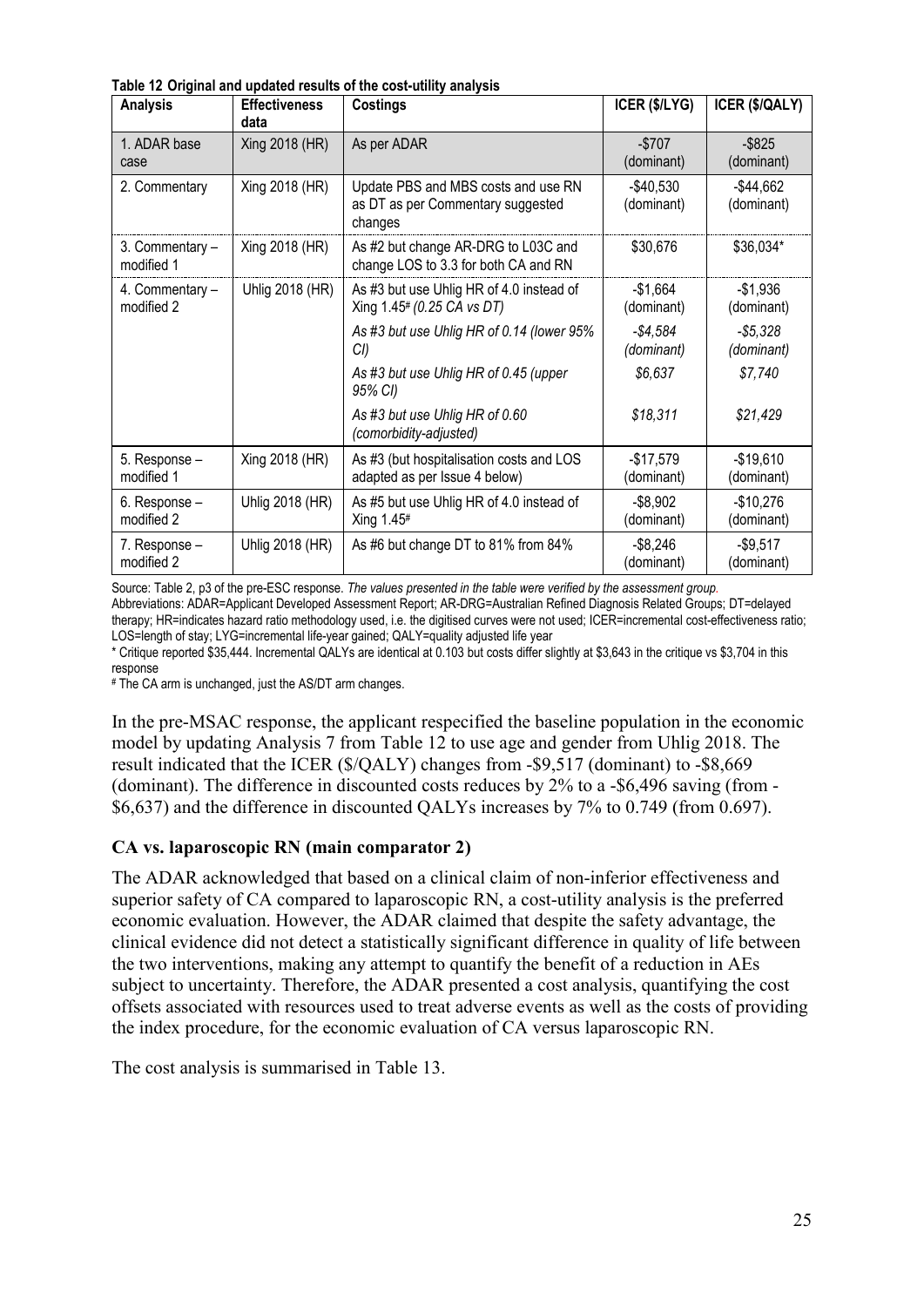<span id="page-25-0"></span>**Table 13 Summary of the economic evaluation (cost analysis)** 

| <b>Perspective</b>               | Australian healthcare                                     |
|----------------------------------|-----------------------------------------------------------|
| Comparator                       | Radical nephrectomy (RN)                                  |
| Type of economic evaluation      | Cost analysis                                             |
| Sources of evidence              | Systematic review and ABS for safety and effectiveness    |
|                                  | MBS, PBS, NHCDC public cost weights for costs             |
|                                  | Rowley (2011) for conversion from laparoscopic to open RN |
| Time horizon                     | One year                                                  |
| <b>Outcomes</b>                  | Costs, adverse events                                     |
| Methods used to generate results | Trial-based                                               |
| Discount rate                    | Not applicable                                            |
| Software packages used           | Microsoft Excel                                           |

Source: Table 11, p25 of the Commentary

Abbreviations:  $RN =$  radical nephrectomy

The Commentary noted that the clinical claim of non-inferior effectiveness is primarily based on clinical evidence derived from Xing (2018). As noted for the economic evaluation of CA vs. AS/DT, the population and comparator in Xing (2018) are not representative of the scenario for which MBS listing of cryoablation is sought. As such, the Commentary considered that the results of the economic evaluation are uncertain.

The ADAR predicted the overall cost of treatment with CA as \$4,625, compared with \$11,280 for RN ([Table](#page-26-0) 14). This translates to a cost saving of \$6,655 per patient per course of treatment. The base case was respecified to include current MBS and PBS costs. This resulted in an estimated cost saving of \$6,657 per patient per course of treatment.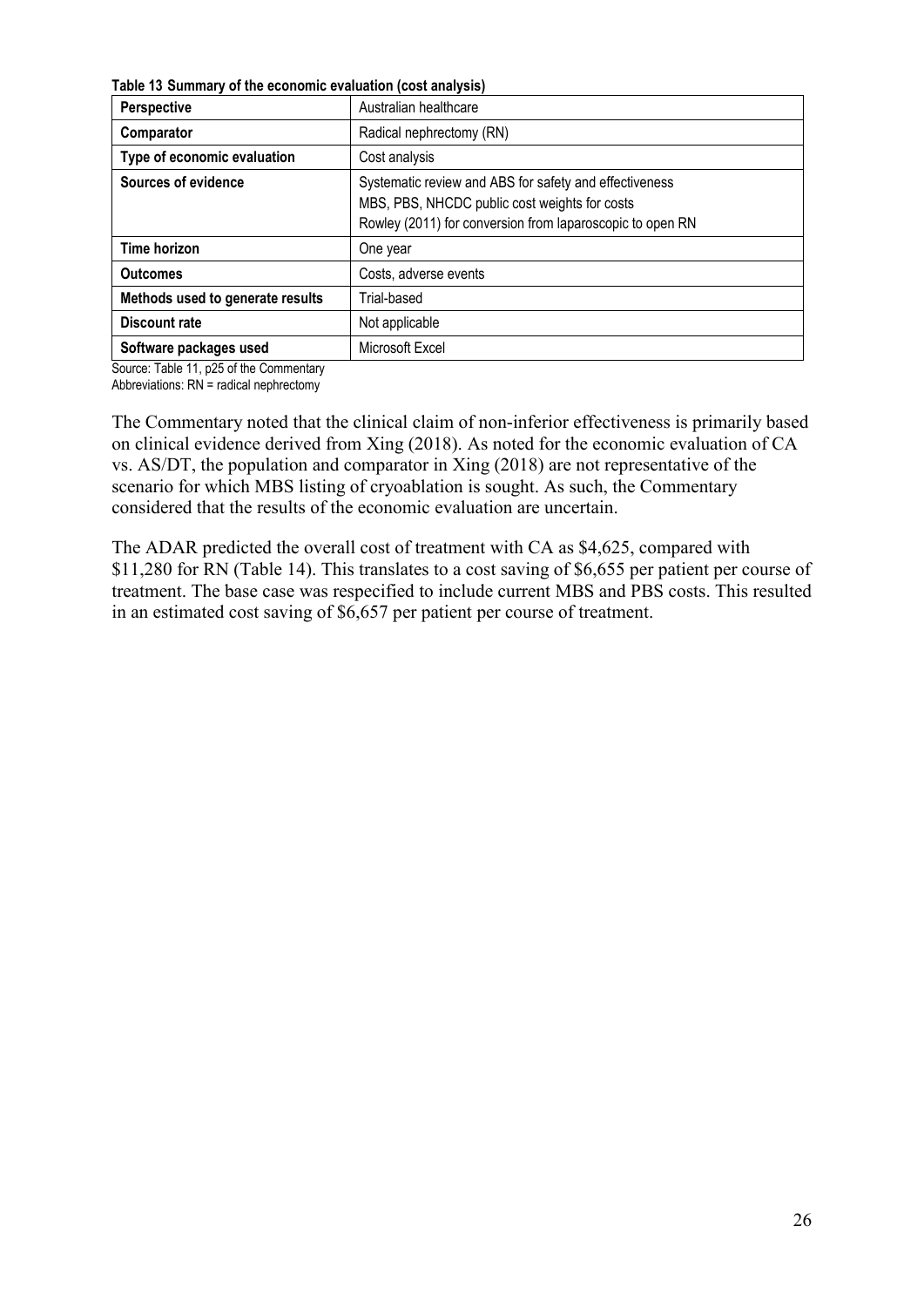|                                                                         |              | <b>Radical</b> |               |  |
|-------------------------------------------------------------------------|--------------|----------------|---------------|--|
|                                                                         | Cryoablation | Nephrectomy    | $(CA - RN)^*$ |  |
| Costs associated with the performance of the procedure                  |              |                |               |  |
| Professional attendance (initial specialist)                            | \$89.55      | \$89.55        | \$0.00        |  |
| Professional attendance (subsequent specialist)                         | \$46.80      | \$45.00        | \$1.80        |  |
| Pre-treatment pathology                                                 | \$23.14      | \$22.25        | \$0.89        |  |
| Pre-treatment imaging - CT                                              | \$380.02     | \$365.40       | \$14.62       |  |
| Biopsy                                                                  | \$177.90     | \$177.90       | \$0.00        |  |
| Pre-anaesthesia consultation and General anaesthesia                    | \$64.74      | \$249.00       | $-$184.26$    |  |
| Local Anaesthesia                                                       | \$26.61      | \$0.00         | \$26.61       |  |
| Procedure                                                               | \$876.30     | \$1,069.42     | $-$193.12$    |  |
| Medication use peri-procedure                                           | \$69.32      | \$66.65        | \$2.67        |  |
| Hospitalisation                                                         | \$1,411.21   | \$7,137.93     | $-$5,726.72$  |  |
| <b>Subtotal</b>                                                         | \$3,165.59   | \$9,223.11     | $-$6,057.52$  |  |
| Costs associated with monitoring or surveillance                        |              |                |               |  |
| Blood tests - renal function                                            | \$35.40      | \$35.40        | \$0.00        |  |
| Professional attendances (subsequent specialist)                        | \$90.00      | \$90.00        | \$0.00        |  |
| Imaging - ultrasound                                                    | \$225.90     | \$0.00         | \$225.90      |  |
| $Imaging - CT$                                                          | \$36.54      | \$0.00         | \$36.54       |  |
| <b>Subtotal</b>                                                         | \$387.84     | \$125.40       | \$262.44      |  |
| Costs associated with the management of adverse events or complications |              |                |               |  |
| Move from laparoscopic to open (Nb. cost difference)                    | \$0.00       | \$102.86       | $-$102.86$    |  |
| Non-urological (within 30 days)                                         | \$124.80     | \$270.00       | $-$145.20$    |  |
| Acute renal failure (within 30 days)                                    | \$300.01     | \$576.94       | $-$276.93$    |  |
| Renal insufficiency (31-365 days)                                       | \$673.10     | \$1,009.65     | $-$336.55$    |  |
| <b>Subtotal</b>                                                         | \$1,097.91   | \$1,959.45     | $-$ \$861.54  |  |
| <b>Total Health care cost to the Australian Government</b>              | \$4,651.34   | \$11,307.96    | $-$6,656.62$  |  |

<span id="page-26-0"></span>

| Table 14 Results of the cost analysis of cryoablation versus radical nephrectomy – respecified base case |  |  |
|----------------------------------------------------------------------------------------------------------|--|--|
|                                                                                                          |  |  |

Source: Table 91, p179 of the Commentary. *Base case respecified to include updated MBS and PBS costs.*

Abbreviations: CA = cryoablation, RN = radical nephrectomy, \* a number less than zero means cryotherapy is less expensive than radical nephrectomy

<span id="page-26-1"></span>The ADAR presented univariate sensitivity analyses on all variables using plausible extremes and multivariate sensitivity analyses combining variables from the univariate analyses. As noted for the cost utility analysis versus AS/DT, the AR-DRGs selected for treatment of T1a RCC (≤4cm) are inappropriate and favour CA. The impact of applying alternate DRGs was explored in sensitivity analysis and has a substantial impact on the result [\(Table 15\)](#page-26-1). The Commentary therefore considered that the cost savings presented do not accurately represent the costs of listing CA.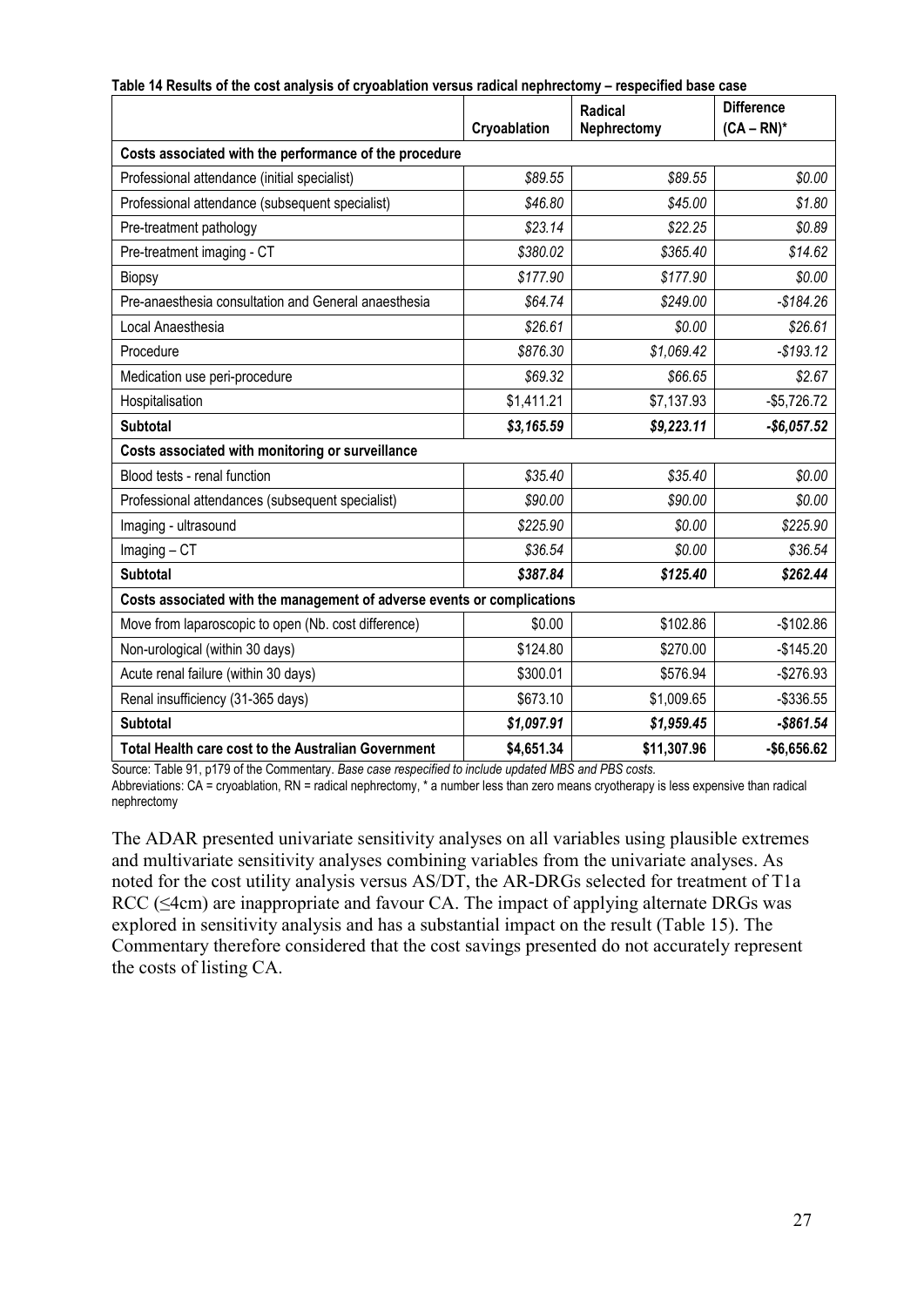**Table 15 Sensitivity analysis of the cost analysis - respecified base case**

| <b>Analyses</b>                                                                                                                    | Cryoablation | Radical<br><b>Nephrectomy</b> | <b>Difference</b> |
|------------------------------------------------------------------------------------------------------------------------------------|--------------|-------------------------------|-------------------|
| <b>Base case (respecified)</b>                                                                                                     | \$4,651.34   | \$11,307.96                   | $-$6,656.62$      |
| <b>Univariate</b>                                                                                                                  |              |                               |                   |
| Identical hospitalisation costs (lower RN to \$1,356.93 from<br>\$7137.93)                                                         | \$4,651.34   | \$5,526.96                    | $-$875.62$        |
| Reduce average costs for non-urological AEs from \$1000<br>to $$0$                                                                 | \$4,651.34   | \$11,307.96                   | $-$6,656.62$      |
| Reduce average costs for non-urological AEs from \$1000<br>to \$500                                                                | \$4,588.94   | \$11,172.96                   | $-$6,584.02$      |
| Increase average costs for non-urological AEs from \$1000<br>to \$1500                                                             | \$4,713.74   | \$11,442.96                   | $-$6,729.22$      |
| Remove difference in renal insufficency AE, i.e. both<br>$groups = cryo rate$                                                      | \$4,651.34   | \$10,971.41                   | $-$6,320.07$      |
| Use Surgical DRGs                                                                                                                  | \$20,331.77  | \$20,683.85                   | $-$ \$352.08      |
| <b>Multivariate</b>                                                                                                                |              |                               |                   |
| Identical hospitalisations and reduce average costs for<br>non-urological AEs to \$500                                             | \$4,588.94   | \$5,391.96                    | $-$ \$803.02      |
| Identical hospitalisations and reduce average costs for<br>non-urological AEs to \$500 plus identical renal insufficiency<br>rates | \$4,588.94   | \$5,055.41                    | $-$ \$466.47      |

Source: Commentary respecified section D workbook*. Base case respecified to include updated MBS and PBS costs.*  Abbreviations: AS/DT = active surveillance/delayed therapy, CA = cryoablation, CSS = cancer specific survival, DRG = diagnosis related group, AEs = adverse events, HR = hazard ratio, ICER = incremental cost effectiveness ratio, OS = overall survival, QALY = quality adjusted life year

Overall, the main driver of the cost difference is higher hospitalisation costs associated with RN [\(Table 16\)](#page-27-0).

| Description           | Method/Value                                                                                                                                                                                                                     | Impact<br><b>Base case: - \$6,657</b>                                                                                     |
|-----------------------|----------------------------------------------------------------------------------------------------------------------------------------------------------------------------------------------------------------------------------|---------------------------------------------------------------------------------------------------------------------------|
|                       | Base case assumes different hospitalisation costs for<br>CA and RN. Applying identical hospitalisation costs for<br>CA and RN has a significant impact on the result                                                             | High, favours CA,<br>Equal hospitalisation costs increase<br>the cost to -\$876                                           |
| Hospitalisation costs | Hospitalisation costs are based on AR-DRGs L62C for<br>CA, a weighted average of L62A and L62B for<br>laparoscopic RN and L62A for open RN. These are<br>medical DRGs and should be substituted for surgical<br>DRGs (e.g. L03C) | High, favours CA<br>Incorporating L03C for CA and<br>laparoscopic RN and L03B for open<br>RN increased the cost to -\$352 |

<span id="page-27-0"></span>**Table 16 Key drivers of the economic model -** *respecified base case*

Source: Table 12, p25 of the ADAR. *Commentary in italics*

Abbreviations: AR-DRG = Australian refined diagnostic related group, CA = cryoablation, RN = radical nephrectomy

# **13. Financial/budgetary impacts**

The ADAR employed an epidemiological approach to estimate the impact of providing CA to Australians with confirmed T1a RCC by substituting CA for AS/DT, laparoscopic RN regimen and privately funded RFA/MWA. The financial implications to the MBS resulting from the proposed listing of CA are summarised in [Table 17.](#page-28-0) The ADAR estimated CA listing would incur an MBS cost \$106,803 in Year 1 and an overall cost over five years of \$382,782.

The Commentary noted that it was not clear how the applicant estimated MBS costs for CA and laparoscopic RN, nor what proportion of patients would avail these services in inpatient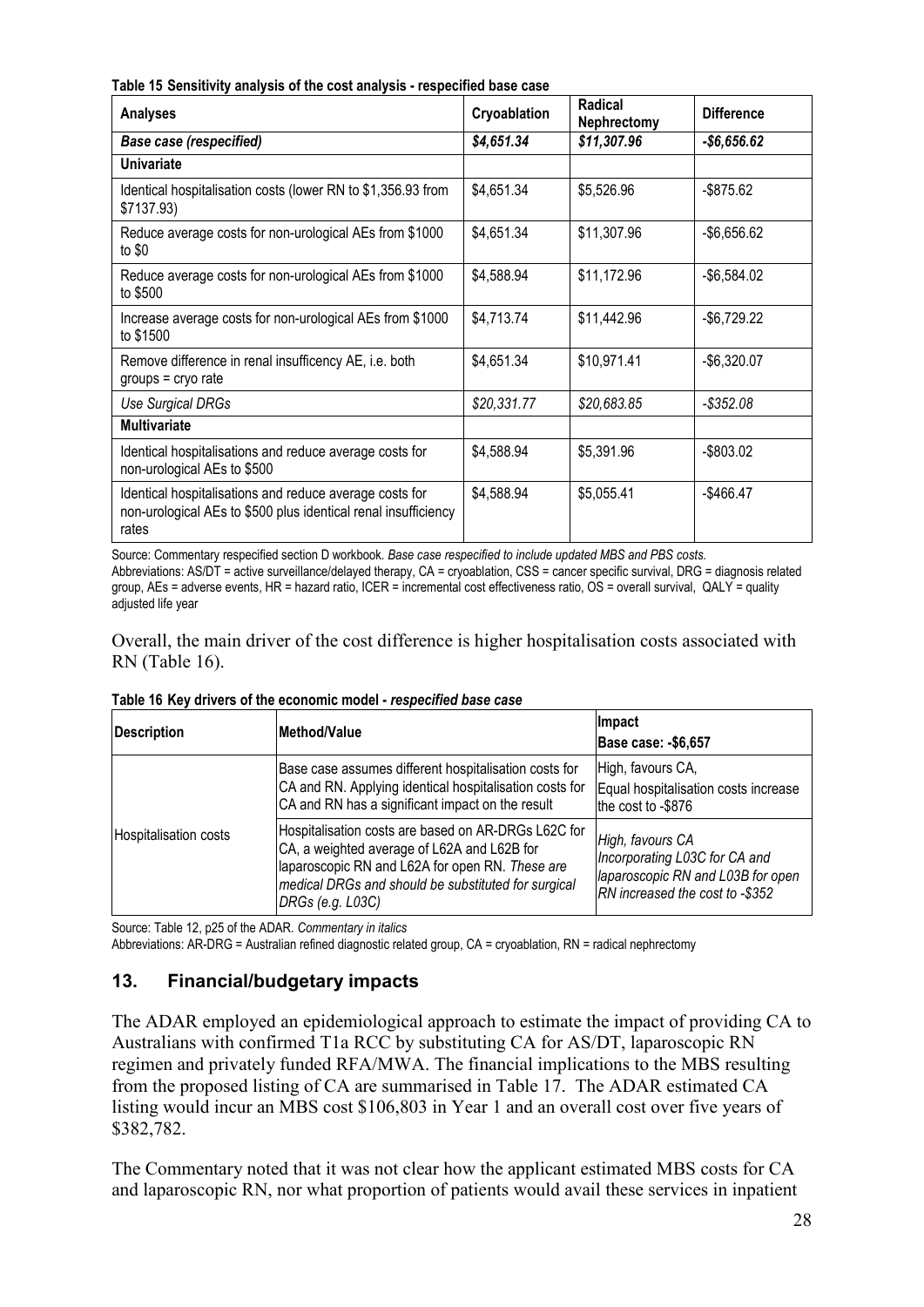and outpatient settings, or as private and public patients. Inpatient services are assumed to attract a 75% MBS rebate and costs are updated in the Commentary to rebate proportions [\(Table 17\)](#page-28-0). The respecified analysis estimated \$42,565 in MBS costs in Year 1, while a saving of -\$28,032 is realised in Year 5. The overall 5-year net MBS cost (respecified) is estimated to be \$78,553 under this scenario.

|                                  | Year 1      | Year 2        | Year 3        | Year 4        | Year 5        |  |  |
|----------------------------------|-------------|---------------|---------------|---------------|---------------|--|--|
| <b>Description</b>               | 2021        | 2022          | 2023          | 2024          | 2025          |  |  |
| <b>Submission</b>                |             |               |               |               |               |  |  |
| MBS costs of CA                  | \$287,795   | \$344,029     | \$399,072     | \$453,054     | \$505,945     |  |  |
| Change in MBS Costs (AS/DT + RN) | $-$180,992$ | $-$ \$227,188 | $-$ \$272,372 | $-$ \$453,612 | $-$472,950$   |  |  |
| <b>Net Impact to MBS</b>         | \$106,803   | \$116,841     | \$126,700     | $-$558$       | \$32,996      |  |  |
| <b>Commentary</b>                |             |               |               |               |               |  |  |
| MBS costs of CA                  | \$174,462   | \$208,782     | \$242,374     | \$275,317     | \$307,595     |  |  |
| Change in MBS Costs (AS/DT + RN) | $-$131,897$ | $-$160,949$   | $-$ \$189,375 | $-$ \$312,129 | $-$ \$335,627 |  |  |
| <b>Net Impact to MBS</b>         | \$42,565    | \$47,833      | \$52,999      | $-$36,812$    | $-$28,032$    |  |  |

#### <span id="page-28-0"></span>**Table 17 Total costs to the MBS associated with listing CA**

Source: Table 13, p26 of the Commentary. *Commentary in italics*

Abbreviations: AS/DT=active surveillance/delayed therapy; CA=cryoablation; MBS=Medicare benefits Schedule; RN=radical nephrectomy

The ADAR included sensitivity analyses for uptake of CA [\(Table](#page-28-1) 18). Increasing uptake to 100% from 50%, had the largest impact on costs. Additional sensitivity analyses included in the Commentary relating to proportion of kidney cancer cases <=4cm and % malignant did not have a large impact on net MBS costs. The largest uncertainties are in the assumptions used in the ADAR to estimate MBS unit costs for CA and comparators (compared to the estimates presented in the Commentary) and proportion of AS being treated with RN.

<span id="page-28-1"></span>**Table 18 MBS net impact sensitivity analysis**

| Uncertainty analysis                   | Year 1    | Year 2    | Year 3    | Year 4       | Year 5       |
|----------------------------------------|-----------|-----------|-----------|--------------|--------------|
| <b>Net Impact to MBS</b>               | 2021      | 2022      | 2023      | 2024         | 2025         |
| Base case                              | \$106,803 | \$116,841 | \$126,700 | $-$ \$558    | \$32,996     |
| <b>Changed Uptake</b>                  |           |           |           |              |              |
| Reduce uptake to 25% from 50%          | \$53,401  | \$58,421  | \$63,350  | $-$279$      | \$16,498     |
| Increase uptake to 75% from 50%        | \$160,204 | \$175,262 | \$190,050 | -\$838       | \$49,494     |
| Increase uptake to 100% from 50%       | \$213,606 | \$233,682 | \$253,401 | $-$1,117$    | \$65,991     |
| <b>Commentary</b>                      |           |           |           |              |              |
| Base case                              | \$42,565  | \$47,833  | \$52,999  | $- $36,812$  | $-$28,032$   |
| Proportion of kidney cancer <=4cm, 43% | \$46,821  | \$52,616  | \$58,299  | $-$40,493$   | $-$30,835$   |
| Kidney cancer growth rate (5%)         | \$42,565  | \$49,995  | \$55,429  | $-$ \$34,120 | $-$ \$25,082 |
| 67% malignant                          | \$38,800  | \$43,603  | \$48,312  | $-$ \$33,556 | $-$ \$25,553 |
| 80% malignant.                         | \$46,329  | \$52,063  | \$57,686  | $-$40,067$   | $-$30,511$   |
| 50% AS treated with RN in Year 3       | \$42,565  | \$47,833  | \$52,999  | \$1,596      | \$8,840      |
| 75% AS treated with RN in Year 3       | \$42,565  | \$47,833  | \$52,999  | $-$ \$26,645 | $-$18,272$   |
| 100% AS treated with RN in Year 3      | \$42,565  | \$47,833  | \$52,999  | $-$54,886$   | $-$45,383$   |

Source: Table 108, p195 of the Commentary. *Commentary in italics* 

Abbreviations: MBS=Medicare benefits Scheme; RN=radical nephrectomy

The total government impact (MBS, PBS, and State Hospital) of CA listing is presented in [Table 19,](#page-29-0) which the ADAR estimated to generate savings of -\$228,516 over 5-years However, when the amended MBS rebate and DRG costs are included and budget impact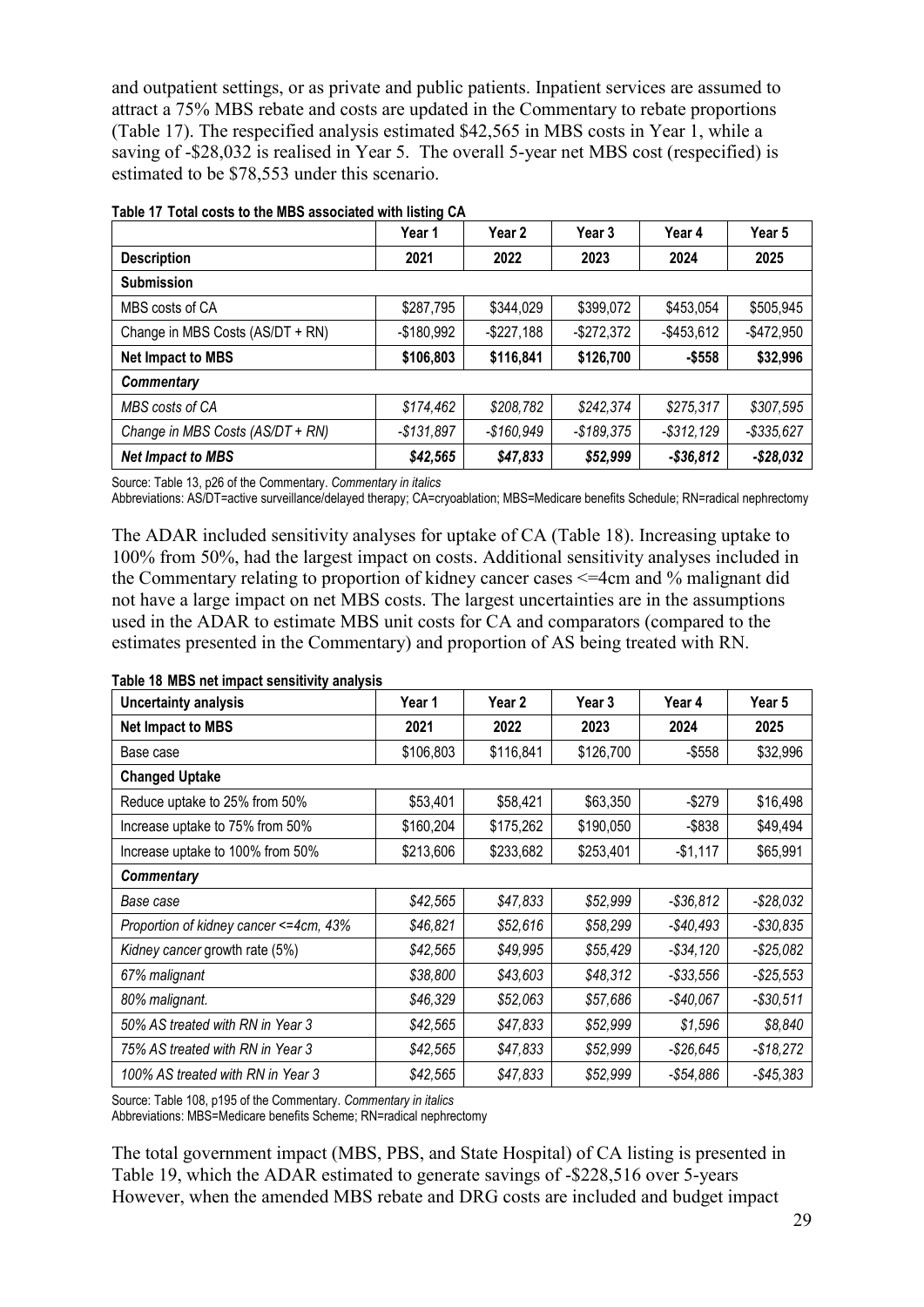recalculated, an overall government saving of -\$697,000 over 5-years is estimated. The Commentary cautioned that these results are uncertain as it is unclear who would bear hospital costs, and there are differences in CA and comparator MBS unit costs.

|                    | Year 1    | Year <sub>2</sub> | Year 3    | Year 4        | Year 5        | 5-year<br>impact |
|--------------------|-----------|-------------------|-----------|---------------|---------------|------------------|
| <b>Description</b> | 2021      | 2022              | 2023      | 2024          | 2025          |                  |
| <b>Submission</b>  |           |                   |           |               |               |                  |
| <b>MBS</b>         | \$106,803 | \$116,841         | \$126,700 | $-$558$       | \$32,996      | \$382,782        |
| <b>PBS</b>         | \$8,266   | \$8,379           | \$8,494   | \$3,558       | \$3,881       | \$32,578         |
| State Hospital     | \$134,588 | \$134,400         | \$134,297 | $-$ \$537,046 | $-$510,115$   | $-$643.876$      |
| <b>Net Impact</b>  | \$249,657 | \$259,620         | \$269,491 | $-$534,046$   | $-$473,238$   | $-$ \$228,516    |
| <b>Commentary</b>  |           |                   |           |               |               |                  |
| <b>MBS</b>         | \$42,565  | \$47,833          | \$52,999  | $-$ \$36,812  | $-$ \$28,032  | \$78,553         |
| PBS                | \$10,740  | \$10,857          | \$10,977  | \$4,219       | \$4,623       | \$41,416         |
| State Hospital     | \$77,897  | \$74,579          | \$71,387  | $- $530,784$  | $-$509,763$   | $-$ \$816,684    |
| <b>Net Impact</b>  | \$131,202 | \$133,268         | \$135,363 | $-$563,377$   | $-$ \$533,172 | $-$ \$696,715    |

<span id="page-29-0"></span>

|  | Table 19 Total impact to Government health budgets |
|--|----------------------------------------------------|
|--|----------------------------------------------------|

Source: Table 107, p of the Commentary. *Commentary in italics*

Abbreviations: MBS=Medicare Benefits Schedule; PBS=Pharmaceutical Benefits Schedule

# **14. Key issues from ESC for MSAC**

| <b>ESC</b> key issue                                                             | <b>ESC advice to MSAC</b>                                                                                                                                                                                                                                                                                                                                                                                                    |
|----------------------------------------------------------------------------------|------------------------------------------------------------------------------------------------------------------------------------------------------------------------------------------------------------------------------------------------------------------------------------------------------------------------------------------------------------------------------------------------------------------------------|
| Evidence $-$ other<br>TA as proxy for<br>CA                                      | Due to the paucity of comparative studies of CA vs the main comparators<br>(AS/DT or RN), studies that reported the use of other TA (i.e. RFA or MWA)<br>were used as a proxy for $CA$ $[CA(TA)]$ . This approach was supported by<br>results of the supplementary comparison between CA and other TA<br>modalities, which suggests there are no differences in safety or effectiveness<br>between the different modalities. |
| Applicability of<br>study populations<br>to the Australian<br>population         | ESC considered that the population in Uhlig 2018 was more applicable to the<br>Australian MBS population than Xing 2018 which was applied in the ADAR<br>economic analysis. ESC noted that the pre-ESC response had addressed this<br>by applying the data from Uhlig 2018 but without re-specifying the baseline<br>population in economic model.                                                                           |
| Costs of<br>equipment and<br>consumables                                         | The ADAR did not include the capital cost of the equipment or the cost of CA<br>needles, but that these were included in the pre-ESC response. However, ESC<br>considered that it remained unclear who would bear the cost of the CA needles<br>(\$redacted per procedure), and whether there was potential for significant out-<br>of pocket costs for patients.                                                            |
| Item descriptor -<br>eligibility                                                 | The proposed item descriptor does not explicitly require a patient to have a<br>confirmed renal malignancy prior to ablation. ESC considered that the item<br>descriptor should be amended to "where malignancy has been previously<br>confirmed by histopathological examination".                                                                                                                                          |
| Item descriptor -<br>CA only or<br>general item for<br>CA, RFA and<br><b>MWA</b> | MSAC may wish to consider whether MBS listing for CA should be<br>broadened to also include RFA and MWA, as a general item for ablative<br>procedures of the kidney.                                                                                                                                                                                                                                                         |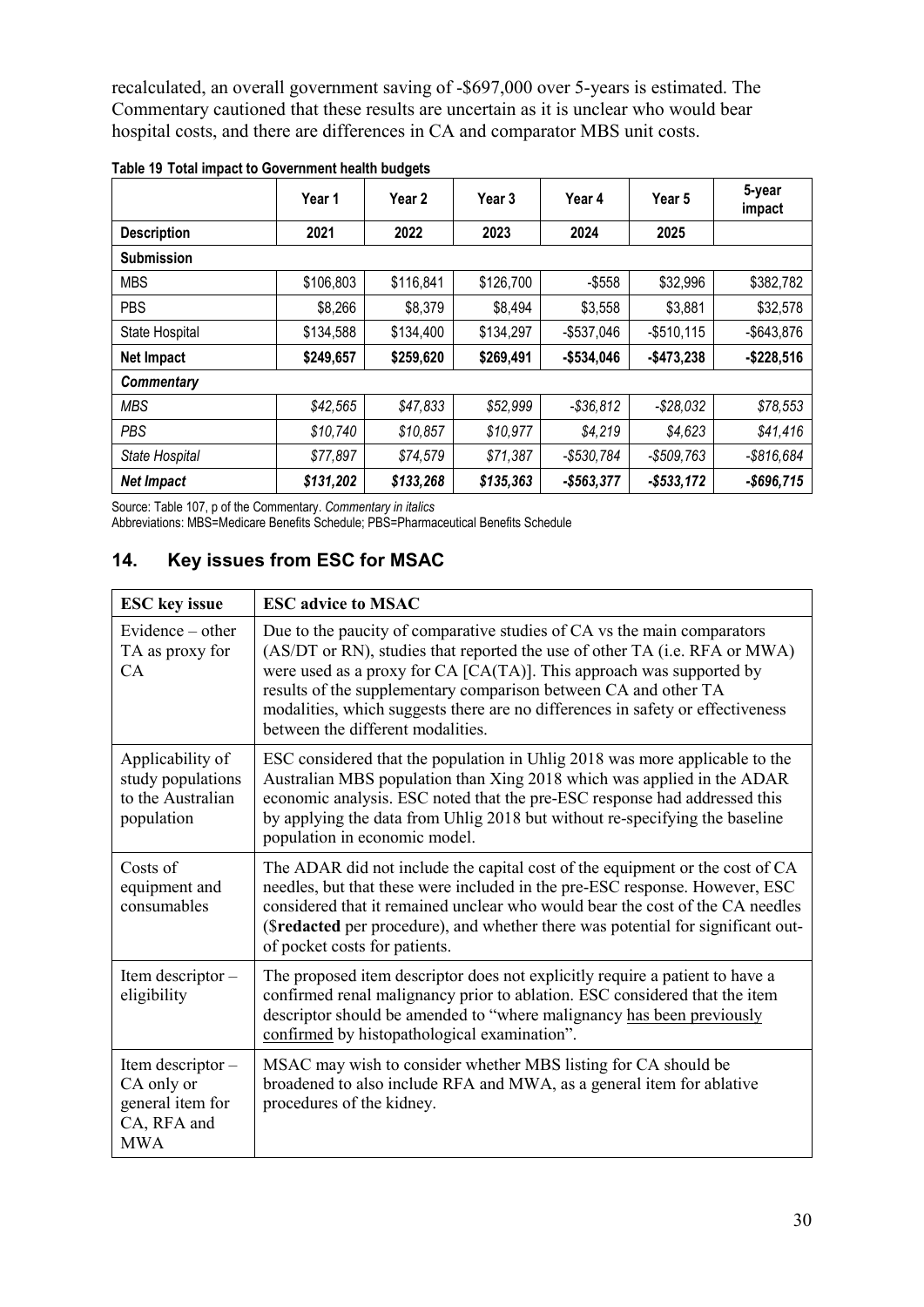| <b>ESC</b> key issue                                                           | <b>ESC advice to MSAC</b>                                                                                                                                                                                                                                                                                                                                                                                                                                                                                                           |
|--------------------------------------------------------------------------------|-------------------------------------------------------------------------------------------------------------------------------------------------------------------------------------------------------------------------------------------------------------------------------------------------------------------------------------------------------------------------------------------------------------------------------------------------------------------------------------------------------------------------------------|
| Item descriptor -<br>technical note                                            | ESC considered that 'hereditary/multiple RCC' should be removed from the<br>technical note as this is inconsistent with the item descriptor for CA for<br>'localised primary malignant tumour'.                                                                                                                                                                                                                                                                                                                                     |
|                                                                                | ESC considered that the applicant proposal to include "tumour of significant"<br>complexity not amendable to PN" in the technical note was not supported by<br>any evidence.                                                                                                                                                                                                                                                                                                                                                        |
| Item descriptor -<br>mode of delivery<br>of treatment                          | ESC noted the item descriptor and clinical evidence base included CA of any<br>delivery mode (i.e. percutaneous, laparoscopic or open). ESC considered it<br>was reasonable to use data based on a mix of percutaneous and laparoscopic<br>CA procedures to estimate the comparative effectiveness and safety of<br>percutaneous CA, but noted that the evidence presented for the T1a RCC<br>population was very limited. MSAC may wish to consider whether more data<br>are needed to clarify whether these outcomes are similar. |
| Item descriptor -<br>Inadequate<br>justification of the<br>proposed MBS<br>fee | The proposed fee (\$842.60) is benchmarked to the MBS fees for CA, RFA and<br>MWA of the liver. ESC considered that surgical advice should be sought to<br>assess the validity of this comparison in terms of relative complexity of<br>procedures.                                                                                                                                                                                                                                                                                 |

# **ESC discussion**

ESC noted the purpose of the application was to request MBS listing for CA for the treatment of biopsy-confirmed RCC ≤4 cm in patients not suitable for PN.

ESC noted consultation feedback supported MBS listing of CA in the proposed population and claimed potential advantages of CA to consumers.

The two main comparators presented in the application were AS/DT and laparoscopic RN. ESC noted that OTA and PN were included as supplementary comparators in the ADAR for clinical comparison only. ESC noted the proposed clinical management algorithms, and considered that some patients who are suitable for PN or AS/DT may prefer a non-surgical intervention such as CA, which may result in use outside the MBS item descriptor

ESC noted that the clinical evidence base consisted of 39 cohort studies, but that there were no direct comparative studies to inform the comparison of CA with the main comparators (AS/DT and laparoscopic RN). ESC noted that, due to the paucity of comparative studies of CA vs AS/DT or RN, the intervention in the application was expanded to include thermal ablation  $(TA - \text{that is } RFA \text{ or } MWA \text{ as a proxy for } CA)$ . The appropriateness of this was explored through the comparison of CA *vs.* OTA (supplementary comparator 1).

Six cohort studies  $(CA k=2; CA+TA k=1; TA k=3)$  informed the comparison of  $CA$  *vs.* AS/DT (main comparator 1). ESC noted the claim that CA had inferior safety compared to AS/DT was based on the argument that all patients treated with CA are at risk of intervention-related AE, whereas not all patients on AS/DT are at risk of intervention-related AE (following DT) as a proportion of patients on AS would never receive DT. The claim that CA had superior clinical effectiveness over AS/DT was based on evidence suggesting that CA(TA) had significantly lower all-cause and cancer-specific mortality, no impact on renal function and no significant difference in quality of life.

ESC noted seven cohort studies (CA k=1; TA k=6) informed the comparison of CA *vs.*laparoscopic RN (main comparator 2). ESC noted the claim that CA has superior safety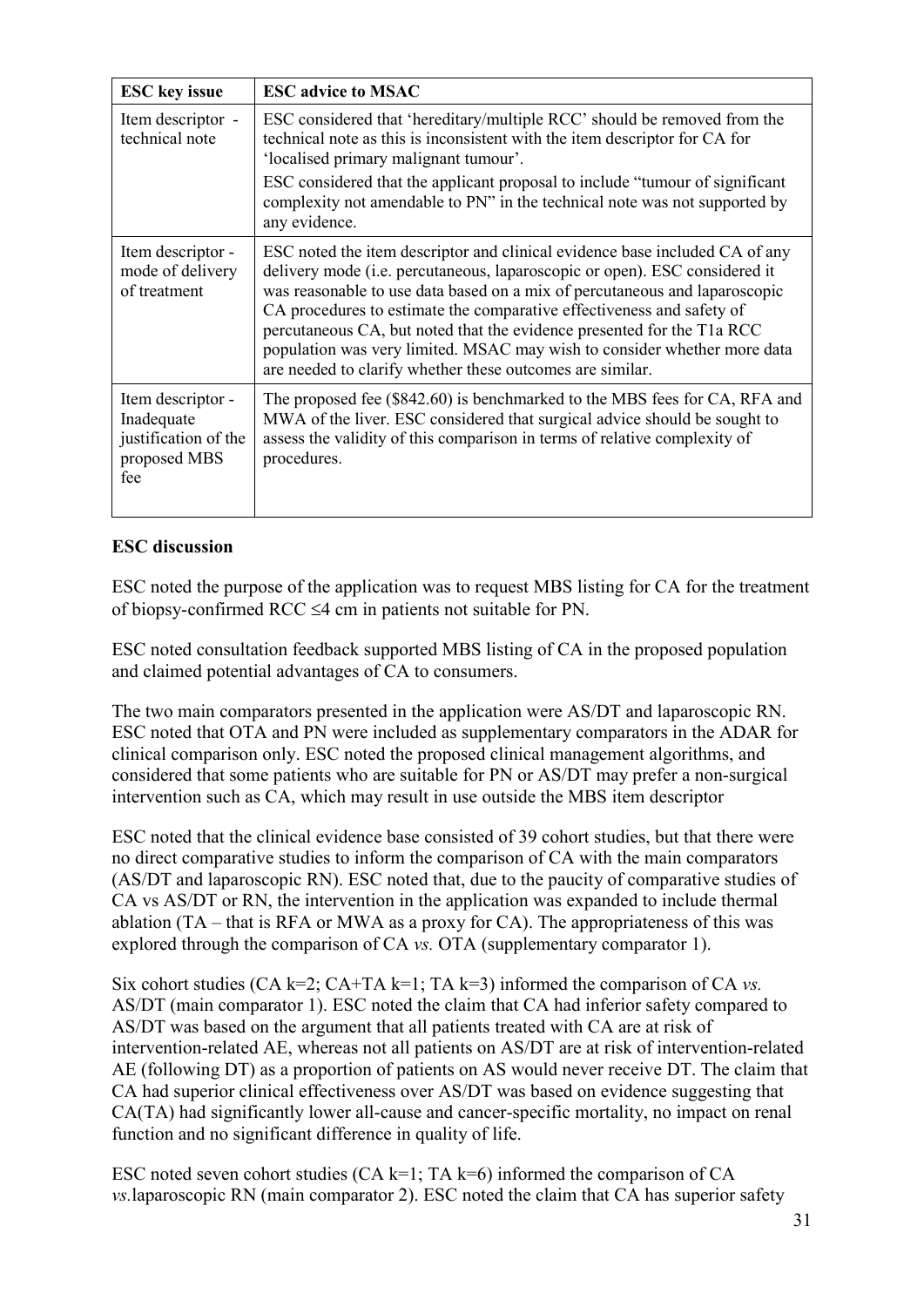compared to laparoscopic RN was based on observations that acute renal failure and nonurological complication rates were lower for CA(TA) than for RN. The claim CA had noninferior clinical effectiveness compared to laparoscopic RN was based on evidence that CA(TA) was similar to RN in oncological outcomes, all-cause and cancer-specific mortality, and quality of life.

ESC noted 21 cohort studies informed the comparison of CA *vs.* OTA (RFA and/or MWA; supplementary comparator 1). ESC noted the difficulty in comparing the safety of CA *vs.*  OTA due to differences in patient and disease characteristics between studies. However, the evidence suggested there was little difference in the complication rates between percutaneous CA and percutaneous RFA/MWA and therefore claimed to have similar safety. CA was claimed to have non-inferior clinical effectiveness compare to OTA, based on evidence that there was no significant difference in cancer-specific or overall mortality and no significant difference in local recurrence-free survival. ESC noted that the results of the supplementary comparison between CA and OTA, which suggests no differences in safety or effectiveness between the different modalities, supported the use of TA as a proxy for CA.

ESC noted 12 cohort studies informed the comparison of CA *vs.* PN (supplementary comparator 2). ESC noted the evidence on comparative safety was of low quality but that CA was claimed to have superior safety compared to PN based on findings that minor postoperative complications occurred more frequently following PN than CA and that there was no significant difference in major complications. CA was claimed to have inferior clinical effectiveness compared to PN based on significantly higher overall mortality and cancerspecific mortality rates in CA patients. ESC noted this comparison supports the clinical positioning of CA as a treatment option only for patients who are not suitable for PN.

ESC noted the applicant proposed MBS item descriptor and agreed with the Commentary's proposal that "where malignancy is confirmed by histopathological examination" be changed to "where malignancy has previously been confirmed by histopathological examination". ESC noted that the proposed fee was based on similar MBS items for ablative techniques of the liver; however, ESC considered that surgical advice should be sought to assess the validity of this comparison.

ESC noted conflicting terminology between the item descriptor for 'localised primary malignant tumour' and the accompanying technical note that suggests "patients who are not suitable for PN" includes people with hereditary/ multiple RCC. As such, ESC proposed that hereditary/ multiple RCC be removed from the technical note. ESC also noted that the applicant sought to include "tumour of significant complexity not amendable to PN" in the technical note. ESC considered that patients with multiple or complex lesions may be more appropriately treated with RN than PN as noted in international clinical guidelines<sup>25</sup>; however, evidence to support the use of CA in tumours of significant complexity not amenable to PN was not presented in the ADAR.

ESC noted that CA is recommended alongside RFA or MWA in international clinical practice guidelines, but RFA and MWA are not currently MBS listed. Given the evidence suggests there is no difference in safety and effectiveness between the different TA modalities, ESC agreed with the applicant's proposal that MSAC may wish to consider whether for the proposed MBS item for CA should be broadened to also include TA, as a general item for ablative procedures of the kidney.

<span id="page-31-0"></span><sup>&</sup>lt;sup>25</sup> [National Comprehensive Cancer Network \(NCCN\) 2019 Clinical Practice Guidelines in O](https://www.nccn.org/professionals/physician_gls/default.aspx#site)ncology and American Society of Clinical Oncology (ASCO) Clinical Practice Guideline 2017 [Finelli, A. et al. (2017) Journal of Clinical Oncology. 35(6): 668-680].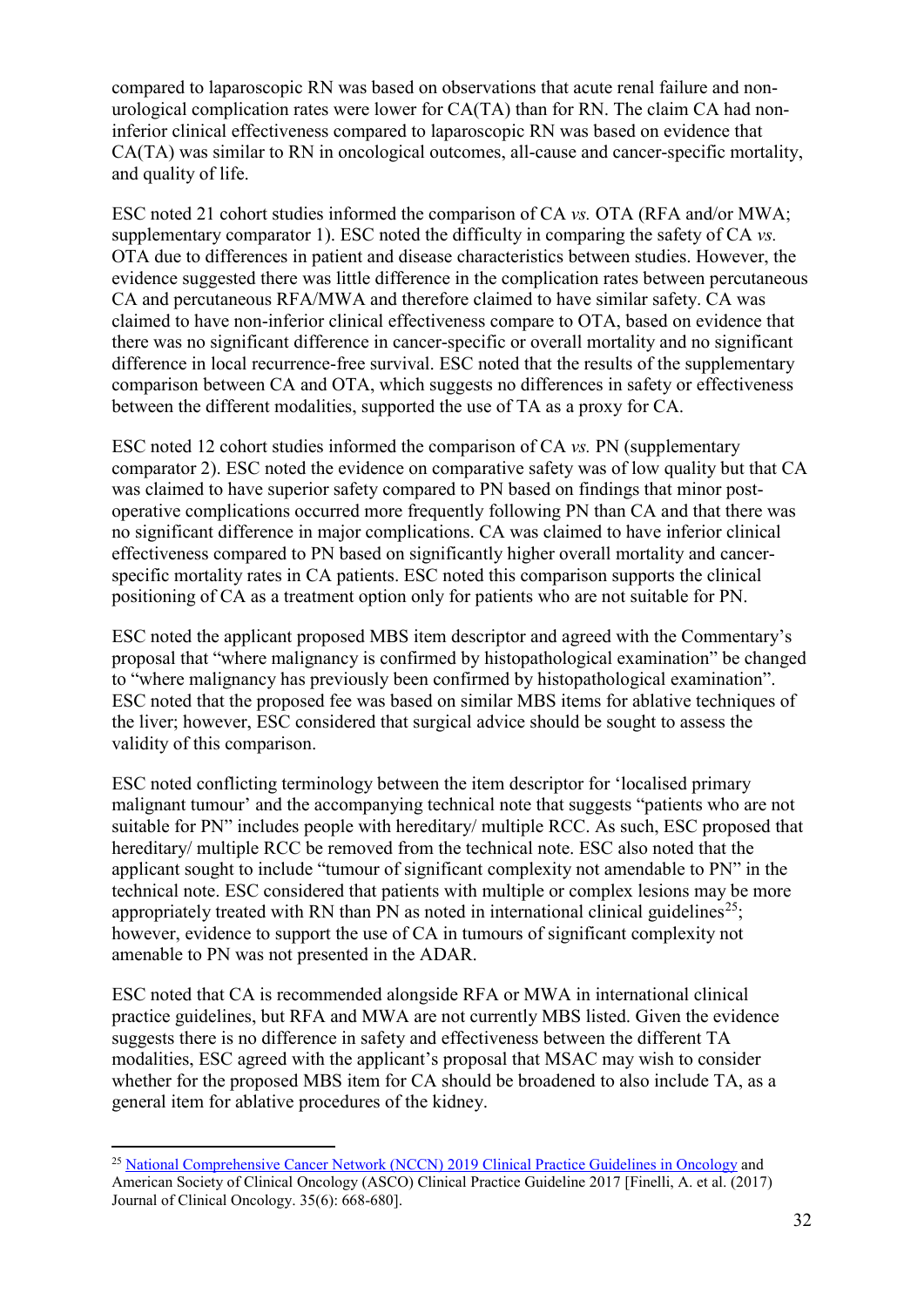ESC noted the item descriptor and clinical evidence base included CA of any delivery mode (i.e. percutaneous, laparoscopic or open). This was based on the applicants claim that the evidence suggested there was no difference in outcomes for patients receiving percutaneous versus laparoscopic CA, other than operative outcomes such as length of stay (shorter for percutaneous) and incomplete ablation (higher for percutaneous). ESC considered it was reasonable to use data based on a mix of percutaneous and laparoscopic CA procedures to estimate the comparative effectiveness and safety of percutaneous CA, but noted that the evidence presented for the T1a RCC population was very limited. ESC advised MSAC that it may wish to consider whether more data are needed to clarify these outcomes.

ESC reviewed the economic evaluation, comprising a cost-utility analysis comparing CA *vs.*  AS/DT (main comparator 1) and a cost analysis comparing CA *vs.* laparoscopic RN (main comparator 2). Regarding the cost-utility analysis for CA *vs.* AS/DT, ESC noted CA was dominant to AS/DT even when the base cases was respecified to correctly include RN as the DT (and updated MBS/PBS fees). ESC noted that the drivers of the model were hospital costs and the proportion patients who received DT. ESC agreed with the Commentary that the applicability of results from Xing 2018 (primary source for model) to the proposed MBS population was uncertain, given the Xing 2018 assessed TA, rather than CA alone, and only in patients aged ≥66 years. ESC noted the Commentary considered that Uhlig 2018 (a study that assessed cryosurgery in patients with histologically confirmed T1a RCC and aged  $\geq$ 18 years) was a more appropriate study. ESC noted that the applicant attempted to address the applicability issues through the pre-ESC response, which provided justification for using Xing 2018 but also provided revised ICERs using hazard ratios from Uhlig 2018. ESC noted that the revised ICERs using Uhlig 2018 indicated CA remains dominant but that this only partially resolved issues with the model as the baseline population in the model was not respecified to better reflect the proposed MBS population.

ESC discussed model issues including hospital costs, the exclusion of capital costs of the CA machine, and the claim that the costs of consumables (i.e. CA needles) would be covered under the hospital costs. ESC noted the Commentary's assertion that the ADAR had incorrectly applied a medical  $AR-DRG<sup>26</sup>$  $AR-DRG<sup>26</sup>$  $AR-DRG<sup>26</sup>$  instead of a surgical  $AR-DRG$ , and noted that the medical AR-DRG applied would not cover the costs of consumables. ESC noted that the pre-ESC response confirmed the capital equipment and consumables costs, and provided revised ICERs using updated hospital costs. However, ESC noted that the consumable costs would make up a significant proportion of the hospital costs and considered that it remained unclear who would bear the cost of the CA needles. ESC considered there was potential for costshifting resulting in significant out-of-pockets costs for patients, particularly if performed on outpatient basis.

Regarding the cost analysis for CA *vs.* laparoscopic RN, ESC considered that the economic evaluation used simplistic modelling that did not fully account for the negative health impacts of RN. ESC noted that CA appeared cost saving over one year but as with the CUA for CA *vs.* AS/DC. ESC noted that the cost analysis of CA *vs.* laparoscopic RN has the same issues with hospital and consumable costs as the CUA of CA *vs.* AS/DT. ESC noted that when the cost analysis was respecified (in the Commentary and pre-ESC response) to apply a more appropriate hospital cost, the cost-saving with CA is reduced but still less expensive than laparoscopic RN. However, the potential for significant out-of-pockets costs for patients remained.

ESC noted that the budget projections in the ADAR did not account for the fact that many small renal masses are "incidentalomas" (asymptomatic lesions detected when individuals

<span id="page-32-0"></span> <sup>26</sup> Australian refined diagnosis-related groups (AR-DRG)